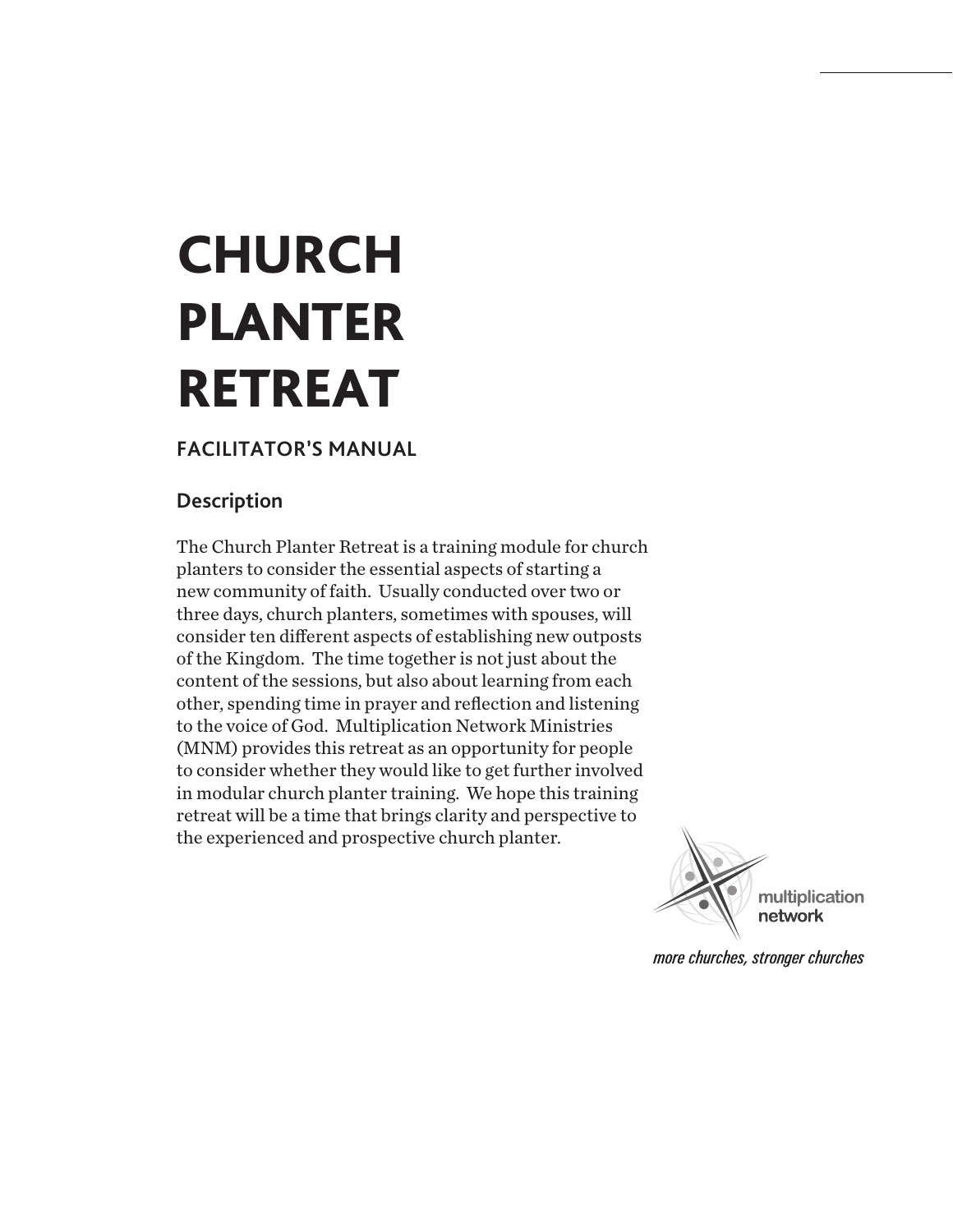#### **GENERAL INSTRUCTIONS**

The facilitator's manual contains nearly all the elements of the participant's manual. The words written in all capitals are the answers for the blanks in the participant's manual. The lines in the margin in both guides are for your own notes, questions, ideas, recommendations, etc. We have tried to maintain the same page numbers in the teacher's guide as in student's guides.

#### **The following sections are only found in the Participant's Manual:**

- **• Introduction.** Why plant churches? This section discusses three theological concepts directly related to church planting: Incarnation, Missio Dei, and the Kingdom of God.
- **• Evaluation.** Students are asked to turn in their completed evaluation forms at the completion of the retreat.
- **• Certificate of Recognition.**

#### **These sections are only found in the Teacher's Guide:**

- **• General Instructions.** Additional information and suggested exercises.
- **• Contents.**
- **• Suggested schedule.** In the Participant's Manual the activities are listed without the times.
- **• Appendix**.
- **• Registration sheet.** Each participant should fill out an application form.

#### **1. PLACE**

- You will need a conference room large enough to accommodate the participants and a room that can be darkened enough to see a presentation.
- You should be able to use the walls to tape up pages for display.
- Ideally, the place should have areas where the participants can rest and relax during rest periods (gardens, paths, seats and benches, etc.)
- There should be enough power outlets to plug in at least 3 devices at once.

#### **2. SCHEDULE**

The starting time of the retreat can vary, but it is important to dedicate 1 ½ hours to each lesson so that the participants can complete the exercises.

#### **3. LESSONS**

Each lesson begins with the objectives to be accomplished in that session. At the end of each lesson, it is important to read the objectives again to make sure that they have been met. Recommendations for the teacher can be found in the lefthand margin of each page.

#### **4.NECESSARY COMPONENTS**

It is important to anticipate all the equipment and supplies that will be needed:

- Nametags with the names of everyone involved in the retreat.
- Projector for transparencies or a computer with a projector, and a screen or blank wall.
- Television with a DVD player or videocassette player (optional).
- Stand with large sheets of paper.
- Microphones and speakers.
- Tape, self-stick notes, newsprint.
- Audio equipment (for playing music during breaks and/or to play instrumental music when the participants are doing the Action Points)
- Candy, mints, water, etc. to place on the tables.
- Certificates of completion.

#### **5. PROJECTOR OR OVERHEAD PROJECTOR**

Before beginning, verify that any projected media can be seen clearly from anywhere in the conference room. If an overhead projector is used, make sure that the transparencies appear clearly on the screen.

#### **6. EVALUATIONS**

There is an evaluation in the participant's manual. This should be completed at the end of the retreat and turned in to the leaders of the retreat. The leaders can send in a summary of the evaluations to the Multiplication Network:

www.multiplicationnetwork.org

### **Church Planter Retreat**

Revised edition © 2012 by Multiplication Network Ministries, Chicago, Illinois. First edition ©2007 by Multiplication Network Ministries, Chicago, Illinois and the Church Multiplication Training Center, Fort Wayne, Indiana.

All rights reserved. The reproduction of this material is permitted for training purposes. Students may be charged only for the cost of printing and training event costs. No person or organization has the right to change the materials or sell printed or electronic copies of the material without written permission from Multiplication Network Ministries (MNM). .

All Scripture quotations taken from the HOLY BIBLE, NEW INTERNATIONAL VERSION® Copyright © 1973, 1978, 1984 by International Bible Society. Used by permission of Zondervan Publishing House. All rights reserved.

MULTIPLICATION NETWORK REVISED 10/3/18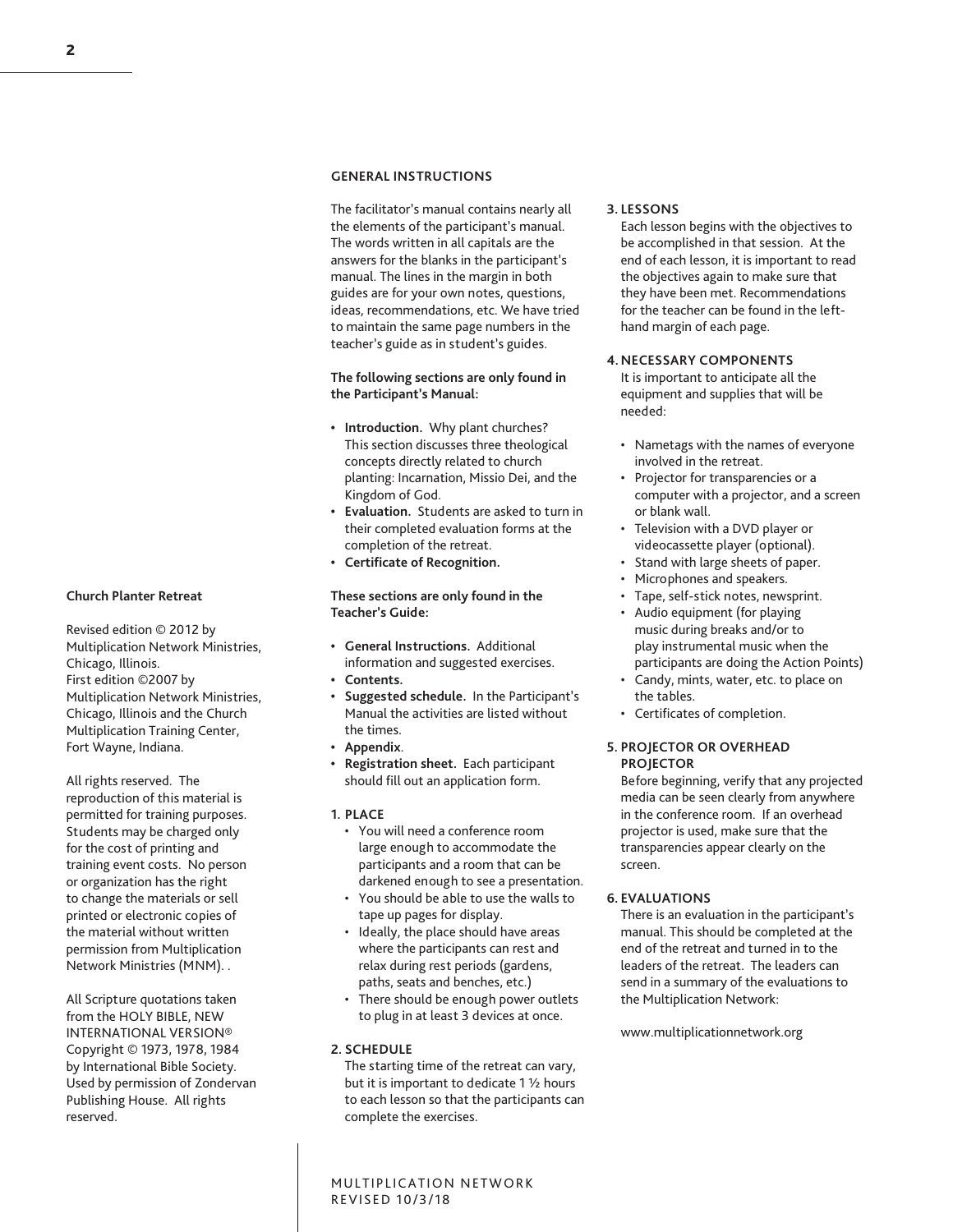#### **CONTENTS**

| Session 1                       |
|---------------------------------|
| Session 2                       |
| Session 3                       |
| Session 4                       |
| Session 5                       |
| Session $6 \mid$                |
| Session 7                       |
| Session 8                       |
| Session 9                       |
| Session 10                      |
| Appendix  <br>I.<br>ΙΙ.<br>III. |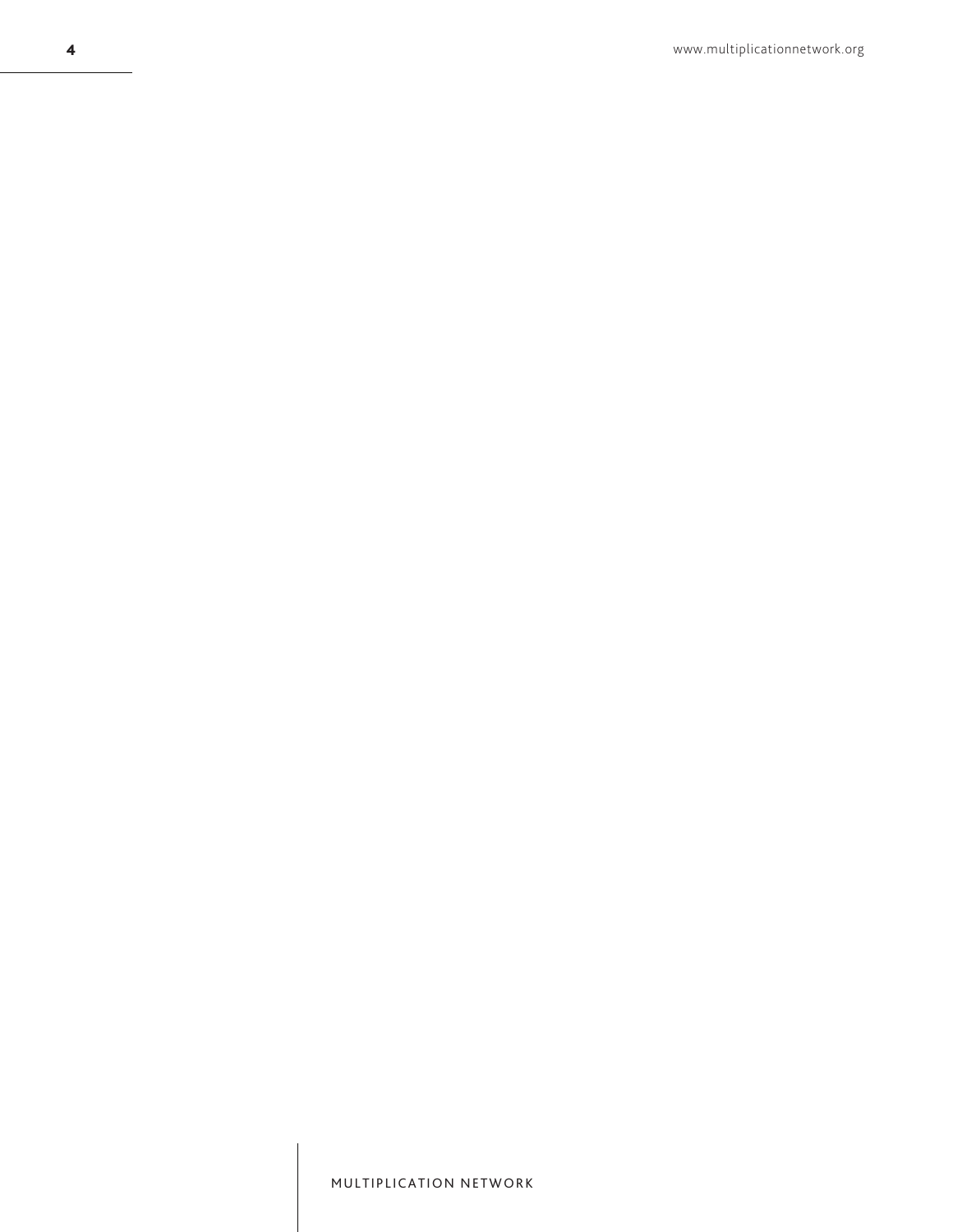### SESSION 1 **DEFINING THE VISION**

*"When he saw the crowds, he had compassion on them, because they were harassed and helpless, like sheep without a shepherd." (Matthew 9:36)*

*A simple definition of vision could be: "Looking into the future and seeing what God wants to do through you to carry out His redemptive purposes."* <sup>1</sup>

- 1. Vision is the God-given ability to **SEE** those things which are not, but which could become **REALITY**.
- 2. The church's vision determines its direction and all its ministries. The process starts when you feel **DISSATISFIED** with the way things are. There must be some discomfort with the status quo. You see a better **FUTURE**, an attainable ideal toward which to work.
- 3. Having vision is also a matter of **FAITH**, because you must deal with things that you can't see concretely. Without faith there can be no vision. And if there is no vision, then there is no mission.
- 4. A vision is a **CHALLENGING** and **CLEAR** picture of the future of the ministry.

**Remember |** The Bible defines the essence of God's purposes for the whole church, but the vision you will be defining is the particular expression of these purposes in your local context.

The participant will…

- Understand the importance of defining the vision.
- Recognize the difference between vision and mission.
- Write a vision statement or revise an existing vision **A. DEFINITIONS** statement.

**Objectives:**

<sup>1</sup> Wagenveld, John (ed.) *Sembremos Iglesias Saludables*. FLET/UNILIT, 2005, 187.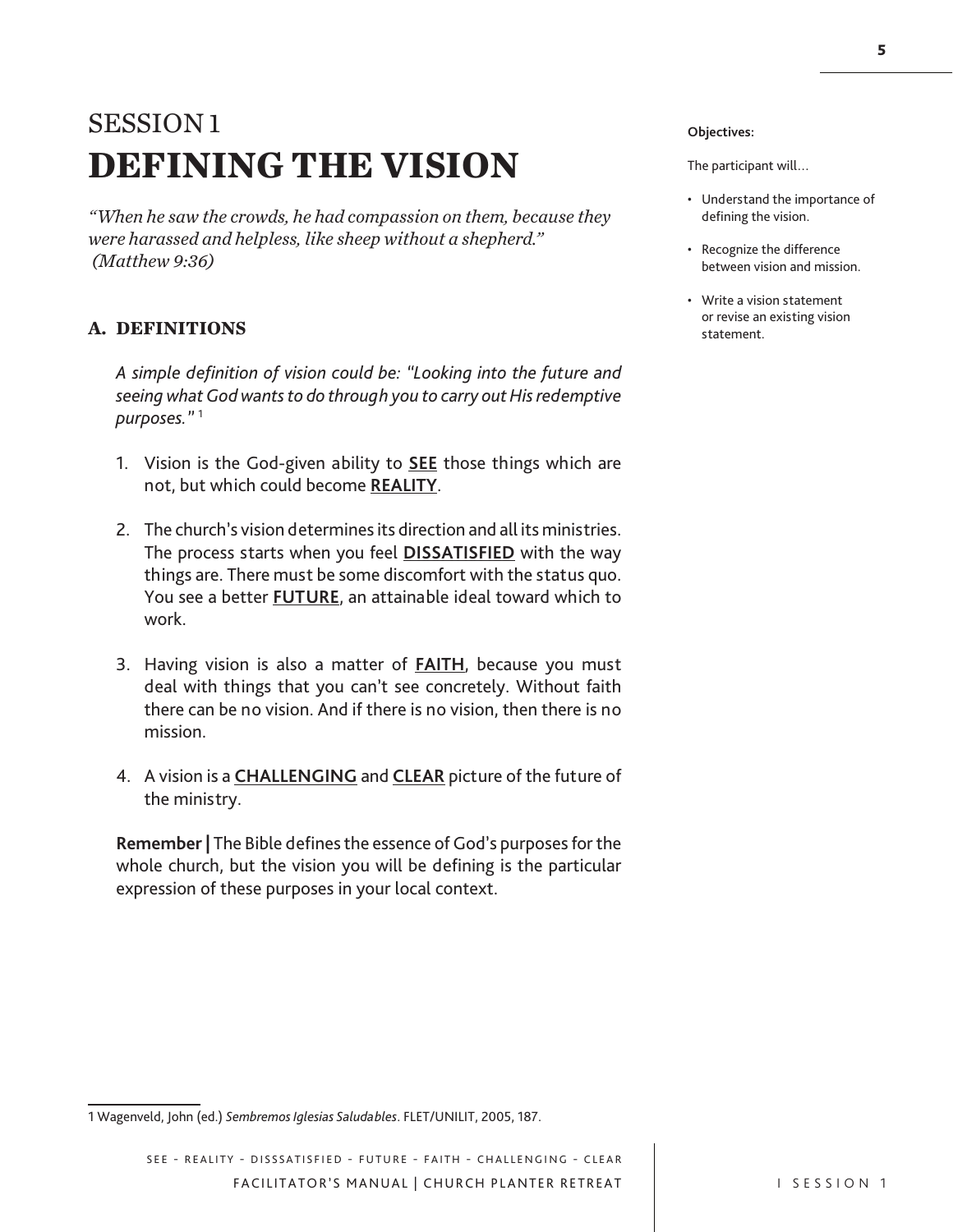#### **A few examples of vision statements:**

*"The Prince of Peace Christian Church sees a dynamic and active congregation that reaches many people for Christ with the whole Gospel of Jesus Christ. This community of faith, like a tree, will have*

- *a deep-rootedness in the Word*
- a straight and firm trunk that is our Lord Jesus Christ
- *branches that spread to serving the community and world*
- *fruit that reflects our Christian commitment*

*This vision will be achieved through dynamic worship, solid preaching, excellence in biblical teaching, active visitation ministries, purposeful evangelism, and a focus on the needs of families and children in our communities."* 

(Prince of Peace Christian Church, Puerto Rico)

*"Our vision is to become a congregation that grows holistically and is dynamic in function, Pentecostal in spirit, Reformed in doctrine and practice, and global in its reach."*

(Christian Reformed Church, Puerto Rico)

*"A church in each community planted by trained lay members who possess practical skills and who are encouraged to work together."* (Church Planters Institute)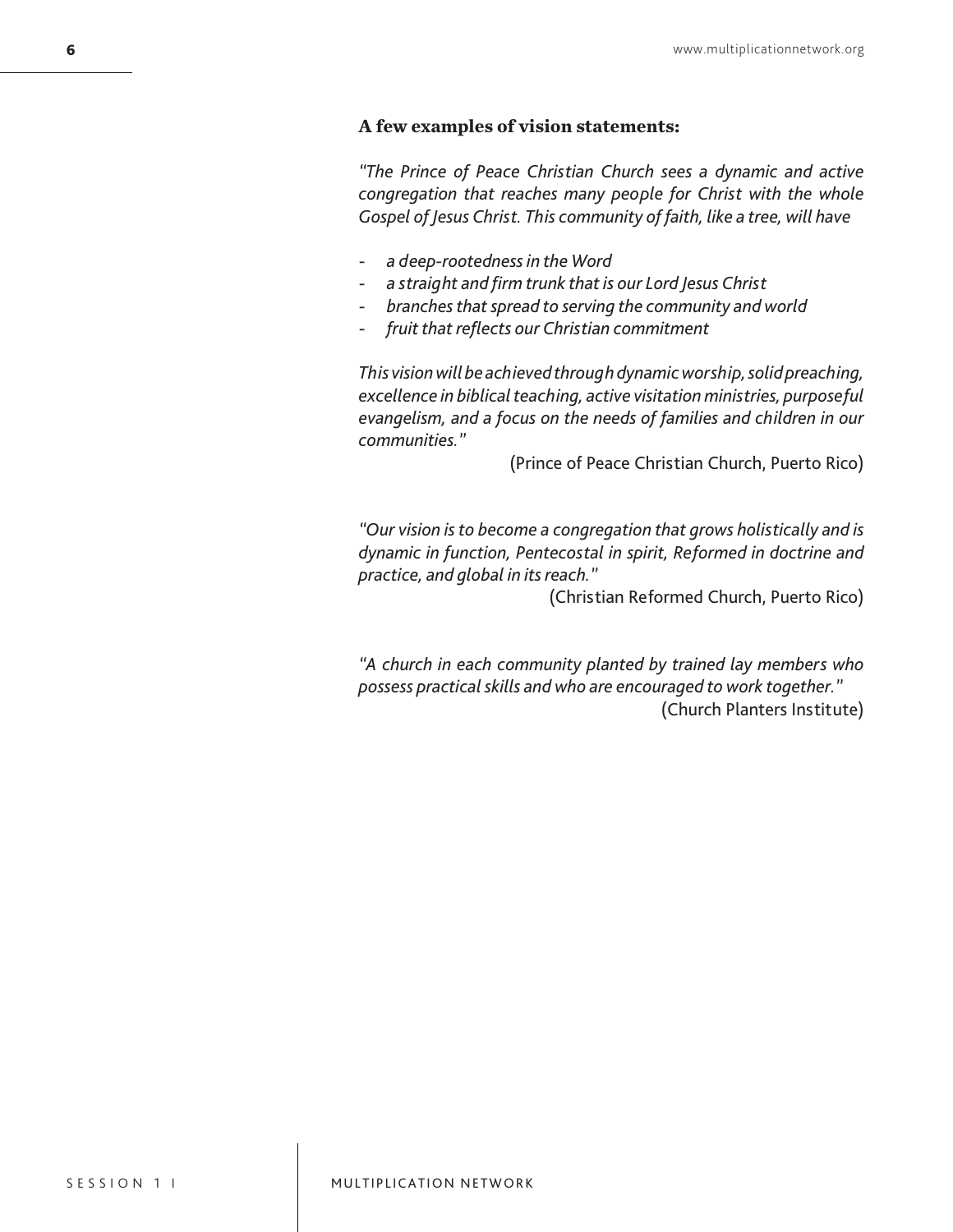#### **B. VISION IN THE BIBLE**

Each of the following passages presents an example of God's vision revealed in his Word. Identify the visions in the following biblical texts:

- Genesis 12:1-3; 13:14-18
- 2 Samuel 7:5, 8, 12-16
- Matthew 9:36-38

#### **C. THE IMPORTANCE OF VISION**

- 1. It helps you to **REFOCUS** on the work when circumstances pressure you to give up.
- 2. It **PREVENTS** others from determining what you should do in your context.
- *3. "Where there is no vision, the people go astray…*" (Proverbs 29:18).

**Remember |** The vision can be adjusted and changed based on the context. You must be patient; the vision is not yet a reality.

#### **Tip for the Leader:**

Have participants interact in pairs or small groups for this exercise.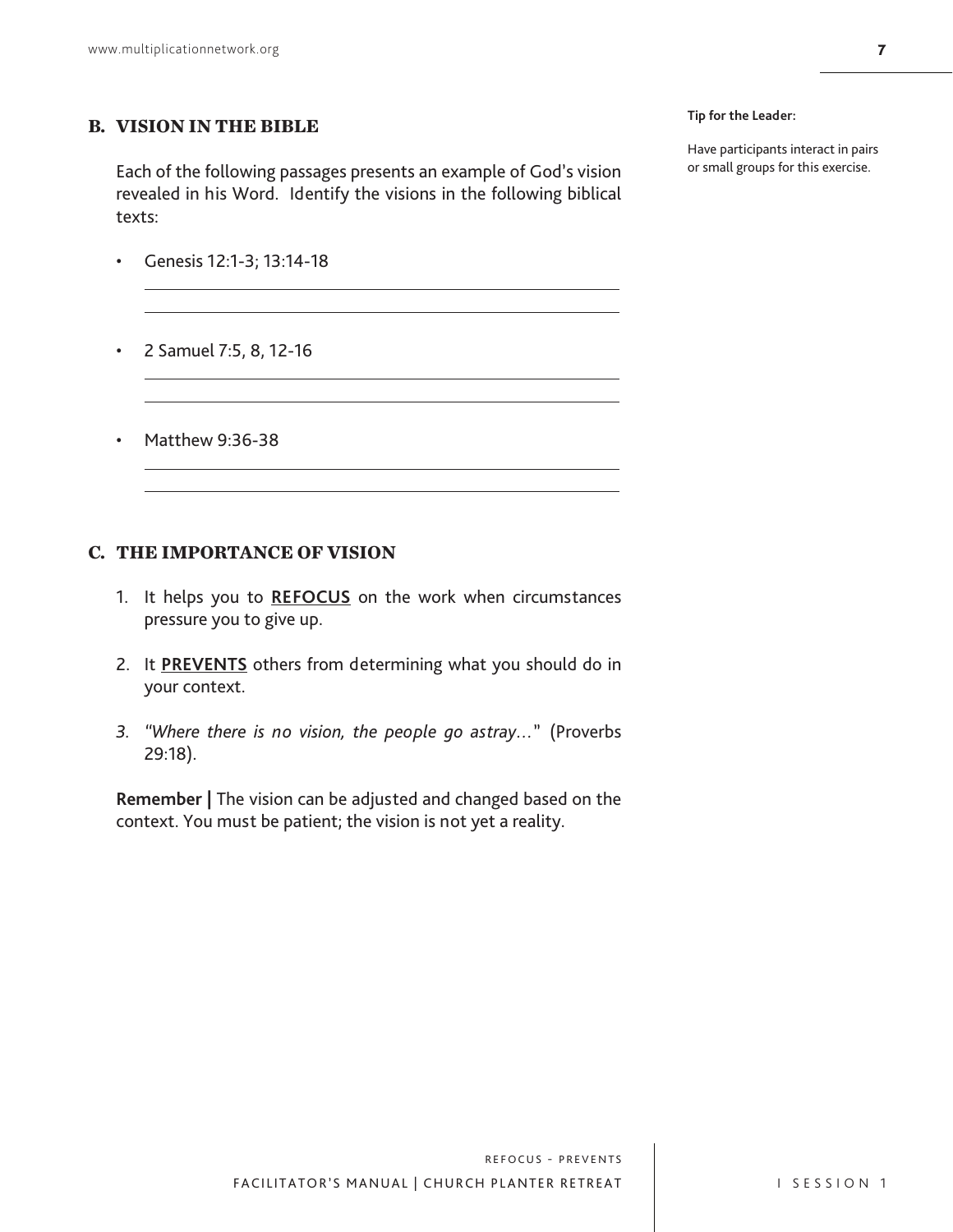#### **D. THE DEVELOPMENT OF THE VISION**

- 1. **WRITE** out the vision. Use short, simple phrases that are easy to remember so you can memorize it and communicate it effectively.
- 2. **THINK BIG!** The driving force is a vision that is clear, biblical, achievable, and challenging.
- 3. Be **CREATIVE**. Feel free to think in new or different ways.
- 4. **ASSESS** the vision:
	- Is it clear?
	- Is it challenging?
	- Is it forward-looking?
	- Is it possible?
- 5. Share the vision with **CLARITY** and **CONVICTION**. A common vision, centered on the person of Jesus Christ, will be the unifying factor for the team.
	- Create an environment in which others can identify with the same vision.
	- Set up a team to work toward the reality of the chosen vision.
	- Create a vision broad enough to allow for experimentation and to deal with failure.
	- Look for new and fresh ways to keep the vision in everyone's sight.

**Remember |** A leader must share the vision with others to ensure confirmation by the greater faith community.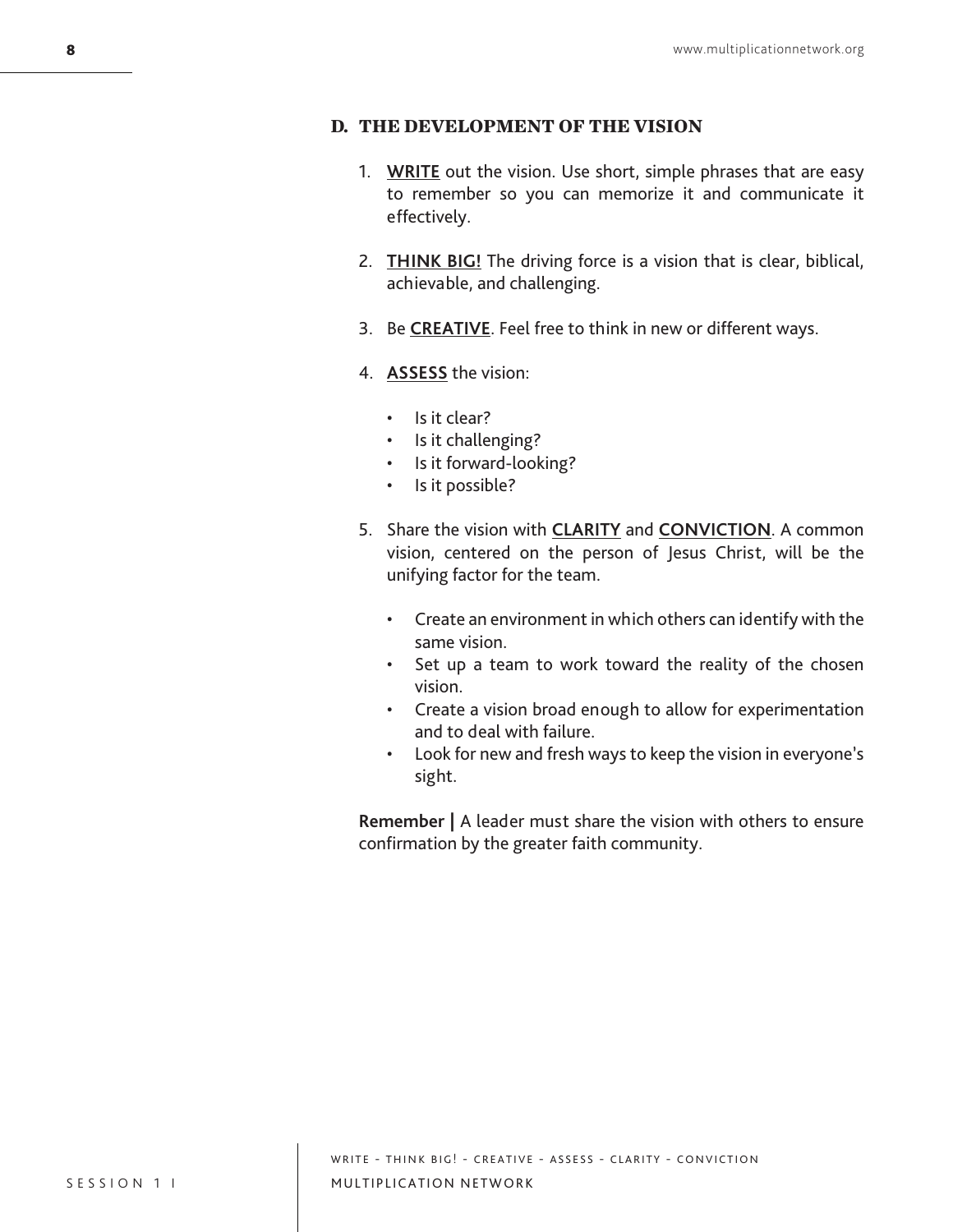#### **E. THE DIFFERENCE BETWEEN VISION AND MISSION**

| A VISION STATEMENT                                                                                                                                                                                                                                                  | A MISSION STATEMENT                                                                                                                                                                                                                                                                                                                                                                                                                                                                                                                                          |  |  |
|---------------------------------------------------------------------------------------------------------------------------------------------------------------------------------------------------------------------------------------------------------------------|--------------------------------------------------------------------------------------------------------------------------------------------------------------------------------------------------------------------------------------------------------------------------------------------------------------------------------------------------------------------------------------------------------------------------------------------------------------------------------------------------------------------------------------------------------------|--|--|
|                                                                                                                                                                                                                                                                     | <b>DEFINITION</b>                                                                                                                                                                                                                                                                                                                                                                                                                                                                                                                                            |  |  |
| A paragraph of one or two<br>sentences that concisely describes<br>the ideal state of the church or<br>organization when accomplishing<br>its purpose. It works like a North<br>Star to keep the church moving in<br>the right direction to achieve its<br>mission. | A brief paragraph that tells how<br>your church or organization<br>achieves its vision. It gives "legs<br>and feet" to the vision.                                                                                                                                                                                                                                                                                                                                                                                                                           |  |  |
|                                                                                                                                                                                                                                                                     | <b>KEYWORD</b>                                                                                                                                                                                                                                                                                                                                                                                                                                                                                                                                               |  |  |
| What?                                                                                                                                                                                                                                                               | How?                                                                                                                                                                                                                                                                                                                                                                                                                                                                                                                                                         |  |  |
|                                                                                                                                                                                                                                                                     | <b>AN EXAMPLE</b>                                                                                                                                                                                                                                                                                                                                                                                                                                                                                                                                            |  |  |
| A healthy church representing<br>God's Kingdom in every<br>community.                                                                                                                                                                                               | To equip church leaders with the<br>tools and resources to strengthen<br>and multiply healthy churches:<br>1. Training leaders<br>Developing a network of<br>national mentors who will be<br>able to train church planters.<br>• Working with national<br>believers<br>• Through local churches<br>• As we "train the trainers"<br>2. Providing reproducible<br>materials<br>Creating textbooks, workbooks<br>and modules that can be<br>downloaded and used freely<br>across the world.<br>• Using virtual offices<br>• Maximizing the use of<br>technology |  |  |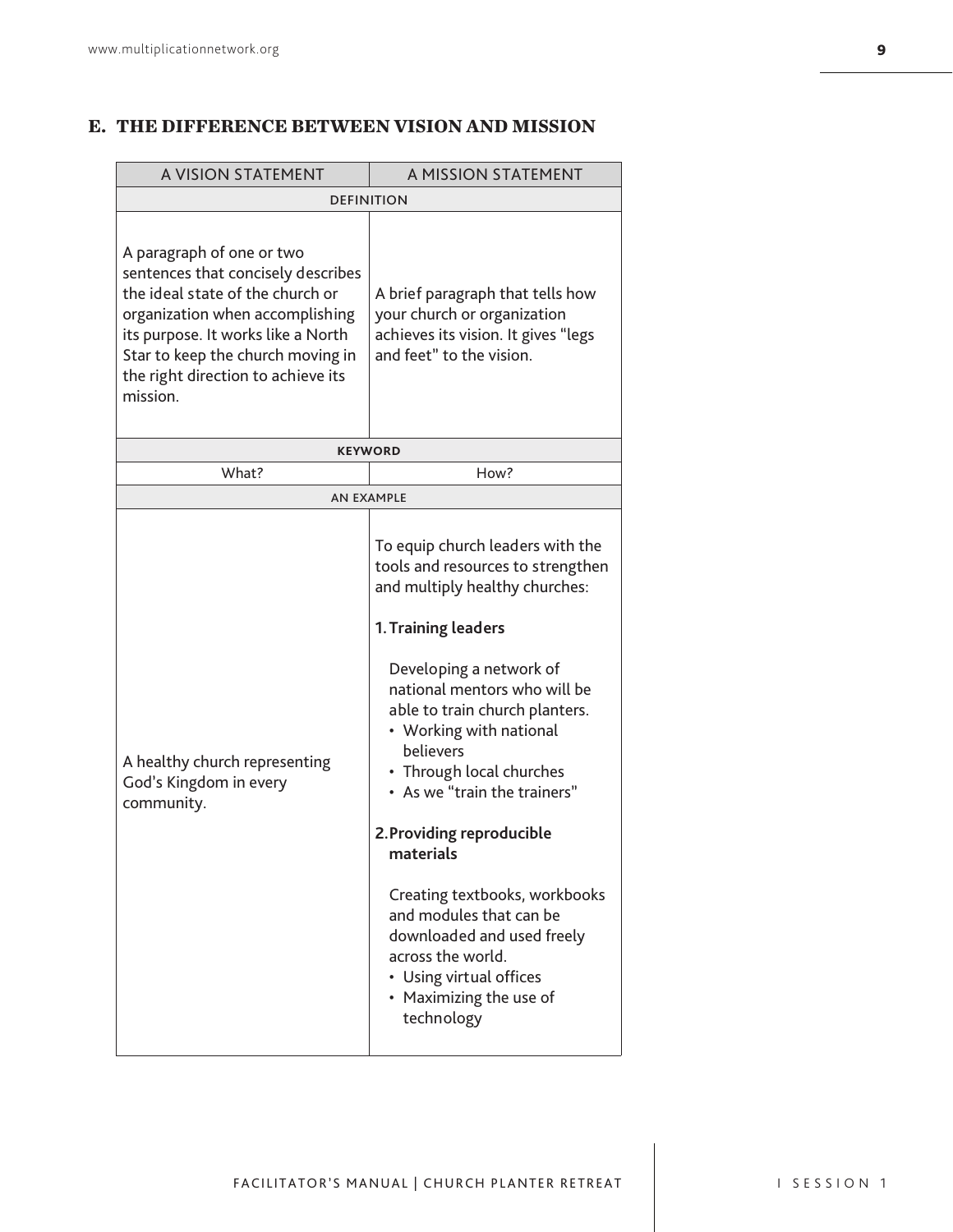#### **ACTION POINTS**

1. If God could act without hindrance in your ministry, what would your church be like within the next ten years? (Have the participants take a few minutes to answer this and the other questions below.)

2. Write your vision, briefly.

3. Check your vision against the guidelines in section D above ("The Development of the Vision"). Can your vision be described visually? Does it reflect a desired future? If necessary, rewrite your vision. Keep it clear, simple, and to the point.

4. Take a few minutes to share your vision with another participant or the entire group.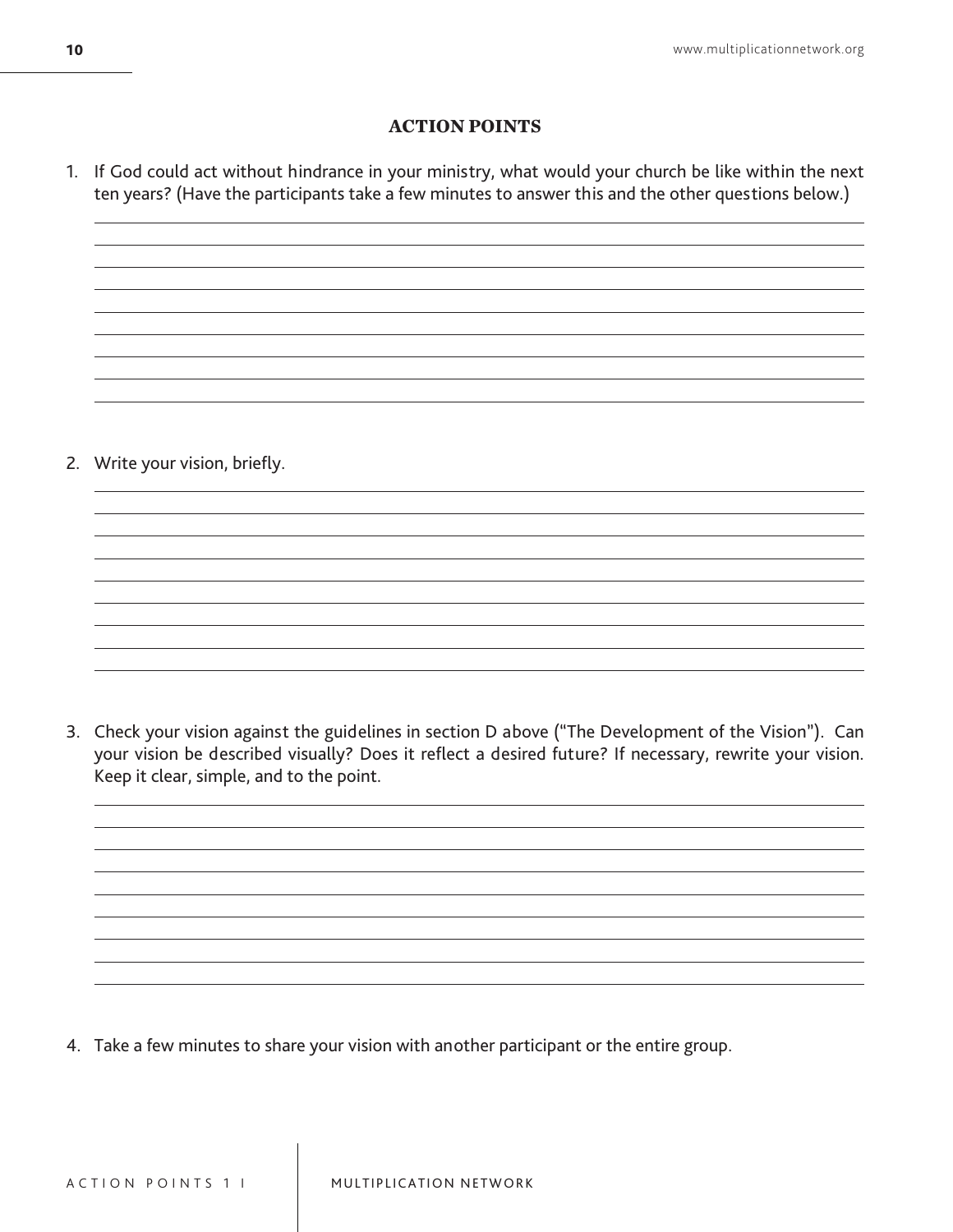### SESSION 2 **CLARIFYING THE VALUES**

*"But as for you, continue in what you have learned and have become convinced of, because you know those from whom you learned it…." (2 Timothy 3:14)*

#### **A. DEFINITIONS**

- 1. Values are the rules of **CONDUCT** and attitudes by which we live.
- 2. Our values are evident through specific **ACTIONS**.
- 3. Values are not **DOCTRINAL** dogma.
- 4. Values provide the **FOUNDATION** upon which the church can set goals.

**Remember |** The mission cannot contradict the church planter's values; in fact, the mission arises from the values.

#### **B. BIBLICAL VALUES AND CORE ORGANIZATIONAL VALUES**

Biblical values are non-negotiable principles that define the identity and determine the lifestyle of a Christian.

In groups of two or three, take a look at the following biblical texts and identify the values mentioned.

Exodus 3:7-10

Matthew 18:10-14

The participant will…

- Understand the importance of establishing values.
- Identify his or her organizational values.
- Create a list of values and discuss how they will be implemented.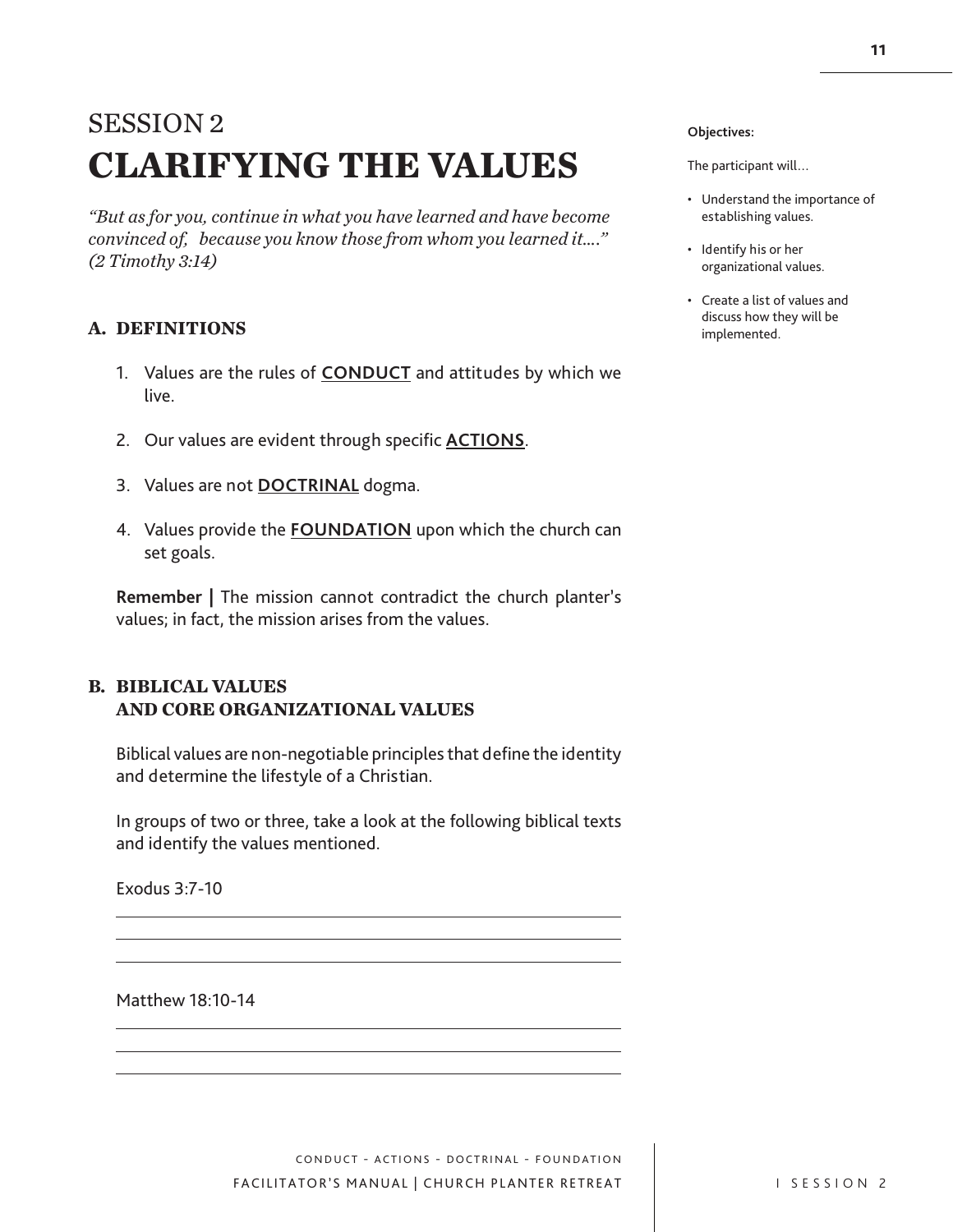#### **Possible exercise:**

Participants can discuss a hypothetical situation of a church that claims to have the value of evangelism.

Ask them: "What questions could you ask to determine if the church really values evangelism?"

**Possible answers:**

- Is there a budget for this?
- Is there a program to train members?
- Does the pastor preach sermons on evangelism?

Acts 2:42-47

1 Corinthians 1:10

2 Timothy 3:14

In addition to biblical values, the church planter should also define his or her core organizational values. These values will be determined by the purposes of the new church and will take the context into account.

*"Every action taken in the organization must adhere to the core values, which are prioritized. For every core value, the organization must complete the following sentence: 'We will know that we are living under this value when…'"* <sup>1</sup>

*"A good value is biblical, it creates passion, it is shared with others, it is constant, it can be expressed clearly, it is consistent with other values, and it can be implemented."* <sup>2</sup>

As an example, here are the core values of Multiplication Network Ministries:

#### **• CHRISTIAN INTEGRITY**

We aim to obey the teachings of Jesus Christ as taught in Scripture in an atmosphere of discipleship and grace (Ephesians 4).

#### **• TEAM LEADERSHIP**

We aim to serve others as we rely on the Spirit of Christ, maximizing the gifts and contributions of all team members (Philippians 2).

<sup>1</sup> Blanchard, Ken and Hodges, Phil. *Lead Like Jesus*. Thomas Nelson, 2005.

<sup>2</sup> Malphurs, Aubrey. *Values-Driven Leadership*. Baker Books, 1996.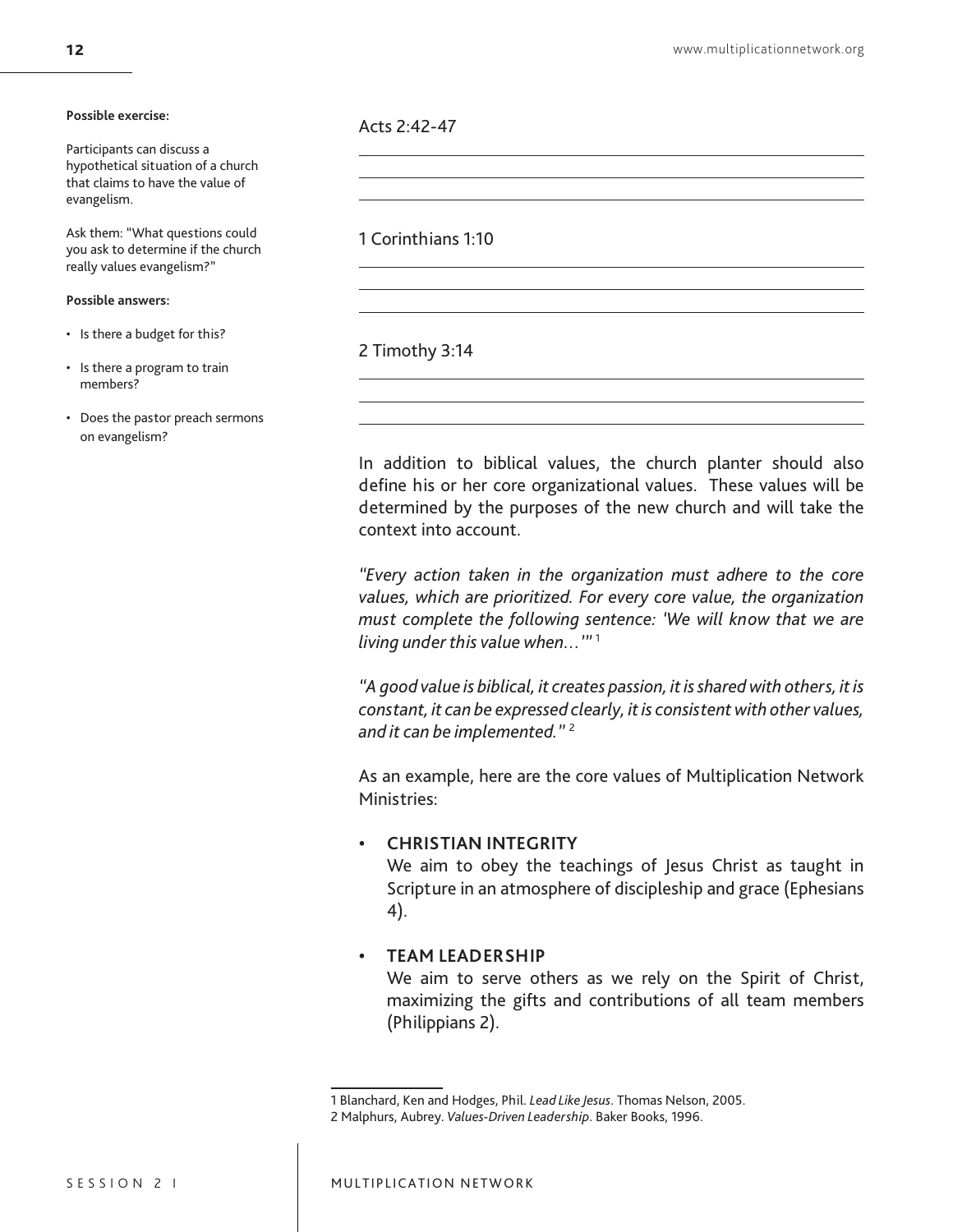#### **• EXCELLENCE IN MATERIALS AND TRAINING**

We aim to produce excellent training materials and to hold official training events that can be described as being of high quality (Ephesians 6:6-8).

#### **• REPRODUCIBILITY AND EASY ACCESS**

We aim for the training materials and trainings to be accessible to all who wish to use them, through a website that is easy to navigate and through continuously expanding our geographic presence through the multiplication of leaders (2 Timothy 2:2).

#### **• RESPONSIBLE STEWARDSHIP**

We aim to provide clear accountability and transparency of our ministry before God and others, being good administrators of the ministry's resources and finances (1 Chronicles 29:10-14).

#### **C. THE IMPORTANCE OF VALUES**

- 1. Often conflicts emerge in churches because of different **EXPECTATIONS**.
- 2. Most strategic planning efforts fail because the values were not clarified at the **BEGINNING** of the process.
- 3. Values are the **BRIDGE** between what is said and what is done. They are also the bridge between beliefs and behavior.

**Remember |** If the values in the group differ significantly, no plan of action can be implemented effectively. Without defined and agreed-upon values, there will not be unity in the church.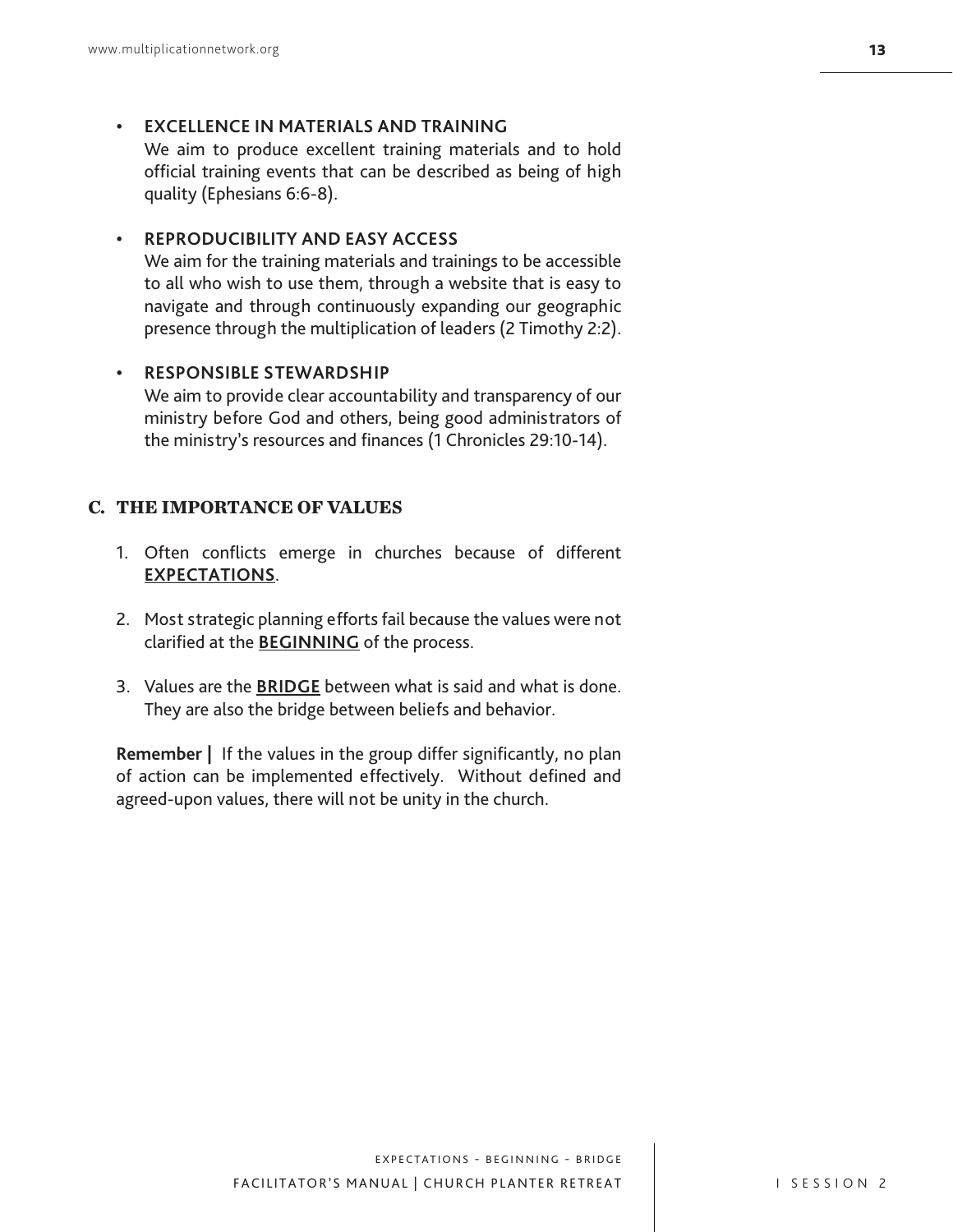#### **ACTION POINTS**

1. Make a list of principal biblical values. In what way are these values present in the new church? Ask the participants to place similar values together.

2. Make a list of possible core values. Make sure that these values reflect a specific action.

3. Organize the list in order of priority. Describe each value with concrete examples of behavior. Ask the participants to write no more than seven values.

| $C_{\rm t}$ and $C_{\rm t}$ are the contract of the contract of the contract of the contract of the contract of the contract of the contract of the contract of the contract of the contract of the contract of the contract of the |
|-------------------------------------------------------------------------------------------------------------------------------------------------------------------------------------------------------------------------------------|
|                                                                                                                                                                                                                                     |
| $e.$ $\overline{\phantom{a}}$                                                                                                                                                                                                       |
|                                                                                                                                                                                                                                     |
| $g.$ $\qquad$                                                                                                                                                                                                                       |
|                                                                                                                                                                                                                                     |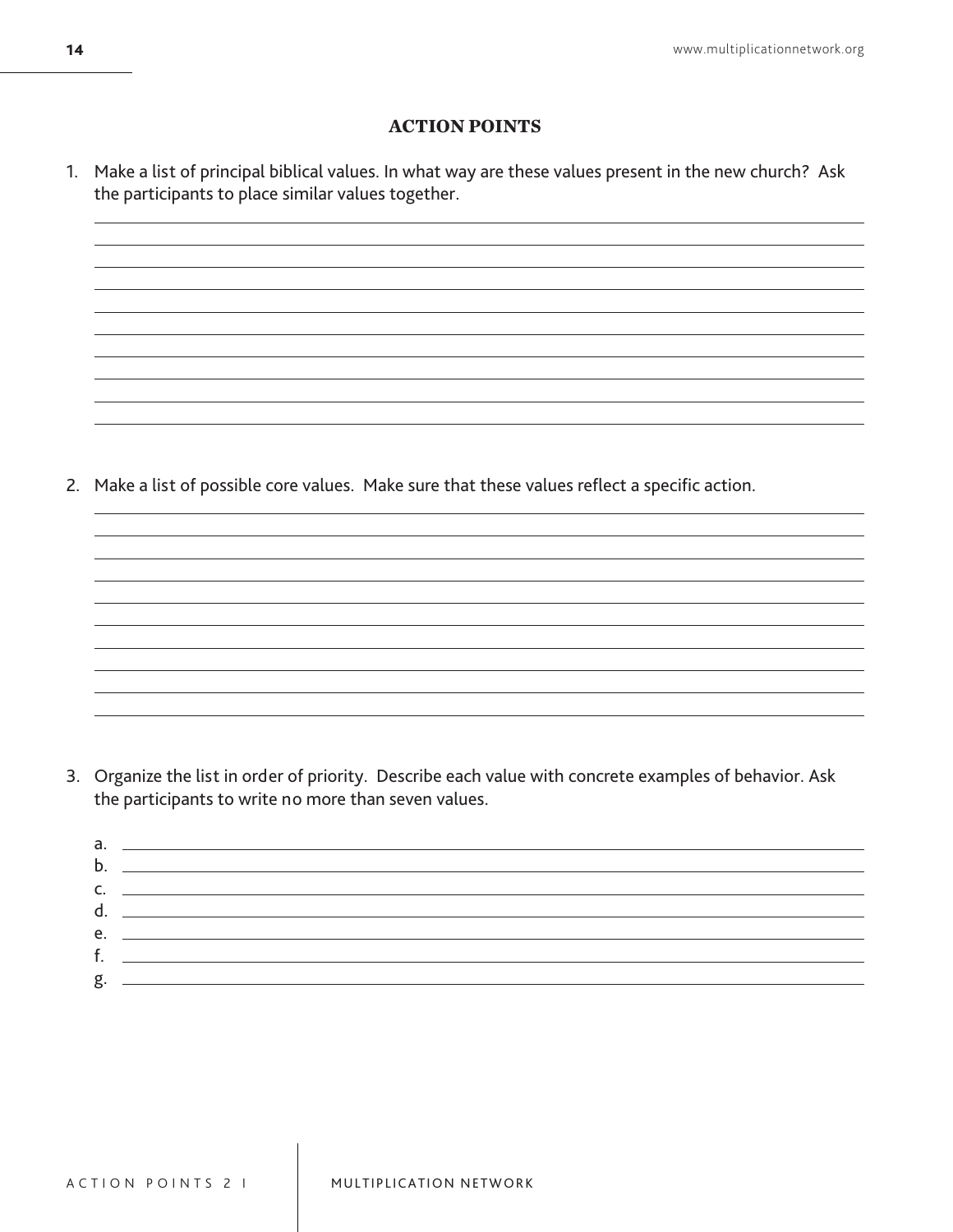### SESSION 3 **IDENTIFYING THE MISSION**

*"Therefore go and make disciples of all nations, baptizing them in the name of the Father and of the Son and of the Holy Spirit…" Matthew 28:19 (NIV)*

#### **A. DEFINITIONS**

*"A mission statement tells HOW your organization achieves its vision. It puts 'legs and feet' to the vision."*  Renée N. Hale, MissioDei Partners

The mission is not the same as the vision. The mission refers to the ways the church will make the vision a reality.

#### **B. ELEMENTS**

A mission statement must answer three questions:

#### **3. To whom do you minister?**

You need to consider the following characteristics of the people to whom you aim to minister:

- Age
- Income level
- Family size
- Ethnicity and national origin
- Level of academic preparation
- Typical occupations
- Family and social groups
- Hobbies and social activities

You should also consider the percentages of different groups in your target population, such as:

- Single, married, single parents, widowed, divorced
- Families in which both spouses work outside the home vs. one spouse works outside the home
- Homeowners vs. renters

#### **Objectives:**

The participant will…

- Understand the importance of defining the mission.
- Recognize the difference between vision and mission.
- Write a mission statement or revise an existing vision statement.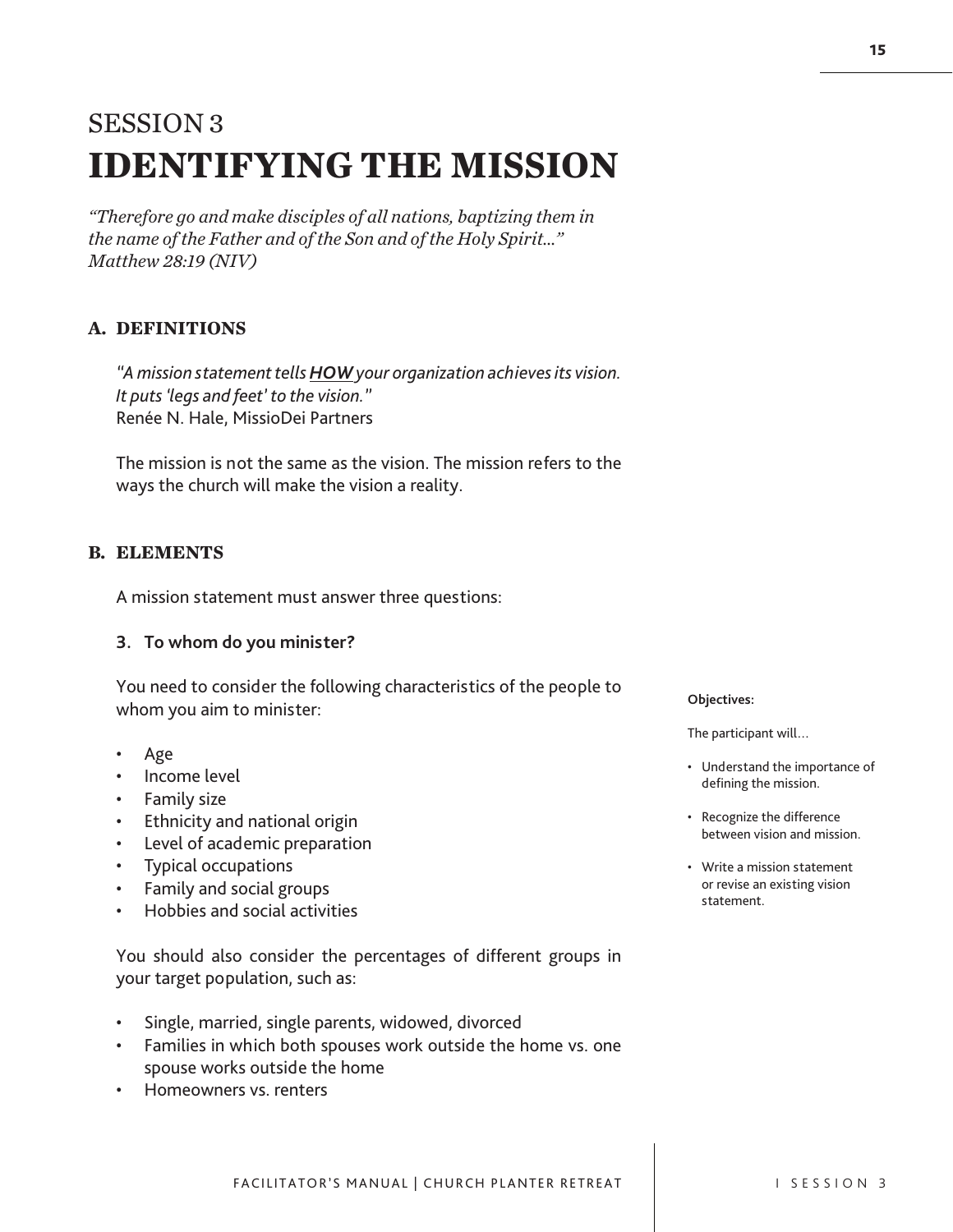#### **Tip for the leader:**

This is a model of a survey that can be used to better understand your target group and its needs:

- Are you an active member of a local church?
- What do you believe to be the greatest need in this community?
- Why do you think most people do not go to church?
- If you were looking for a church in the area, what kinds of things would you look for?
- What advice would you give me as the pastor of a local church?
- What could I do for you?
- Are you interested in getting more information about our church?

#### **The mission of a church is unique:**

Two churches cannot have the same mission statement because the answers to the three basic questions will be different in each case. This allows the presence of two or more churches in the community, each with a different ministry, reaching out to different people and meeting different needs.

#### **2. What are the NEEDS to be met?**

This question must be followed by others:

- What is the Good News for the people you seek to reach?
- What needs can your church alone meet?

#### **3. How can you ACCOMPLISH your mission?**

Answer this question by:

- Defining strategies to attract your target group
- Identifying the types of ministries that will satisfy the needs of this group
- Defining how the church will care for and multiply its disciples and deciding when to begin

#### **Examples of mission statements:**

*"The mission of Vida Cristiana is to serve the Spanish-speaking part of the body of Christ through prophetic leadership, relevant teachings, and news of what the Holy Spirit is doing around the world in order to help us become builders of bridges in the international community."* (Advertisement seen in Charisma magazine)

*"Our Hispanic Ministry exists to equip Hispanic churches to seek the lost and to make new disciples throughout the generations through consulting, publications and resources."*  (Christian Reformed Church of North America)

*"[Our] church exists to strengthen the Hispanic families in the Tacoma, Washington area spiritually, emotionally, intellectually, and physically, equipping them for spiritual development in an atmosphere of trust."* (The Rock Church, Open Bible Church)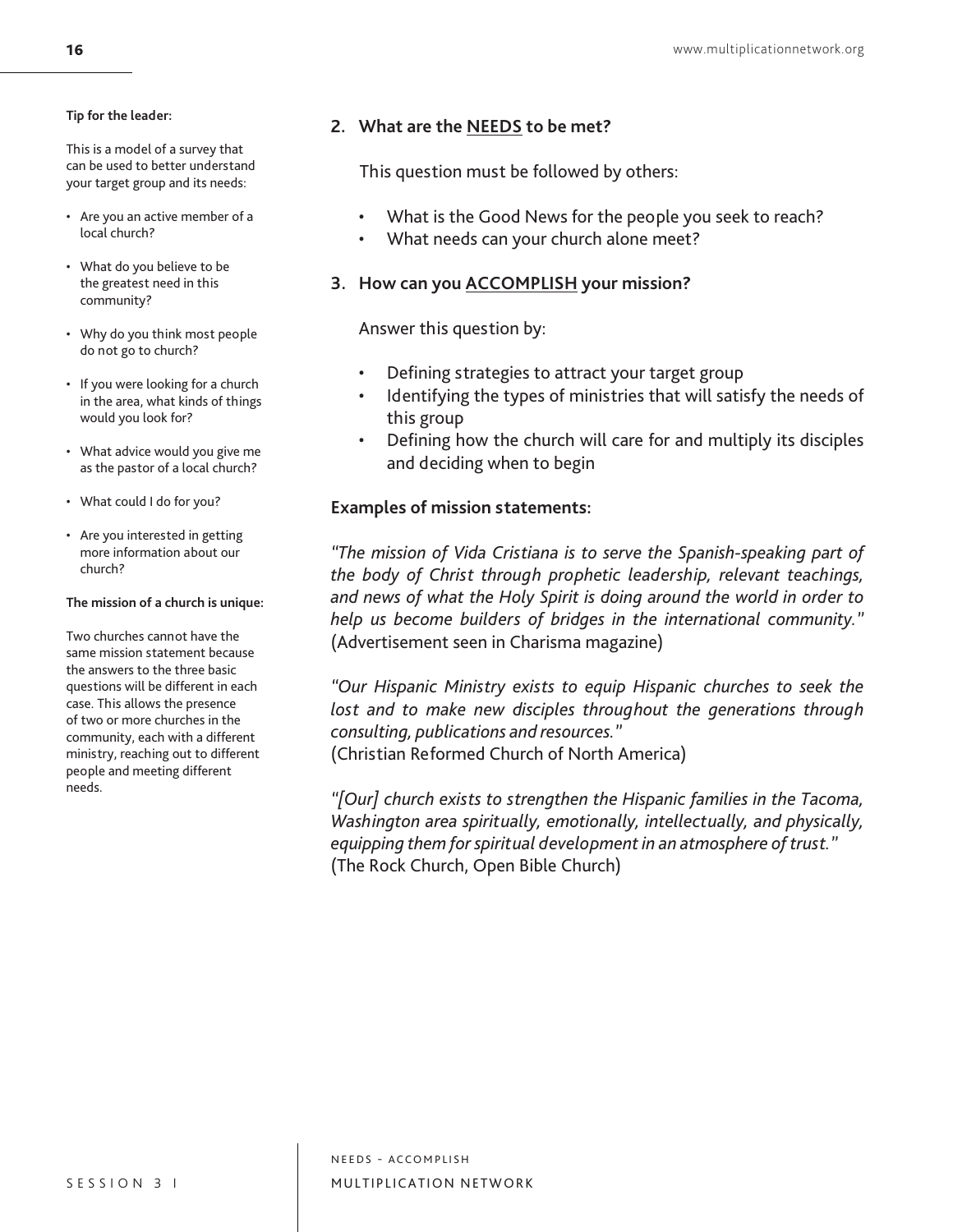#### **C. THE BIBLE AND THE MISSION OF THE CHURCH**

Reflect on these passages from Scripture that describe the purpose of the church.

Luke 24:46-48

Acts 2:42-47

Galatians 6:10

Ephesians 4:3-4

1 John 2:3-6

1 John 4:7-12

#### **D. WHY IS A MISSION STATEMENT IMPORTANT?**

- 1. What might happen if a church's mission is not clearly defined?
- Lack of **FOCUS**
- Constant **CONFUSION** over what should be done
- **• FRUSTRATION** that the church isn't moving toward its vision
- More **DISAGREEMENTS** between members of the leadership team

**Leaders:** 

Ask participants to complete this exercise in pairs or in small groups.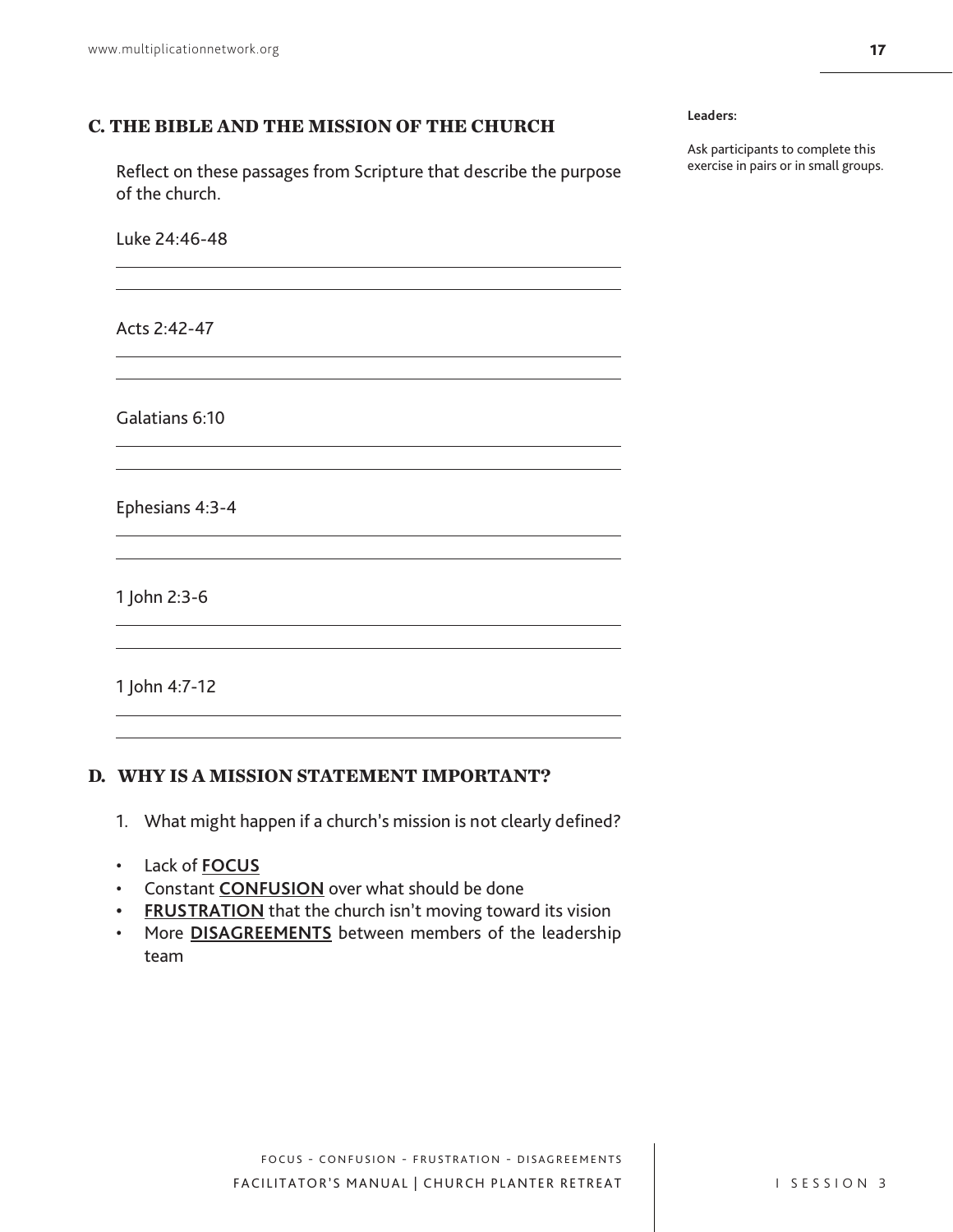- 2. Benefits of a Mission Statement
- Tasks are clearly **LINKED** to the vision/goal.
- Leaders know what needs to be done and don't **WASTE** time on non-essential tasks.
- Leaders don't argue repeatedly about what needs to be done.
- Tasks that don't lead to the vision can be **ELIMINATED**.

#### E. USING YOUR MISSION AND VISION STATEMENTS

- 1. Study and **MEMORIZE** the vision and mission statements, and motivate your team to do the same.
- **2. FRAME** the statements and put them on the wall of your office, at home and at church.
- **3. INCLUDE** them in the church's operations manual.
- **4. REPEAT** them over and over until they are internalized by everyone on the ministry team.
- **5. REVIEW** them regularly to make sure you are staying on track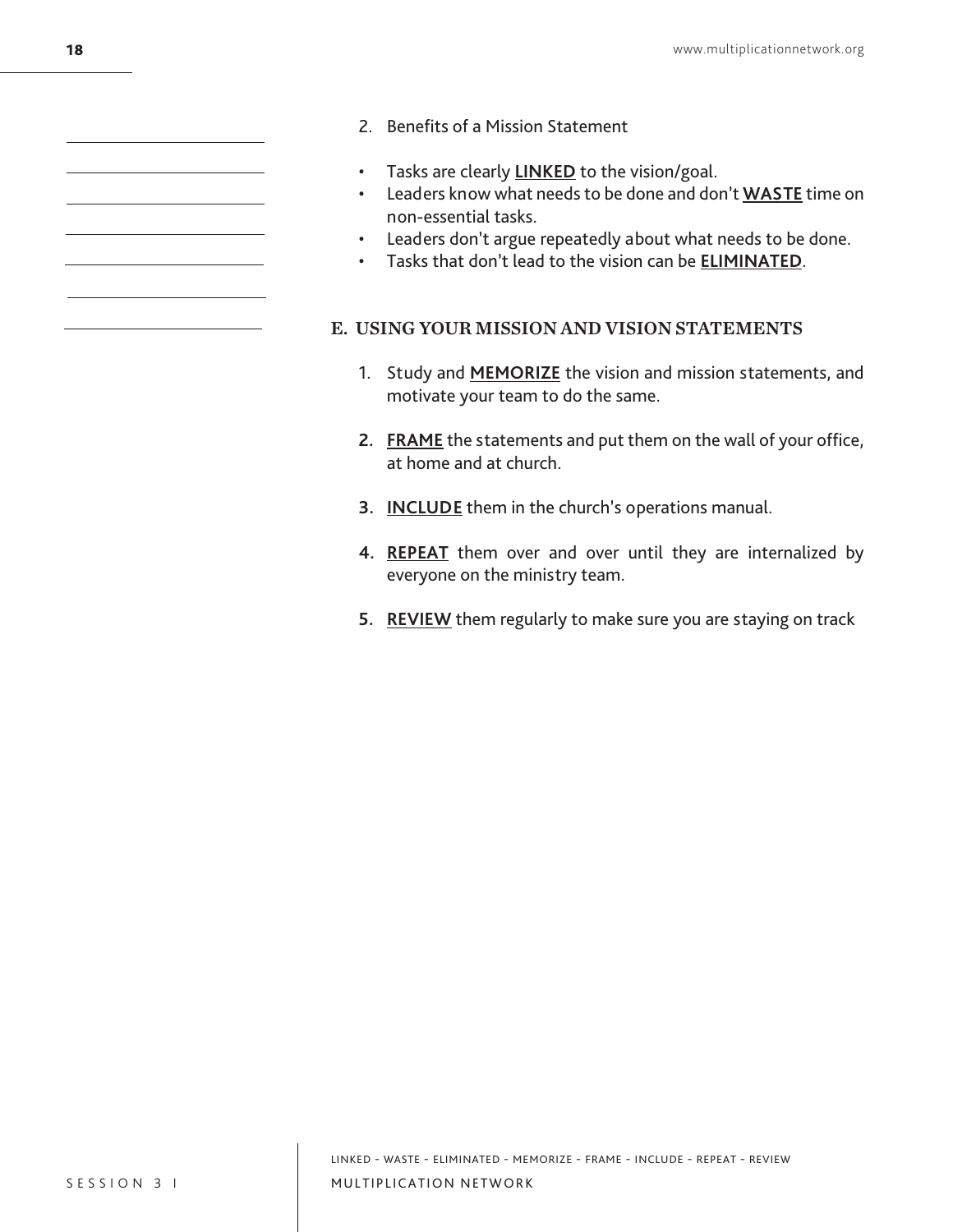#### **ACTION POINTS**

1. Write a one-sentence response to the question, "Why is this church here?"

2. Write your mission statement by listing a) whom you wish to reach with the gospel, and b) the tasks your church will carry out to make its vision a reality (with God's blessing).

- 3. Evaluate your mission statement by asking the following questions:
	- a. Does it identify your ministry's target group? [If you have already identified your target group, it is an excellent time to analyze what you really know about that group.]
	- b. Does it clarify the needs that your ministry aims to fulfill?
	- c. Is it in line with what Scripture teaches? Is it lasting? Is it concise? Can it be memorized? (If necessary, rewrite the mission statement to meet these criteria.)
- 4. Develop a slogan that summarizes the mission statement in five to ten words.
- 5. List several ways to communicate your mission statement.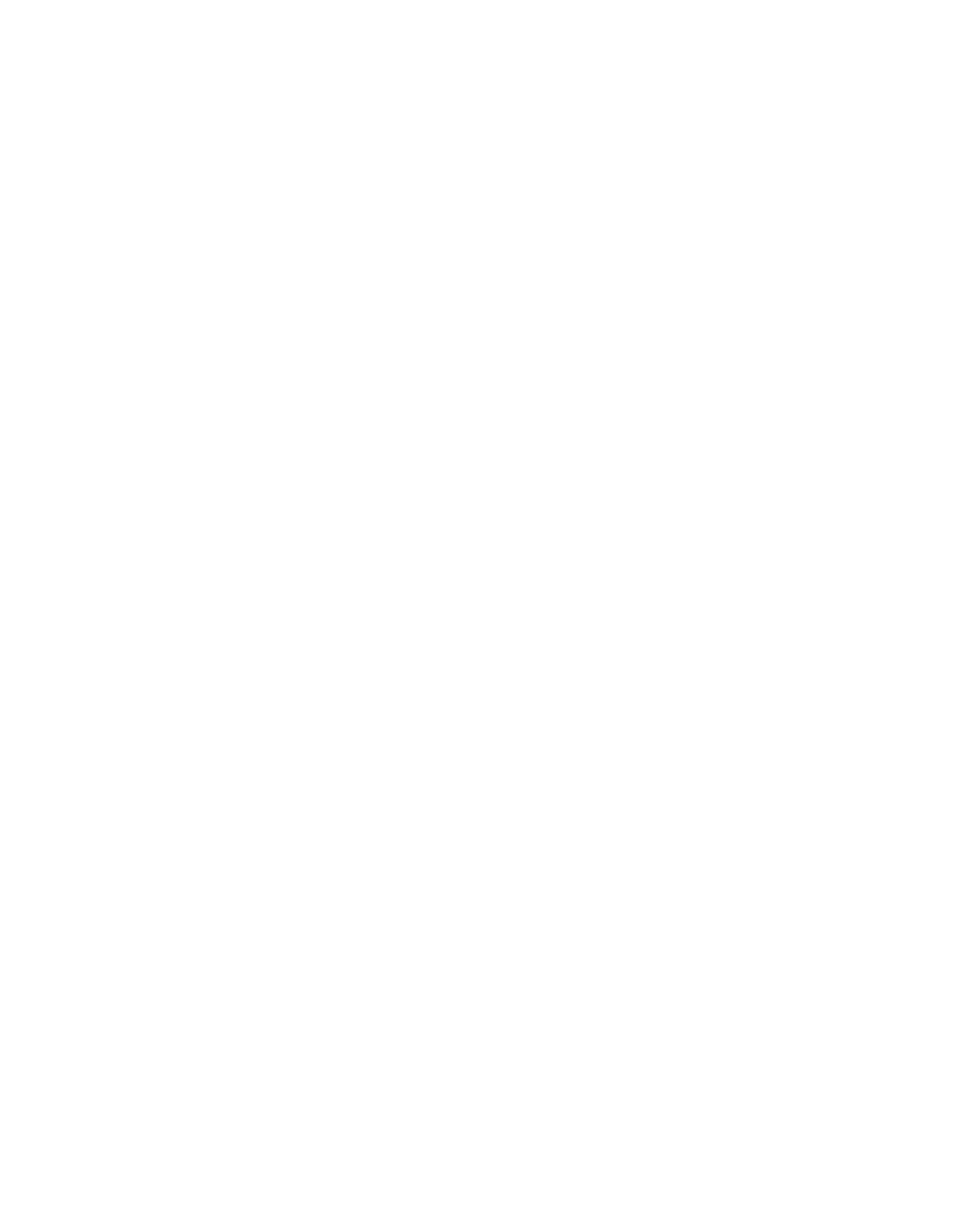### SESSION 4 **COMMITTING YOURSELF TO PRAYER AND THE WORD**

*"Devote yourselves to prayer, being watchful and thankful. And pray for us, too, that God may open a door for our message, so that we may proclaim the mystery of Christ, for which I am in chains." Colossians 4:2-3*

*"…from infancy you have known the holy Scriptures, which are able to make you wise for salvation through faith in Christ Jesus. All Scripture is God-breathed and is useful for teaching, rebuking, correcting and training in righteousness, so that the man of God may be thoroughly equipped for every good work." 2 Timothy 3:15-17*

#### **God's truth is found in the Bible.**

God has chosen to **COMMUNICATE** with humankind and to make his will known through his Word.

Prayer is an essential practice to strengthen one's relationship with God and relationships within the body of Christ. First of all, in prayer we share ourselves with God and listen to him. Secondly, when Christians pray with each other the communion between them is deepened.

*"Prayer is not preparing for battle. Prayer is the battle."*

*"'The Bible is the food of the wrestlers...' It is not merely for those who meet in pious circles for their own edification, but for those who are engaged in a struggle of prayer and in the battles of faith in the world. Bible study as an end in itself will grow dull. However, those involved in any fight need digestible and nutritious food. It is not the quantity of food we eat, nor the amount of Bible knowledge that we acquire that feeds us, but rather the amount that we digest."* <sup>1</sup>

#### **Objectives:**

Participants will…

- Describe their present practices of prayer and Bible study.
- Identify their areas of growth in prayer and Bible Study.

<sup>1</sup> Weber, Hans-Ruedi. *The Book that reads me*. WCC Publications, 1995.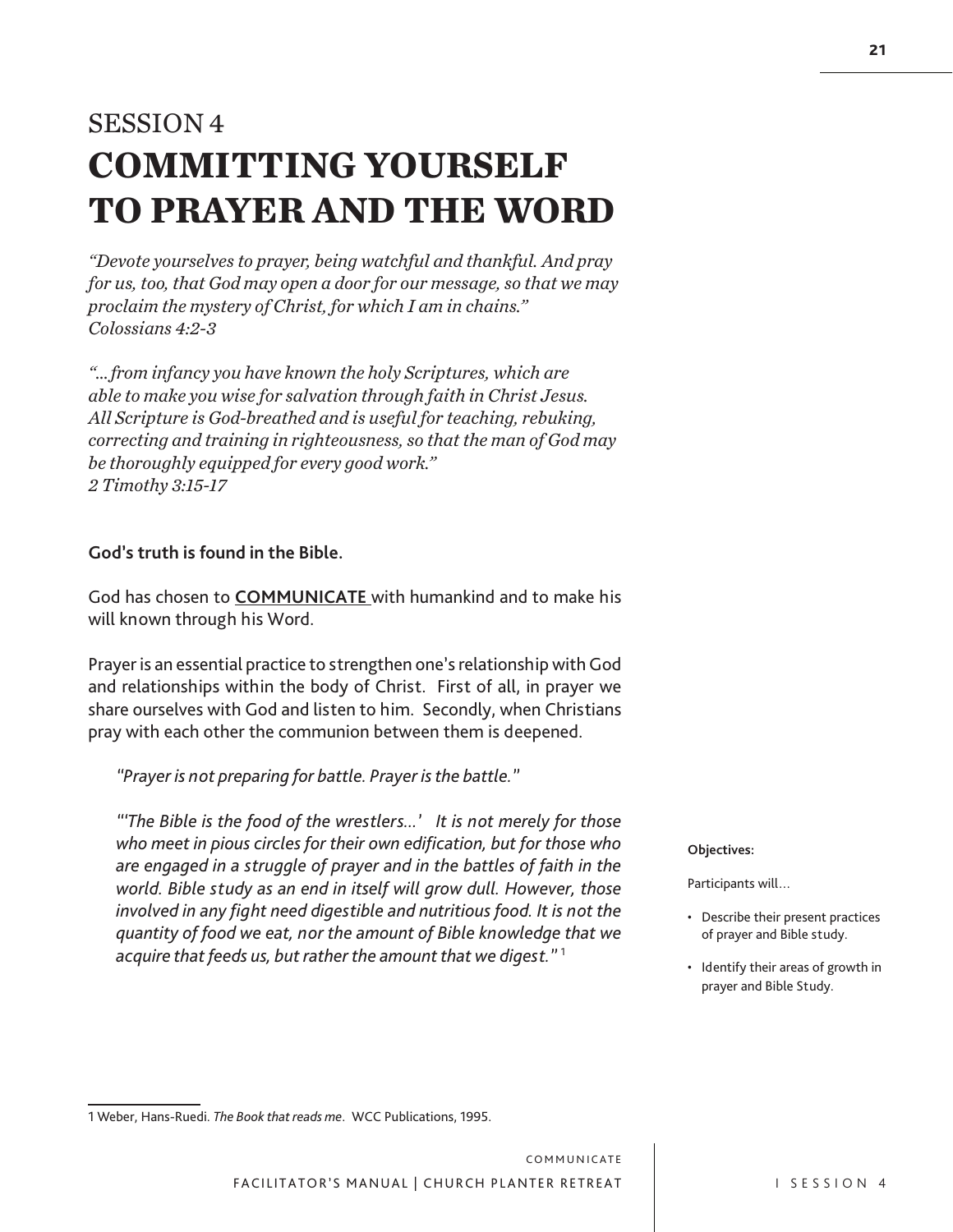**Regarding ways to pray in a group, we offer the following suggestions:**

- After a time to ask about specific needs, encourage members to pray for the person on their right or left, so that everyone can pray for another.
- Put a member who has a special need for prayer in the center of a circle, and have the others pray for him/her.
- Take 5 to 10 minutes to write a prayer and then read it.

During the time of prayer and petitions, encourage people to take advantage of the silent periods and use them as a space for reflection and thanksgiving to God.

#### **A. DUTIES OF THE CHURCH PLANTER**

- **1. Commit yourself to the SPIRITUAL DEVELOPMENT of the core group.**
	- a. Make sure that prayer and Bible reading are an important part of each member's life.
	- b. Emphasize that each member should pray daily for non-Christians.
- **2. MOTIVATE your team for biblical training.**
	- a. Be an example of continual biblical training through either formal or self study Bible courses.
	- b. Find ways to actively participate in the biblical training of your core group:
		- Tell them about training opportunities
		- Provide economic support for training
		- Take time to talk about what they are studying

#### **3. Mobilize a team of INTERCESSORS**. 2

- a. Make a list of interested people and invite them to join your intercessory team. Remember to address the topics of confidentiality, communication, and expectations.
- b. Pray for your intercessors at least once a week.
- c. Connect with them personally at least once a month to encourage them, to share answers to prayer and special needs, and to find out if they are actively praying or if you should find others.

#### **4. Keep prayer central.**

- a. Present **EXAMPLES** of prayer in the new church.
	- Within the church service, prayer should be simple, with a contemporary vocabulary and full of faith.
	- Pray with people when the opportunity presents itself, including during every session of discipleship or counseling. This is an aspect of praying without ceasing.
	- Pray using the A, B, C's of prayer: Audible, Brief, and Christ-centered.

<sup>2</sup> Adapted from Pfaff, Nancy. *Church Resource Ministries*. Reno, NV.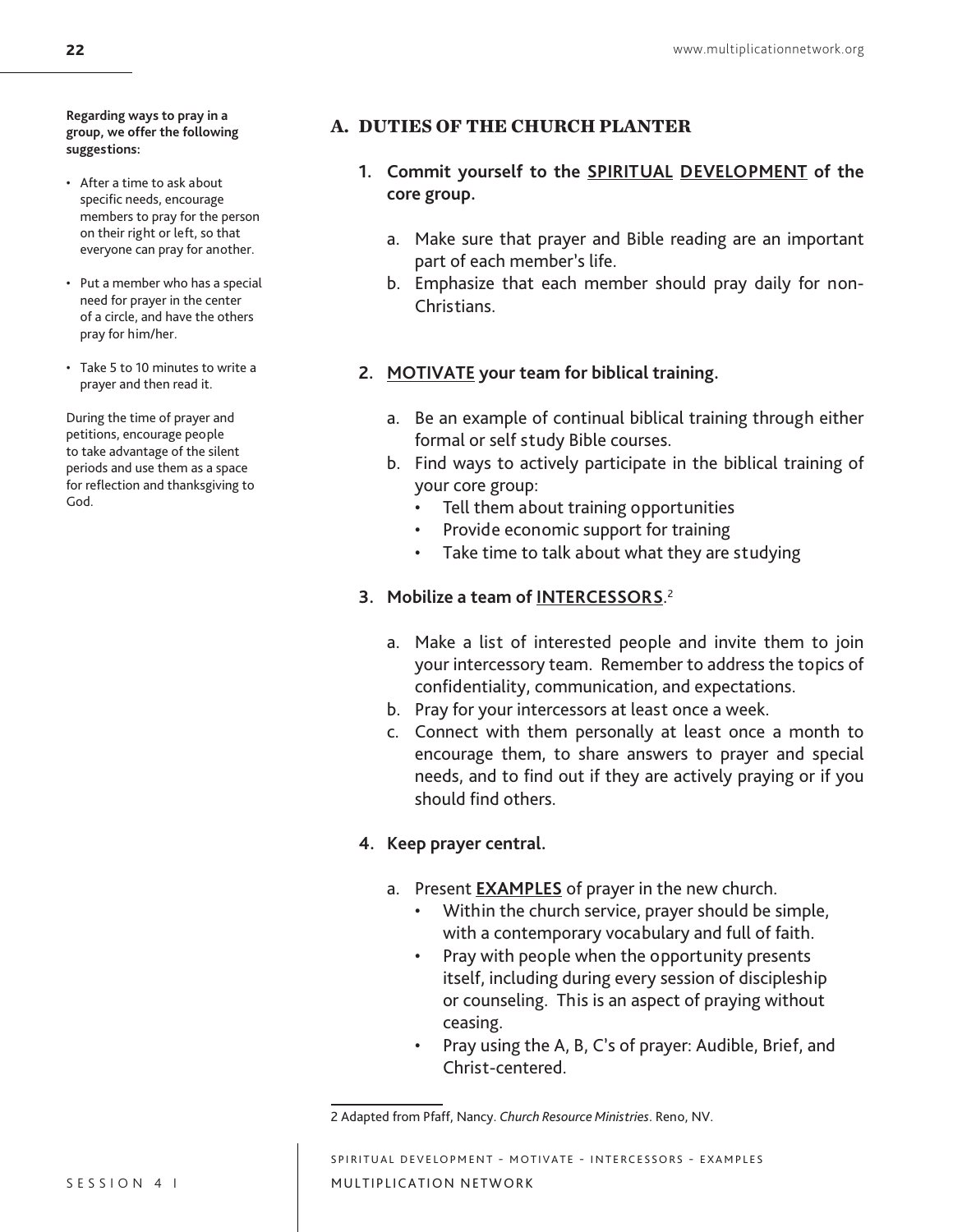b. Always celebrate **ANSWERS** to prayer. There is nothing more encouraging than to see how God is answering your prayers. When you celebrate, be creative, thankful, and humble.

**Remember |** There is no one right way to pray. Be creative when praying. Also, remember to pray slowly, choosing your words with care and being conscious of what you are saying. This will help you to avoid using God's names as "crutches" during the prayer and will allow for a more conversational form of prayer.

#### **B. THE RESULTS OF PRAYER AND BIBLE STUDY**

Read the following texts and identify what God does when we pray and study his Word.

Joshua 1:8

Psalm 40:1-3

Psalm 119:105

Matthew 4:3, 4

Matthew 7:7-11

Philippians 1:9-11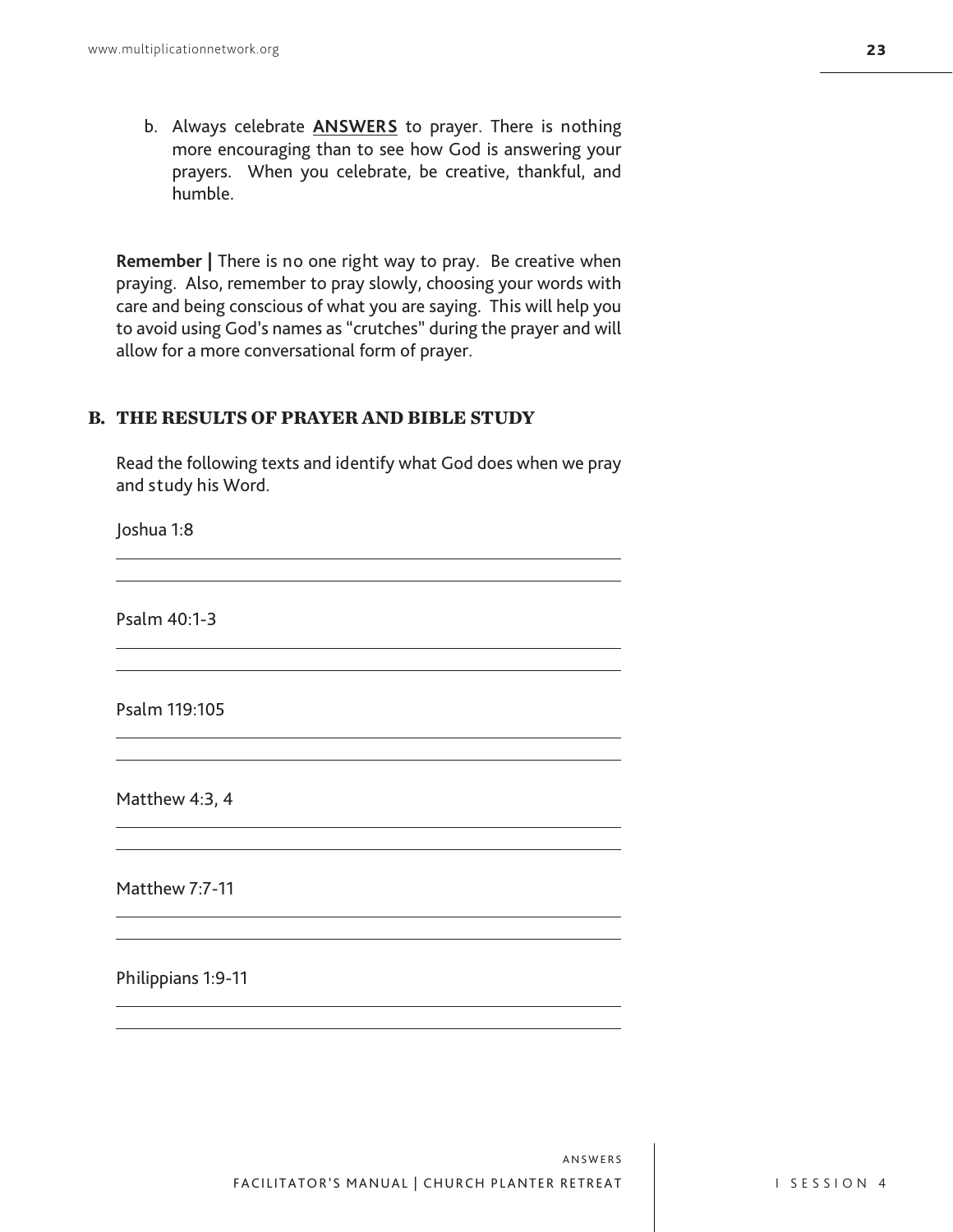#### **ACTION POINTS**

1. Make a list of principal biblical values. In what way are these values present in the new church? Ask the participants to place similar values together.

2. Make a list of possible core values. Make sure that these values reflect a specific action.

3. Organize the list in order of priority. Describe each value with concrete examples of behavior. Ask the participants to write no more than seven values.

| $C_{\rm t}$ and $C_{\rm t}$ are the contract of the contract of the contract of the contract of the contract of the contract of the contract of the contract of the contract of the contract of the contract of the contract of the |
|-------------------------------------------------------------------------------------------------------------------------------------------------------------------------------------------------------------------------------------|
|                                                                                                                                                                                                                                     |
| $e.$ $\overline{\phantom{a}}$                                                                                                                                                                                                       |
|                                                                                                                                                                                                                                     |
| $g.$ $\qquad$                                                                                                                                                                                                                       |
|                                                                                                                                                                                                                                     |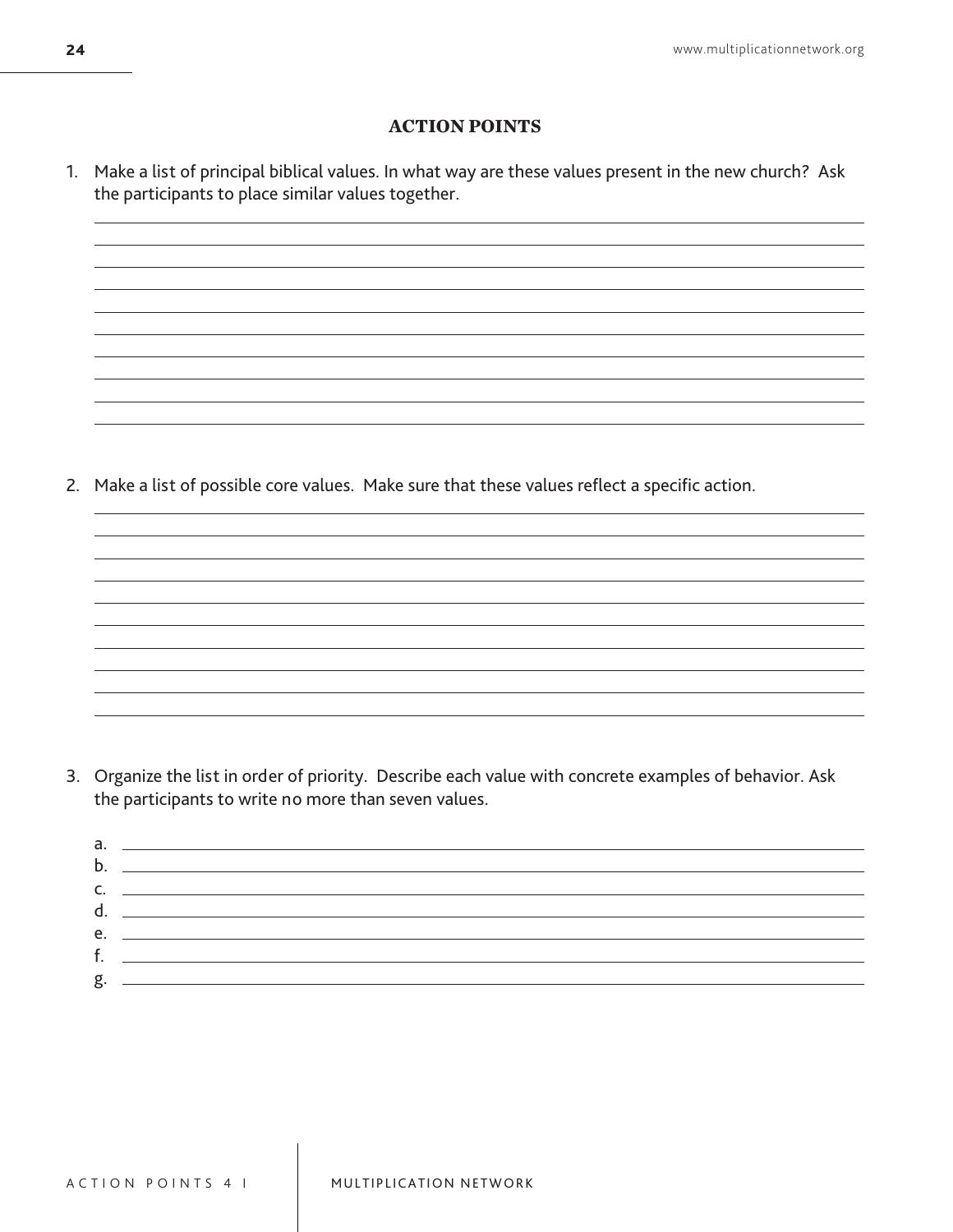### SESSION 5 **BUILDING A TEAM**

*"… always pray with joy because of your partnership in the Gospel..." Philippians 1:4-5*

*"... the body is not made up of one part, but of many…" 1 Corinthians 12:14* 

#### **A. THE IMPORTANCE OF BUILDING A TEAM**

The cells of the human body reproduce or die. In a similar way, within the church of Christ, if you do not develop disciples and involve others in your ministry, it will not grow.

No pastor can do all the work necessary to start a church. Trying to do everything on your own will lead to exhaustion on your part and frustration on the part of others whose gifts are not being used.

After you have defined your vision, identified your mission, and clarified your values, the next step is to train a core group to establish the new church. (In some cases a core group will leave one church to start another. Then the core group can work together on the vision, mission and values.)

There are several ways to recruit and train people to join with you to start a new church. Ideally, the people whom you evangelize will become disciples and part of the core leadership group. You can recruit others to be a part of your core group as well. Together you will begin the new church.

#### **B. BEST PRACTICES IN LEADING A TEAM**

1. Make sure the **VISION**, **MISSION,** and **VALUES** are defined and in writing and that the people on the team understand and agree with them. Review the vision, mission, and values regularly to make sure decisions are made with them in mind and that you are moving toward the vision.

#### **Objectives:**

Participants will…

- Understand the importance of working with a team.
- Become aware of best leadership practices.
- Reflect on their prior experiences in leading a team and determine the next steps in developing a team.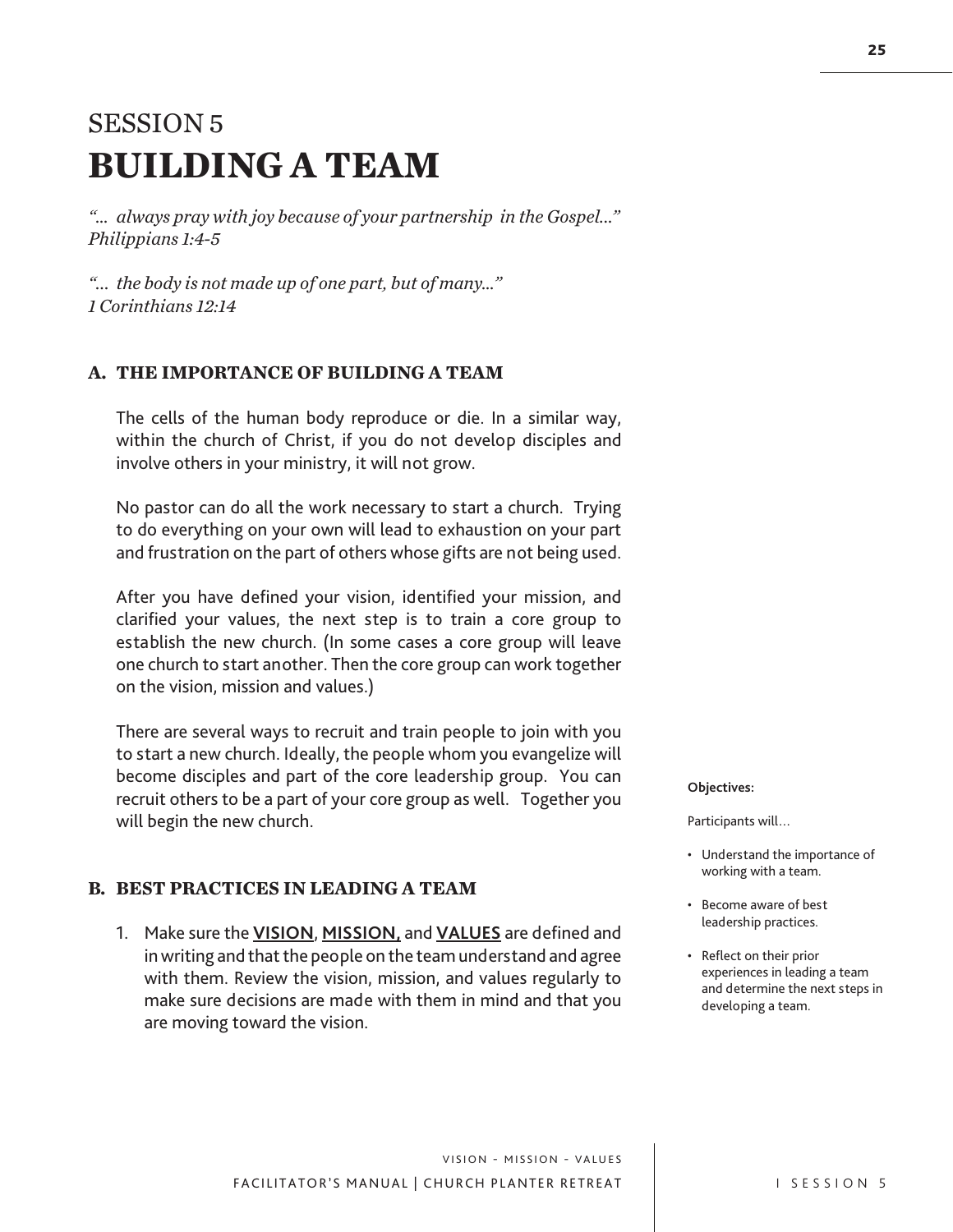- 2. **SHARE** the ministry as a team. Pray together and discuss strategies for different tasks of the ministry (following up with new Christians, connecting with non-Christians, etc.)
- 3. **IDENTIFY** the gifts of each person on the team. Identify their strengths and areas where they need to grow. Assign tasks that correspond to team members' gifts.
- 4. Assign your team members increasing levels of **RESPONSIBILITY**. This will prepare them to take on future tasks.
- 5. **ENCOURAGE** your team constantly and lend them a hand when needed. Thank them and praise them in public and in private.
- 6. **TRAIN** your team individually and as a group. In starting a church, dedicating time to training leaders is essential for the success of the church. Help team members work on their weaknesses one at a time—not all at once.
- 7. While it is important to have your spouse be supportive of the new church and use his or her gifts to help it grow, we recommend that your spouse not be part of the leadership group. This will help you set healthy boundaries between the ministry and your home life. In some contexts it is ok.
- 8. **COMMUNICATE**, communicate, communicate. Take time to speak with the entire team and also with each member one-onone. Let the team know that you are available if an issue or a need arises.

#### **C. DEALING WITH PROBLEMS**

- 1. When asking people to be part of the team and they are not able to do so at that point in time, remember that a "no" can be a "NOT YET".
- 2. When facing a difficult decision, first have the team **PRAY**  together. Then review the vision, mission and values so that the decision is made with them in mind.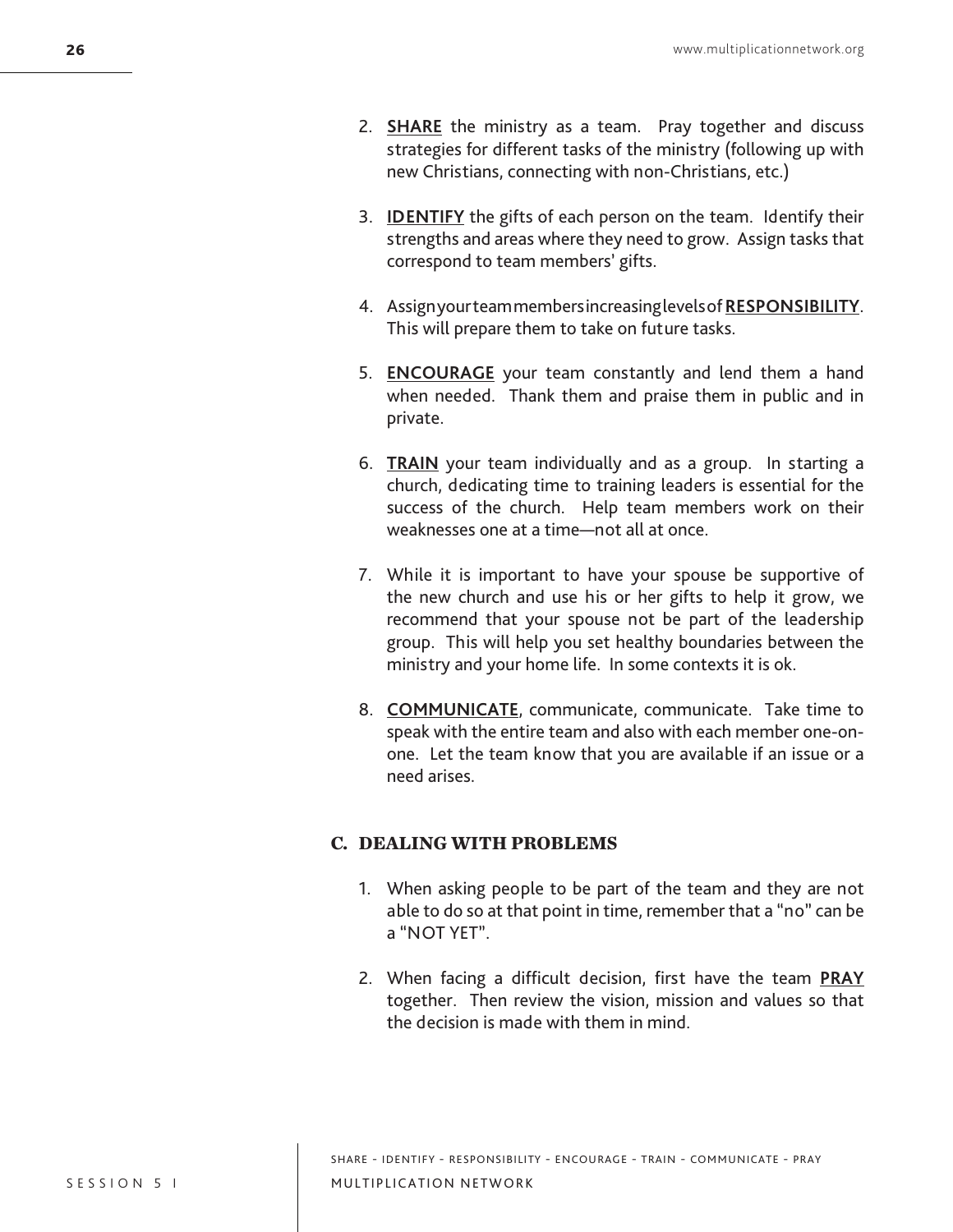- **3. RESOLVE** conflicts as soon as you detect them. Give people opportunities to express themselves and make sure people listen carefully to one another. Model good listening.
- 4. Do not promise what you cannot deliver. If you see there is something you have said you would do but haven't been able to do, be honest about it and apologize right away.

#### **D. EIGHT CHARACTERISTICS OF SUCCESSFUL TEAMS1**

Successful teams have…

- 1. Clear and inspiring **GOALS**. When everyone is working toward a well-known goal, the team's energy increases and the team's common purpose is strengthened.
- 2. A **STRUCTURE** designed to achieve results. The team should be organized in a way that facilitates success.
- **3. COMPETENT** team members. A winning team has people who know their responsibilities and their work very well.
- 4. A **SHARED** commitment by team members. Team members understand that sometimes they must sacrifice individual preferences for the good of the team.
- 5. A **COLLABORATIVE** environment. The working environment must promote good communication and the desire to collaborate.
- 6. A standard of **EXCELLENCE**. Strong, efficient teams are not satisfied with the mediocre. They aim for excellence in their work.
- 7. External support and **RECOGNITION**. Teams that get support and affirmation from others tend to do better in meeting their goals.
- **8. PRINCIPLE** based leadership. When the leaders make their decisions based on jointly agreed-upon principles, they gain confidence and the team works better and achieves its goals.

<sup>1</sup> Larson, Carl and Frank LaFasto. *Teamwork: What Must Go Right/What Can Go Wrong*. Sage Publications, 1989.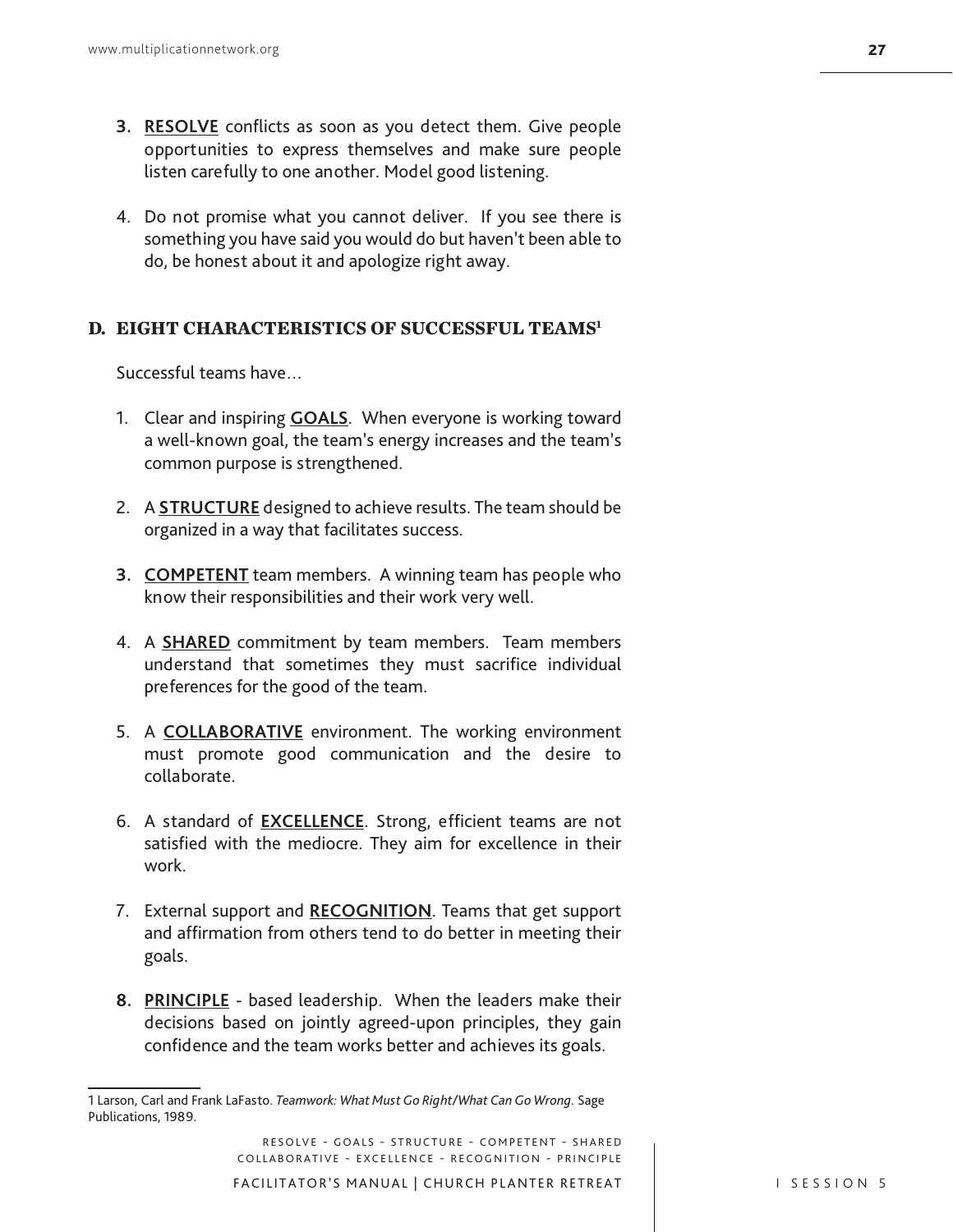#### **ACTION POINTS**

In groups of three or four people, do the following:

- 1. Make a list of things that hinder successful teamwork.
- 2. Give an example of a time when you… • Involved others in making a decision. • Gave another person an opportunity to use his or her gifts in ministry. • Helped people work through a conflict. • Did not lead a group well—what happened? 3. What are the next two steps you need to take to develop your leadership team? a. b.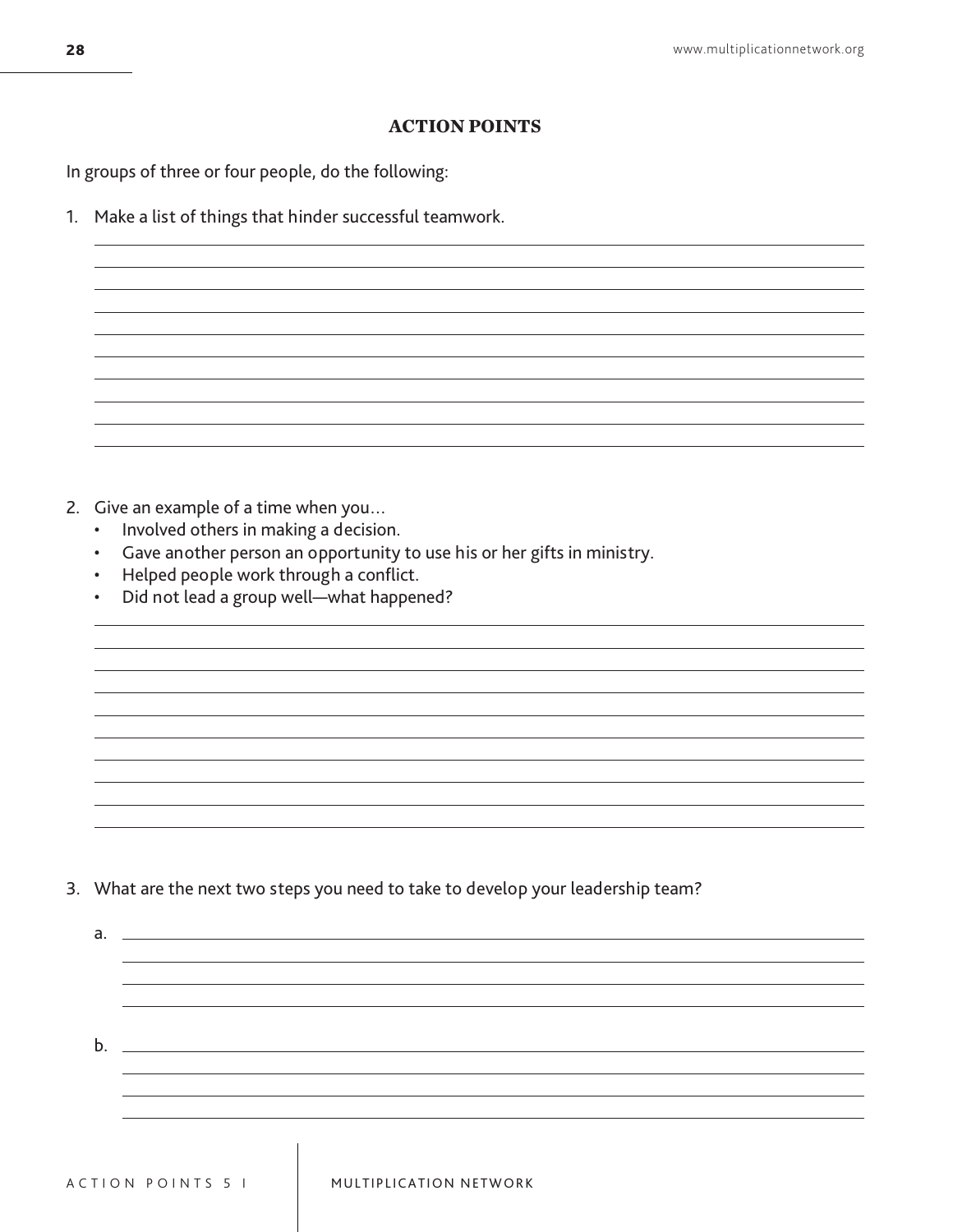## SESSION 6 **EVANGELIZING EFFECTIVELY**

*"Those who had been scattered preached the word wherever they went." Acts 8:4*

#### **A. COMMITMENT TO EVANGELISM**

The last commandment that Christ gave us before ascending to heaven—*"Go and make disciples of all nations"* (Matthew 28:19) should be the first priority of any church. In the process of making disciples, as the Apostle Paul said, one person plants and another waters, but God makes things grow (1Corinthians 3:6-7). This still occurs today. One person gives an initial presentation of the gospel, while others follow up with further explanations and answers to questions, but God continues to be the one who changes hearts and adds people to his family. The church is still the instrument that God uses to find the lost and to disciple them.

The Apostle Paul refers to the elect, whom God called from before the founding of the world (Ephesians 1:4). Since we do not know who the chosen are, we proclaim the Good News to the whole world, knowing that God will work in people's lives, causing them to respond positively to the gospel. We are God's instruments in this process as we go and make disciples of all nations.

Because God is at work, churches can expect **GROWTH**—more people coming to know Jesus as Savior and living in obedience to him. It is regrettable that there are many churches whose expectation is so low that they always succeed: they simply do not grow.

#### **B. KEY PRINCIPLES FOR EVANGELISM1**

- Go out to find the lost (don't wait for them to come to you!).
- Value what God values.
- Understand the perspective of those you are trying to reach.
- Care for the spiritually needy.
- Adapt methodologies, not the message.

#### **Objectives:**

Participants will…

- Learn key principles for evangelizing effectively.
- Define their specific audience and ways to reach them with the gospel.
- Identify their personal preferred styles of evangelism.

<sup>1</sup> Malphurs, Aubrey. *Planting Growing Churches for the 21st Century*. Baker Book House, 1998.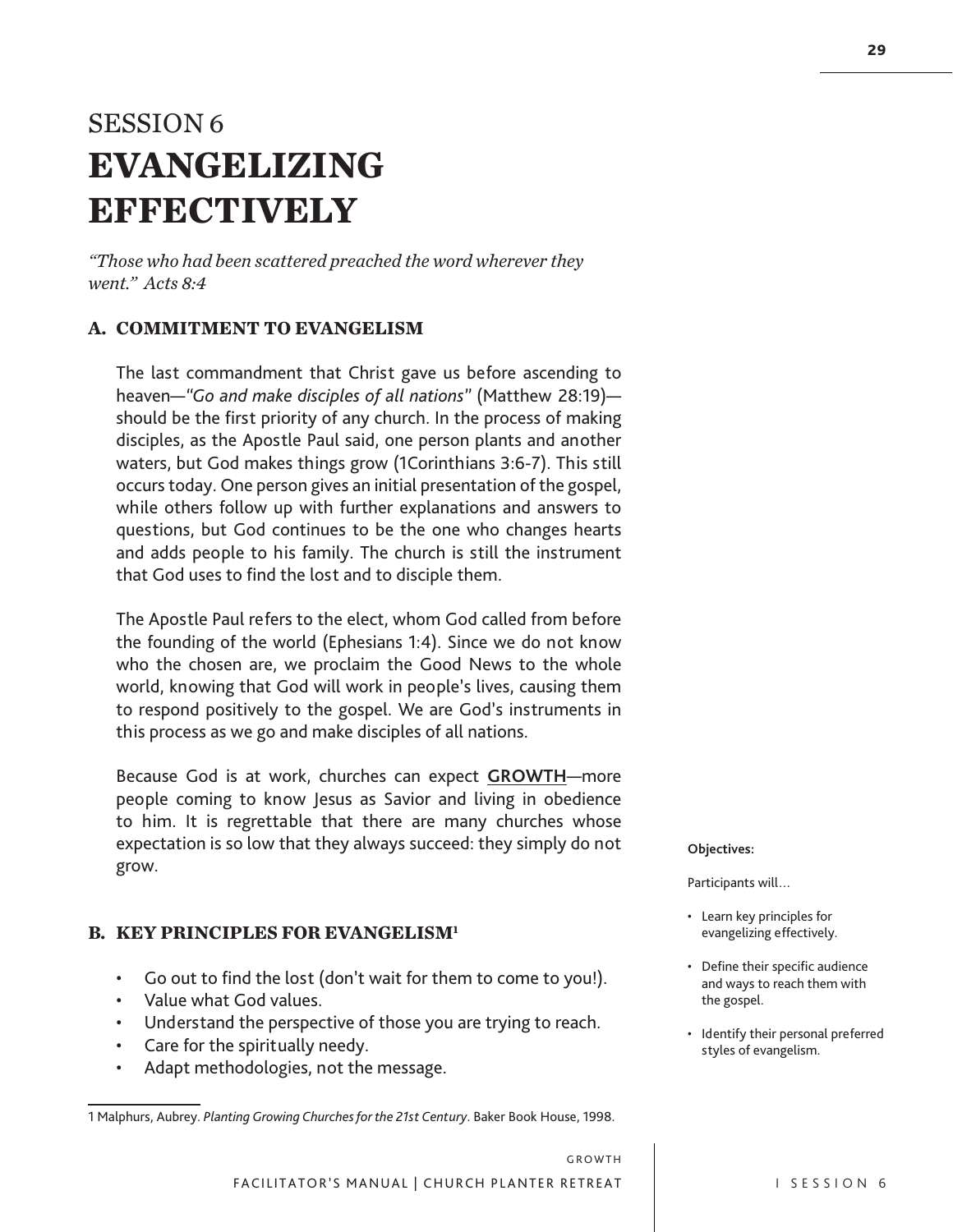- Seek fertile ground to deposit the message (find people prepared by the Holy Spirit).
- Clearly communicate the gospel in ways that make sense.
- Fish with many fishing poles: share the gospel with many people in many ways—through words, actions, a variety of events, etc.
- Accompany evangelism with prayer.
- Seek disciples, not just decisions.
- Work through existing and natural relationships.

#### **C. FOCUS ON THE AUDIENCE**

Concentrate on reaching a specific group of people to evangelize. This is a biblical principle and it is practical. Just as God became incarnate in the person of Jesus to **IDENTIFY** with human beings, so through the church (the body of Christ) Jesus becomes incarnate in a particular community, identifying with its needs and bringing it a holistic gospel.

Some people resist the idea of focusing on a specific group. However, the Apostles Peter and Paul did so. One was called to be a missionary to the Jews and the other a missionary to the Gentiles. And while they did not exclude anyone when preaching the gospel, it is also true that they were trying to reach a specific audience.

Having a clearly defined target group makes it easier to make decisions about how to carry out the ministry.

Go back to the mission statement you wrote in Session Three (p. 19). What groups are you seeking to reach with the gospel?

What will be the most effective ways to share the gospel with them?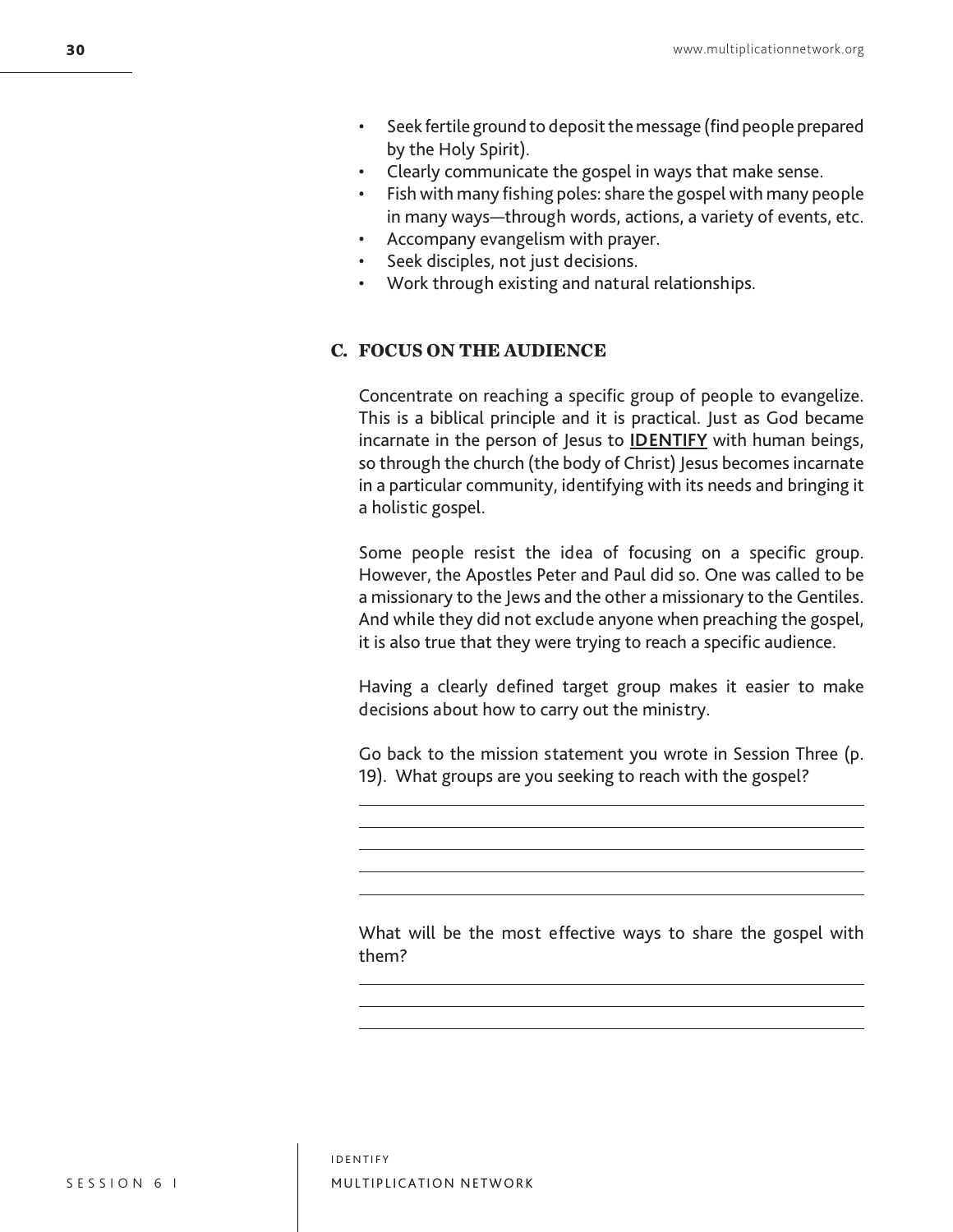What are some ways to evangelize that probably won't work well for these groups of people?

#### **D. PLANNING FOR EVANGELISM**

The main work of those starting a new church, especially in the beginning, must be evangelism. Strong churches are intentional about evangelism, and they maintain that focus with an ongoing evangelism program.

For evangelism to be a priority, it needs to be a part of the plan. Make sure that there is a **BUDGET** line item for evangelism activities and that they are scheduled on the **CALENDAR**. Sharing the gospel with people cannot be something that only happens occasionally.

#### **E. PERSONAL EVANGELISM STYLES**

When discussing evangelism in the context of starting new churches, people wonder: *"What is the best way to evangelize? What produces the best results? What approaches should we use?"*

The truth is that there is no magic formula that solves all our evangelistic challenges. Those starting a new church must find the appropriate methods and put them into practice.

We suggest that you take the following survey on Evangelism Styles and that you encourage the people on your leadership team to take the survey as well. Look for ways to match the approaches that will work best with your audience and with you and your team's preferred evangelism styles.

**Note |** If time permits and if the workshop leader tells you to do so, read point D of Appendix I: Evangelism.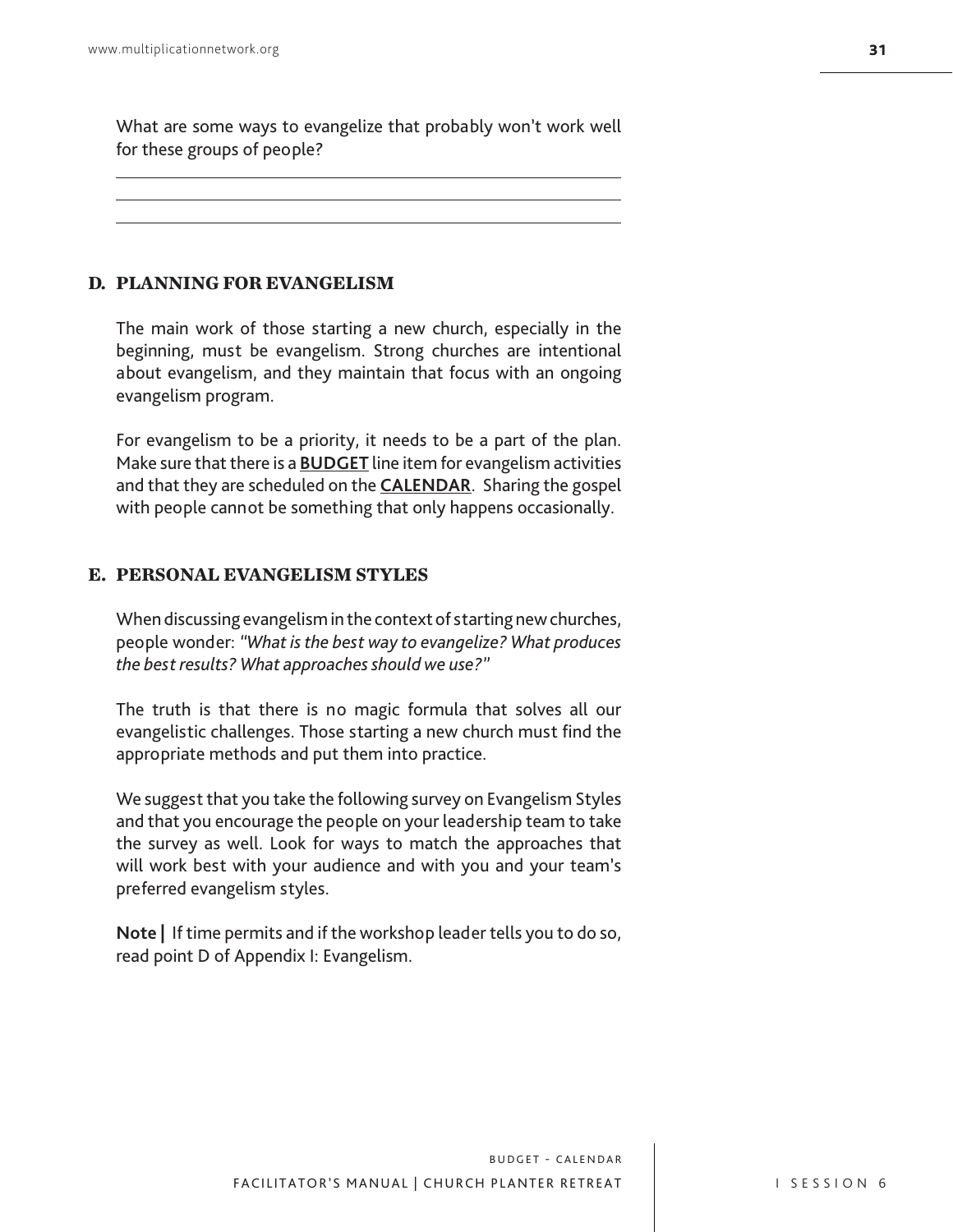#### **SURVEY ON EVANGELISM STYLES**

Write your answer to each of the 36 descriptions, depending on how much it applies to yourself:

|  | $1 = NONE$ | $2 = VERY LITTLE$ | $3 = SOMEWHAT$ | $4 = A$ LOT |
|--|------------|-------------------|----------------|-------------|
|--|------------|-------------------|----------------|-------------|

| 1.  | In conversations, I like to approach topics directly, without talking a lot or making small talk.                                                   |
|-----|-----------------------------------------------------------------------------------------------------------------------------------------------------|
| 2.  | I have a hard time leaving a bookstore or library without a pile of books that help me to understand<br>the topics that society is debating.        |
| 3.  | I often share stories of personal experiences to illustrate a point I am trying to communicate.                                                     |
| 4.  | I am someone who likes people; I value friendship a lot.                                                                                            |
| 5.  | I enjoy including or adding new people to the activities in which I am involved.                                                                    |
| 6.  | I see needs in other people's lives that others often do not see.                                                                                   |
| 7.  | I am not afraid of putting people in their place if necessary.                                                                                      |
| 8.  | I like to analyze things.                                                                                                                           |
| 9.  | I often identify myself with other people, using phrases like "I thought the same thing" or "I've felt<br>the same way."                            |
|     |                                                                                                                                                     |
| 10. | Other people have commented on my ability to make new friends.                                                                                      |
| 11. | To be honest, even when I know the answers, I am more comfortable when someone who is more<br>qualified than I explains Christianity to my friends. |
| 12. | I feel most satisfied helping others if it is not something done in public.                                                                         |
| 13. | I don't have any problem confronting my friends with the truth, even if it means risking the relationship.                                          |
| 14. | I focus very naturally on conversations about people's progress (or lack of progress) in their spiritual<br>lives.                                  |
| 15. | When I tell people how I became a Christian, I find that they are interested.                                                                       |
| 16. | I prefer to discuss personal matters rather than theological concepts.                                                                              |
| 17. | If I know of a quality evangelistic event that my friends will enjoy, I make every effort to invite them.                                           |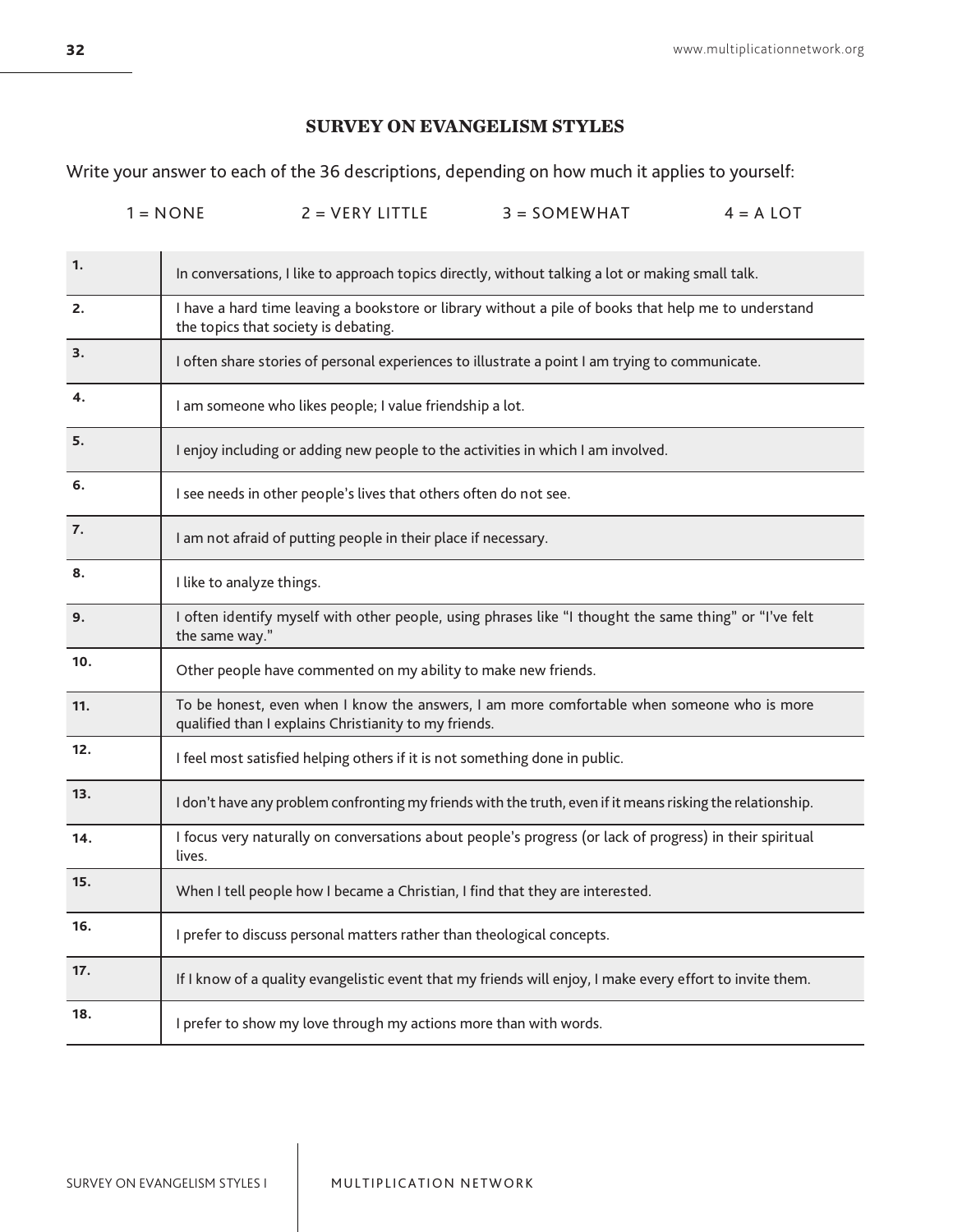| 19. | I believe that true love many times means telling someone the truth, even if it hurts.                                                              |  |  |  |
|-----|-----------------------------------------------------------------------------------------------------------------------------------------------------|--|--|--|
| 20. | I enjoy discussing and debating difficult questions.                                                                                                |  |  |  |
| 21. | I share my mistakes with others, especially when it helps them relate to the solutions that I've found.                                             |  |  |  |
| 22. | I prefer to be involved in discussions about people's lives before discussing the details of their beliefs.                                         |  |  |  |
| 23. | My tendency is to wait to invite people to special evangelistic events, like concerts, dinners, campaigns,<br>etc.                                  |  |  |  |
| 24. | When people are spiritually closed, I have found that my silent demonstrations of Christian love<br>sometimes make them more receptive.             |  |  |  |
| 25. | A motivation that describes me is "doing something significant, even if it implies risks, but doing<br>something."                                  |  |  |  |
| 26. | I am often frustrated with people who use weak arguments or poor logic.                                                                             |  |  |  |
| 27. | People seem interested in hearing stories of what has happened in my life.                                                                          |  |  |  |
| 28. | I enjoy talking with my friends.                                                                                                                    |  |  |  |
|     |                                                                                                                                                     |  |  |  |
| 29. | I am always looking to link the needs and interests of my friends with different events or books that<br>they can take advantage of and will enjoy. |  |  |  |
| 30. | I prefer to help a person in Christ's name than to be involved in religious discussions.                                                            |  |  |  |
| 31. | Sometimes I get in trouble for my lack of sensitivity and tact, and for the way in which I interact with<br>other people.                           |  |  |  |
| 32. | I like to hear and understand the reasons for other people's opinions.                                                                              |  |  |  |
| 33. | I am still surprised with the way that God drew me to trust in Him and I am motivated to share it.                                                  |  |  |  |
| 34. | Generally people consider me to be sociable, sensitive and friendly.                                                                                |  |  |  |
| 35. | Something exciting in my week would be to take a guest to a special event at church.                                                                |  |  |  |

Now transfer your answers to the numbered boxes of the next page, and add up the totals of each column.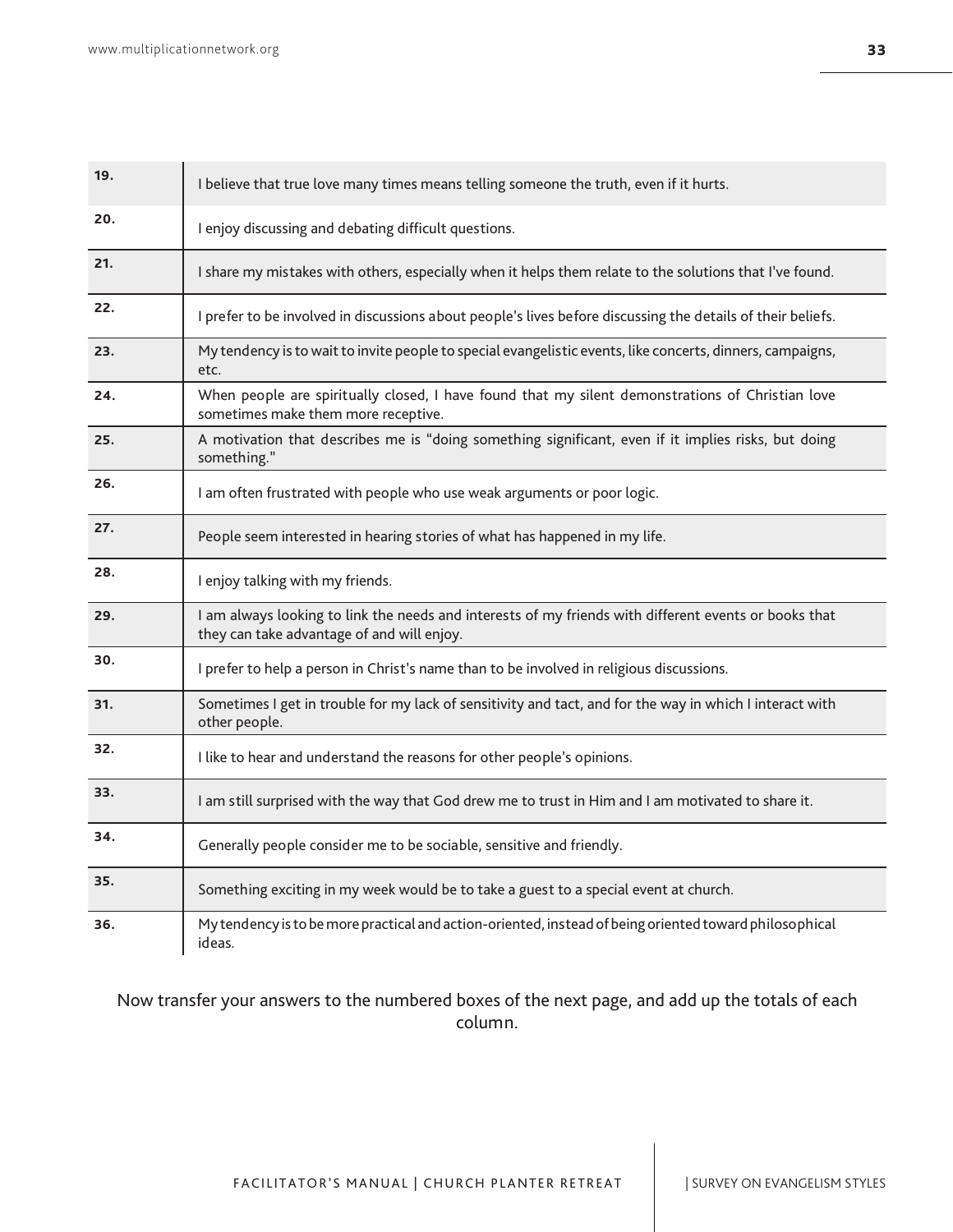| <b>CONFRONTATIONAL</b> | <b>INTELLECTUAL</b> | <b>TESTIMONIAL</b> | <b>PERSONAL</b>         | <b>INVITATIONAL</b> | <b>SERVICE-BASED</b> |
|------------------------|---------------------|--------------------|-------------------------|---------------------|----------------------|
|                        |                     |                    |                         |                     |                      |
| $\mathbf{1}$           | $\mathsf{2}$        | $\mathsf 3$        | $\overline{\mathbf{4}}$ | $\sqrt{5}$          | $\,$ 6 $\,$          |
|                        |                     |                    |                         |                     |                      |
| $\sqrt{7}$             | $\bf 8$             | $\mathsf 9$        | $10\,$                  | 11                  | $12$                 |
|                        |                     |                    |                         |                     |                      |
| 13                     | $14\,$              | 15                 | $16\,$                  | 17                  | $18\,$               |
|                        |                     |                    |                         |                     |                      |
| 19                     | 20                  | 21                 | 22                      | 23                  | ${\bf 24}$           |
|                        |                     |                    |                         |                     |                      |
| $25\,$                 | 26                  | 27                 | 28                      | 29                  | $30\,$               |
|                        |                     |                    |                         |                     |                      |
| 31                     | $32\,$              | $33\,$             | 34                      | 35                  | 36                   |
| <b>TOTAL</b>           | <b>TOTAL</b>        | <b>TOTAL</b>       | <b>TOTAL</b>            | <b>TOTAL</b>        | <b>TOTAL</b>         |
|                        |                     |                    |                         |                     |                      |
|                        |                     |                    |                         |                     |                      |

#### **EVANGELISM STYLES**

- **1. CONFRONTATIONAL |** Theme verse: 2 Timothy 4:2 Biblical example: Peter, Acts 2:14-23.
- **2. INTELLECTUAL |** Theme verse: 2 Corinthians 10:5. Biblical example: Paul, Acts 17:18,22.
- **3. TESTIMONIAl |** Theme verse: 1 John 1:1-4. Biblical example: The man born blind, John 9:10,15.
- **4. PERSONAL |** Theme verse: 1 Corinthians 9:22. Biblical example: Matthew, Luke 5:27-29.
- **5. INVITATIONAL |** Theme verse: Luke 14:23. Biblical example: The woman at the well, John 4:28-30.
- **6. SERVICE-BASED |** Theme verse: Matthew 5:16. Biblical example: Dorcas, Acts 9:33,36.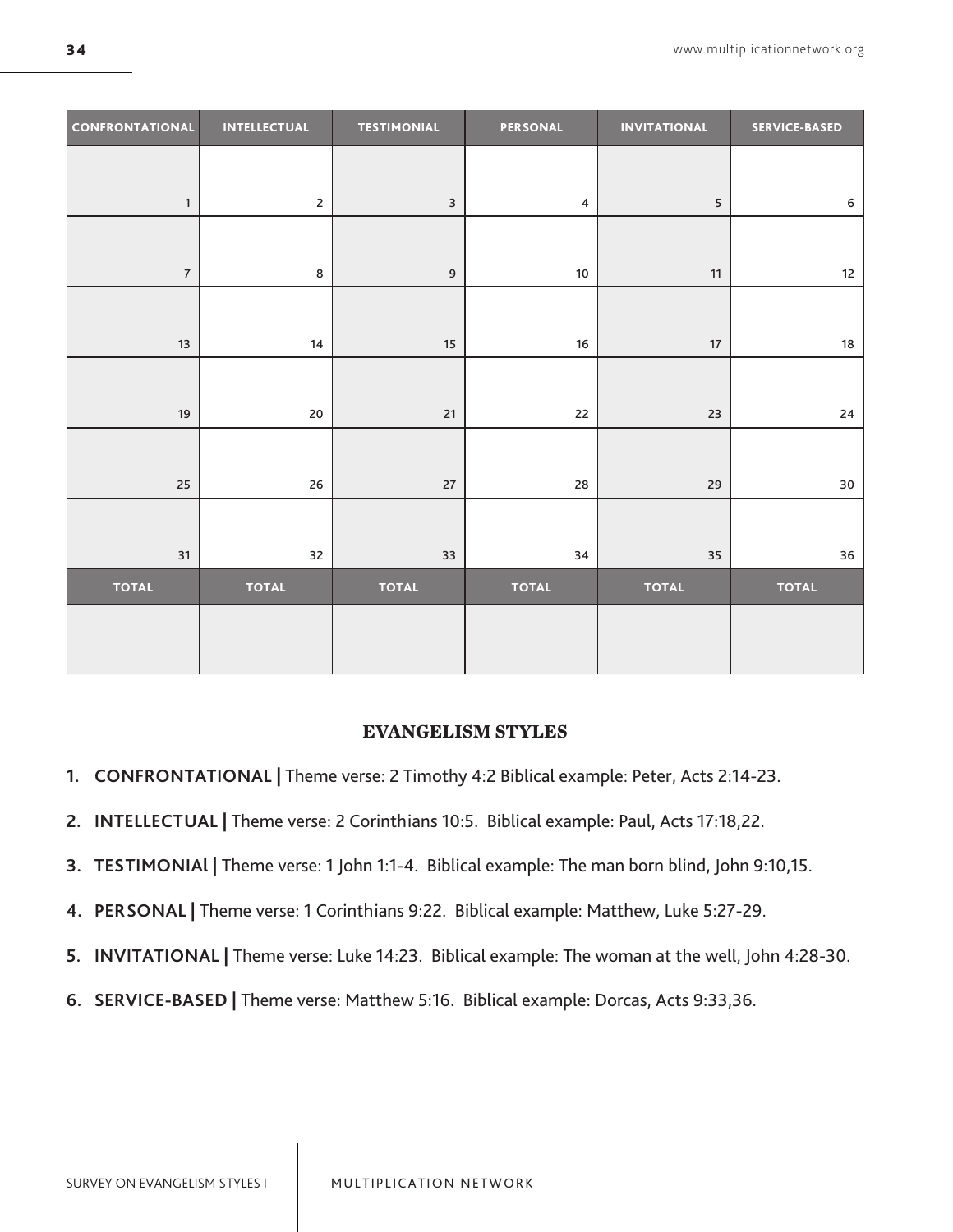### SESSION 7 **PLANNING STRATEGICALLY**

*"But everything should be done in a fitting and orderly way." 1 Corinthians 14:40*

#### **A. WHAT IS STRATEGIC PLANNING?**

Strategic planning can be defined as *"The process by which the members who run an organization anticipate their future and develop the operations and procedures necessary to achieve that future."*<sup>1</sup> It can also be defined as starting with an end in mind and taking the necessary steps to achieve that end.

Some leaders believe that planning is not spiritual because they think it keeps them from being guided by the Spirit. They say that strategic planning doesn't leave room for the sovereignty of God or for the spontaneity of the Spirit. However, we are responsible to God for good stewardship of the resources he has placed at our disposal, and planning plays an important role in this stewardship. We must always accompany planning with prayer, asking God to guide us in the decisions we make.

#### **B. PLANNING HAS BIBLICAL PRECEDENTS**

There are many examples of planning in the Bible. For example, in Genesis 41, God revealed to Pharaoh that there would be seven years of abundance followed by seven years of famine. This enabled Pharaoh to plan ahead in order to save lives. In Exodus 18, Jethro helped Moses reorganize the work of judging the people. Moses had the right goal (to guide Israel), but he was doing all the work alone. This was not morally wrong; but he was exhausted because he was using the wrong method. His father-in-law gave him a pragmatic solution: to appoint judges over thousands, hundreds, fifties, and tens. Moses did this, and God blessed the nation (read Exodus 18).

#### **Objectives:**

Participants will…

- Review biblical examples of planning.
- Learn the basic steps of starting a church.
- Develop a plan for an opening worship service for a new church.

<sup>1</sup> Goodstein, D. Leonard, Timothy M. Nolan and J. William Pfeiffer. *Applied Strategic Planning.*  McGraw Hill, 2004.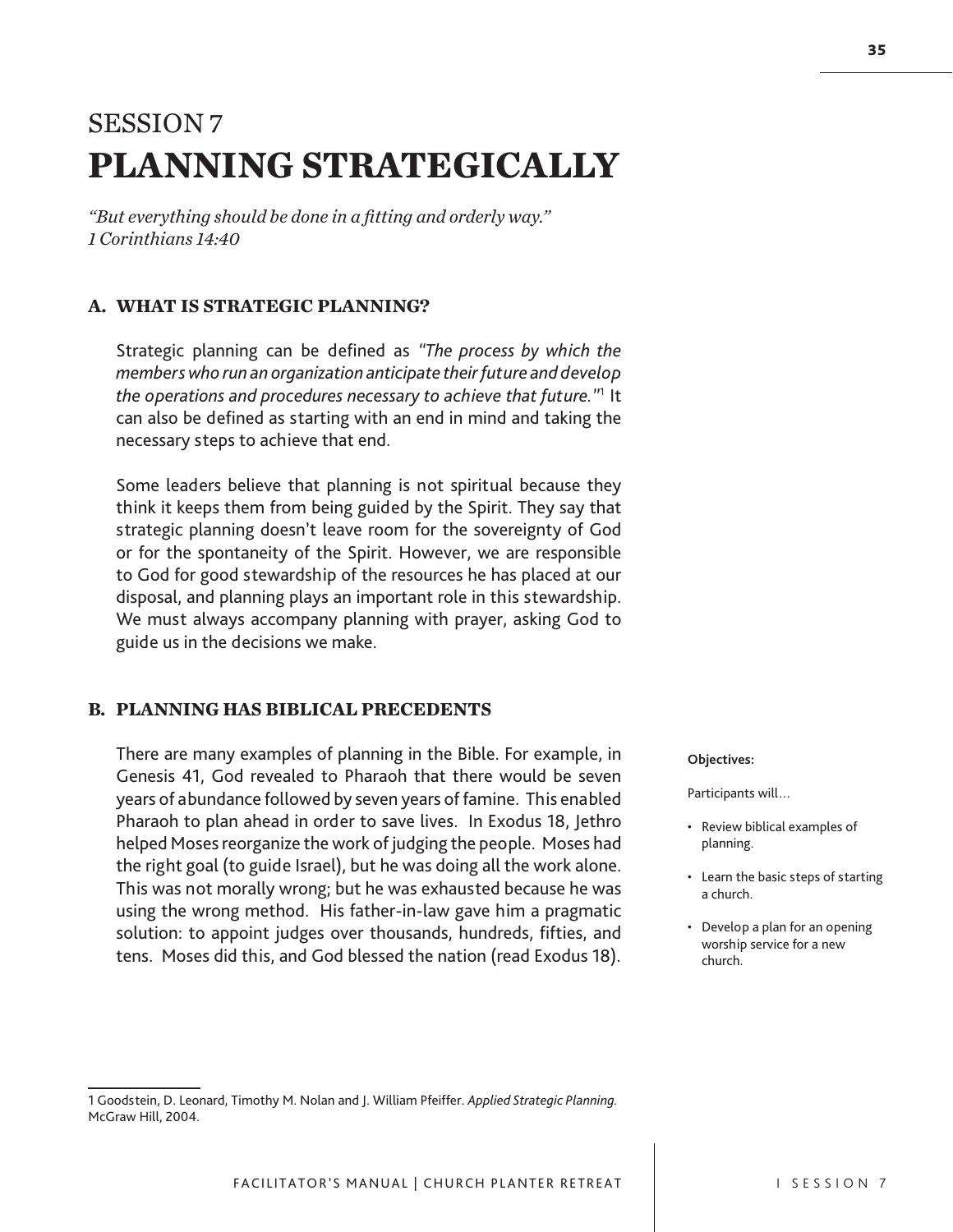The book of Proverbs has several passages that refer to planning:

- *• "…Those who plan what is good find love and faithfulness."*  (Proverbs 14:22)
- *• "Plans fail for lack of counsel, but with many advisers they succeed."* (Proverbs 15:22)
- *• "Commit to the Lord whatever you do, and your plans will succeed."* (Proverbs 16:3)
- *• "In his heart a man plans his course, but the Lord determines his steps."* (Proverbs 16:9)

The book of Nehemiah tells how Nehemiah planned and led the rebuilding of the wall of Jerusalem. For example, he anticipated the needs before he left—what he would need for the journey to Jerusalem and materials for the city—and so was able to obtain letters from the king for protection and for lumber from the king's forests (Nehemiah 2:7-8).

The New Testament also talks about strategic planning. In Luke 14:28-32, Jesus highlights the importance of good planning when building a tower or planning for war. He then applies this to people who are considering following him, advising them to count the cost before becoming His disciples.

#### **C. A MODEL FOR PLANNING**

#### **1. THE PROCESS**

- a. The leader will provide each group with a main goal for this exercise. In your group, develop a list of the main component areas that will be involved in reaching your goal.
- b. Using a sheet of paper for each component area, write down 5-10 tasks related to this area.
- c. Tape the ideas onto a blackboard or wall in logical sequence. Use new pages to add more ideas, filling in the related tasks.
- d. Identify the highest priority areas.

We suggest that you have participants follow these steps in groups, with the goal to plan the opening service of a new church. After they have followed the process, have the groups share their plans. For this exercise you will need sheets of paper, tape, and markers.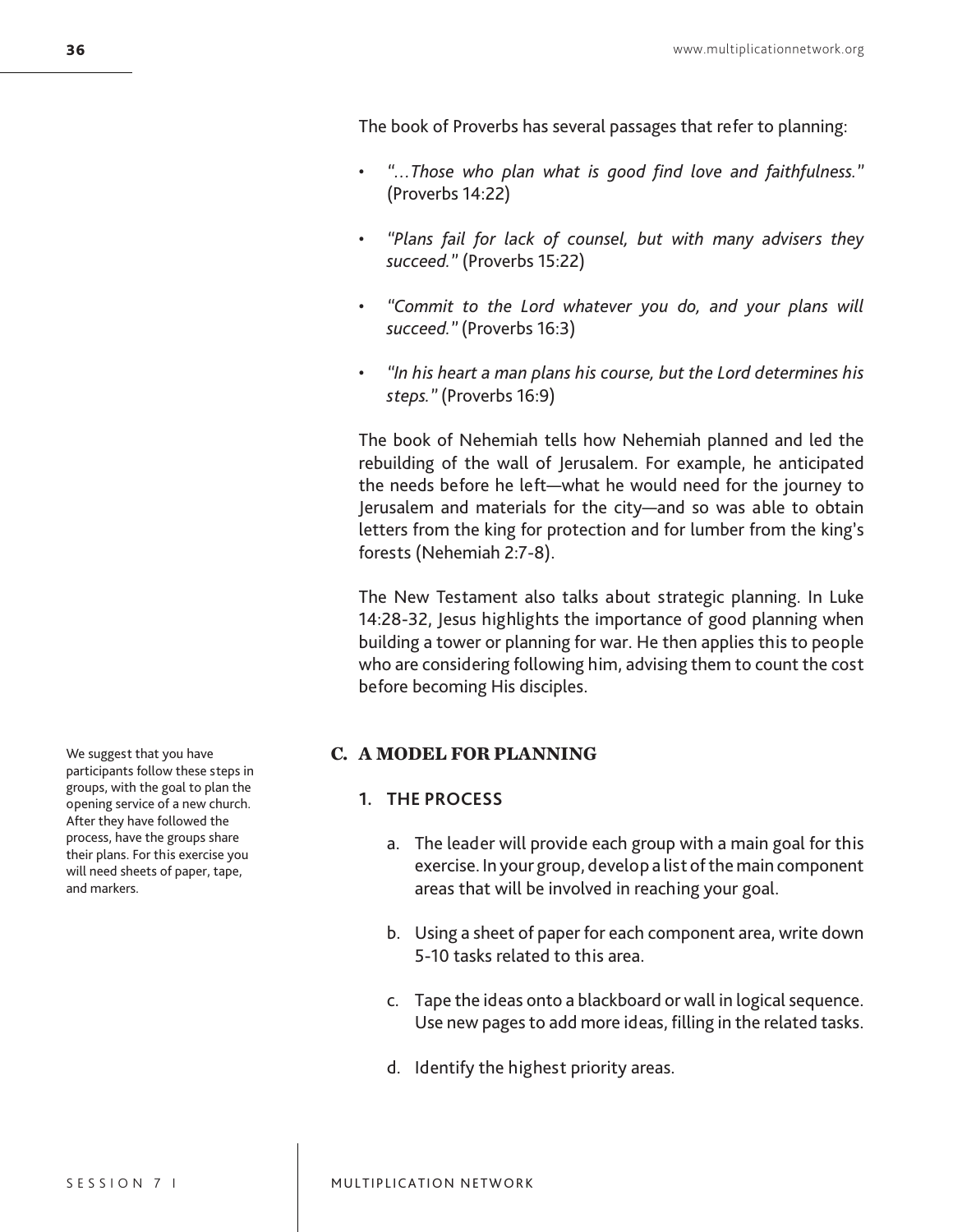- e. Organize the ideas in chronological order, verifying that each task has sufficient time allotted for completion.
- f. Place asterisks next to tasks that could be delegated. Record the names of those responsible for each task.
- g. Determine additional resources needed: budget, materials, resources, etc.

# **2. ADVANTAGES OF THIS METHOD**

- a. It can be done individually or as a group.
- b. It allows you to work on the entire plan without getting lost in the details.
- c. It helps you to identify what you need help with.
- d. It permits you to change the sequence of tasks by simply moving the sheets of paper around.
- e. You can turn the list of tasks into a checklist to help you monitor progress as you carry out the plan.

# **D. PLANNING PRINCIPLES FOR PLANTING CHURCHES2**

- **5. Skills and knowledge.** A person can "know" a lot about planting churches, but what matters is whether he or she can put this knowledge into practice. Like any skill, starting a church requires continual practice.
- **6. Begin with the end in mind.** You must always have your end goal in mind as you carry out the steps to start a new church. All the steps are related to each other and are designed to lead toward a new church.

<sup>2</sup> DeVries, Timoteo. *¿Qué Debo Hacer para Sembrar una Iglesia?* Wagenveld, J., Ed. *"Sembremos Iglesias Saludables"*. FLET/UNILIT. pp. 321-327.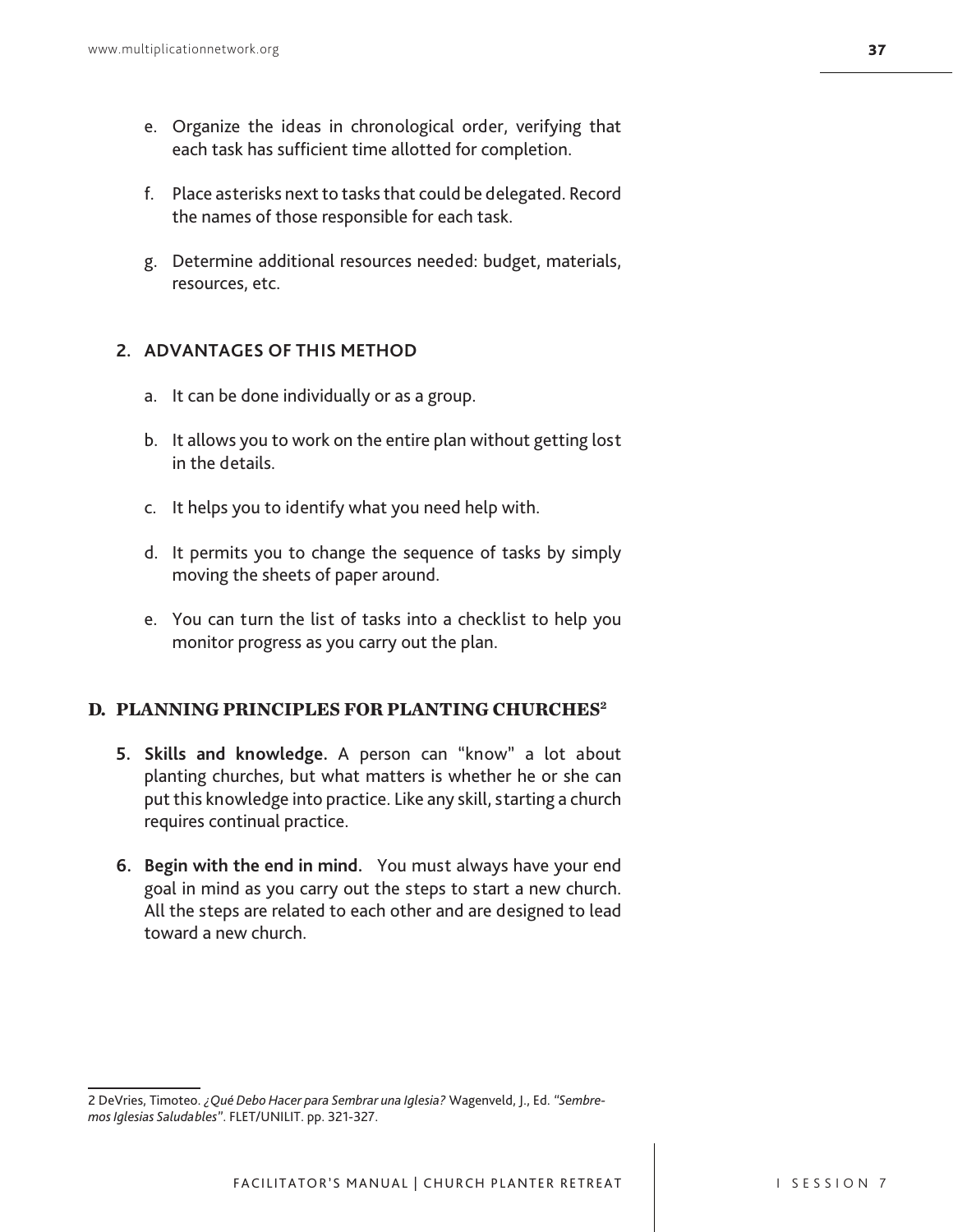- **7. "Just in time" training.** You aren't going to know everything you need to know about starting a church until you're actually doing the work. The important thing is to have a sense of the general steps in the process; then you can determine when the right time is to implement each step and how to go about doing it.
- **8. Practice and repeat what works in the context.** If you find something that works well, continue to do the same thing. For example, if you've found an effective way to present the gospel in your context, you don't have to keep coming up with new ways of doing it.
- **9. Measure your progress.** The work should be measured in some way so you can know whether what you're doing is effective and productive. You can measure the number of new contacts and how you contacted them, the number of people coming to the worship services, etc.
- *10. "Ready, Fire, Aim."* The most important thing is to get working. Then you can make adjustments to your plan as you go. Don't spend all your time talking and planning and never acting.
- **11. The centrality of the Word.** All of the steps you take in starting a new church should, ideally, lead new people to develop an intimate relationship with God. This relationship comes through hearing, reading, studying, and receiving God's Word. (Mark 4:1-20)

### **E. BASIC STEPS FOR STARTING A NEW CHURCH3**

- **1. Make new contacts.** There are many methods that can be used to make new contacts. The church planter should know, for example,
	- Where and how to get to know new people
	- How to start a conversation
	- How to steer the conversation to spiritual issues
	- How to lead the new person into a relationship with Christ and his Word

Ask participants to share their ideas for making contacts with people.

Ask each participant to identify which of these is the most difficult for them and who they could ask for help with it.

<sup>3</sup> Ibis. p. 327-355.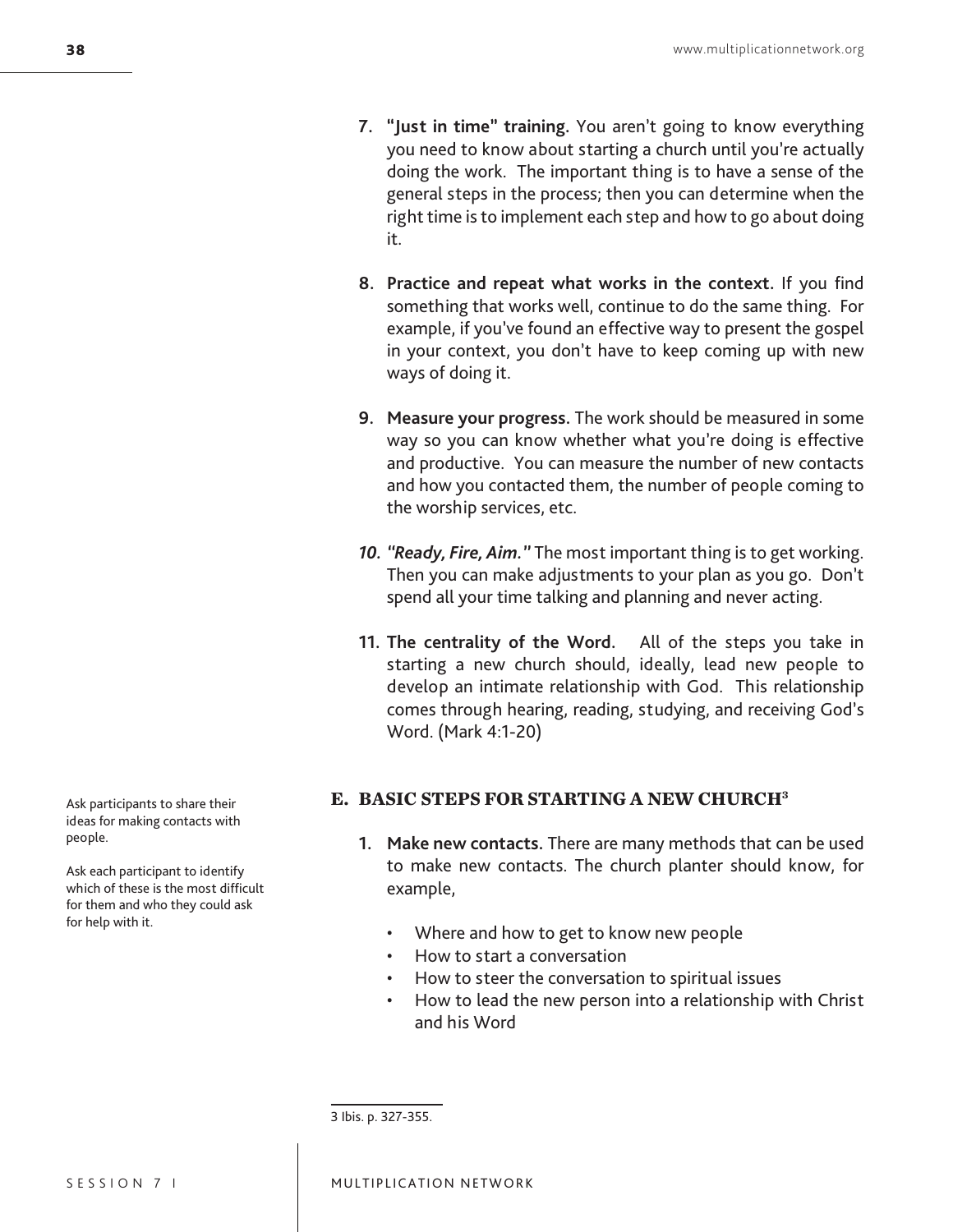The best methods are those that provide an opportunity to foster long-term relationships. Every church planter should be open to trying out many different ways to evangelize.

Some possible strategies include: Conversations with people in the community, service projects, open-air services, films, special celebrations, an evening for married couples, etc.

- **2. Start small groups for Bible study.** After making new contacts, the church planter needs to get to know them better and help them to understand the gospel message more deeply. Small groups were very important in the life of the early church. In Acts 20:20 we see that the early church met in large groups in the temple, and in small groups in different people's homes. A small group is the best way for new people to be discipled. In addition, it is a safe and familiar place, with little pressure, where new leaders can be identified and trained. Group members can be taught the skills for leading a small group and can soon be leading their own groups.
- **3. Encourage people to commit to membership.** This step is often the most neglected among church planters. How can you create a church without members? Keep in mind that commitment to the church is different from a decision to accept Christ. It is much easier for people to go to the altar and accept Christ than to make a public, permanent commitment to being a member of a church. Membership is also vital to the development of new leaders. A common mistake is to put people in leadership positions who have not yet made a public commitment to join the church as official members.
- **4. Begin worship services and community outreach.** Services can be started as soon as you have a core group of people and a place to meet. No matter what church planting pattern you follow, the most important thing is that once you begin to worship, do not stop. Remember, perseverance is the mark of the church planter. In worship you are proclaiming publicly that the Body of Christ is present in that place. Plan the first worship service in the community as thoroughly as possible and publicize the time and place.

#### **A church planter should:**

- a. Lead studies on one of the gospels and an overview of the Bible, basic biblical doctrines, and basic doctrines of the church. The sections of the Apostles' Creed provide an excellent overview of the main doctrines of the church.
- b. Invite the disciples to make a new commitment to the Lord and prepare them to become members of the new church.
- c. Teach about and administer baptism.
- d. Teach about and administer the sacraments.

#### **Basic format for small groups:**

- a. Open with a 'get to know you' question or ice breaker (something that is not too personal).
- b. Lead the study, using questions to encourage lots of participation.
- c. Invite people to share prayer requests and answers to prayer
- d. Pray for the requests.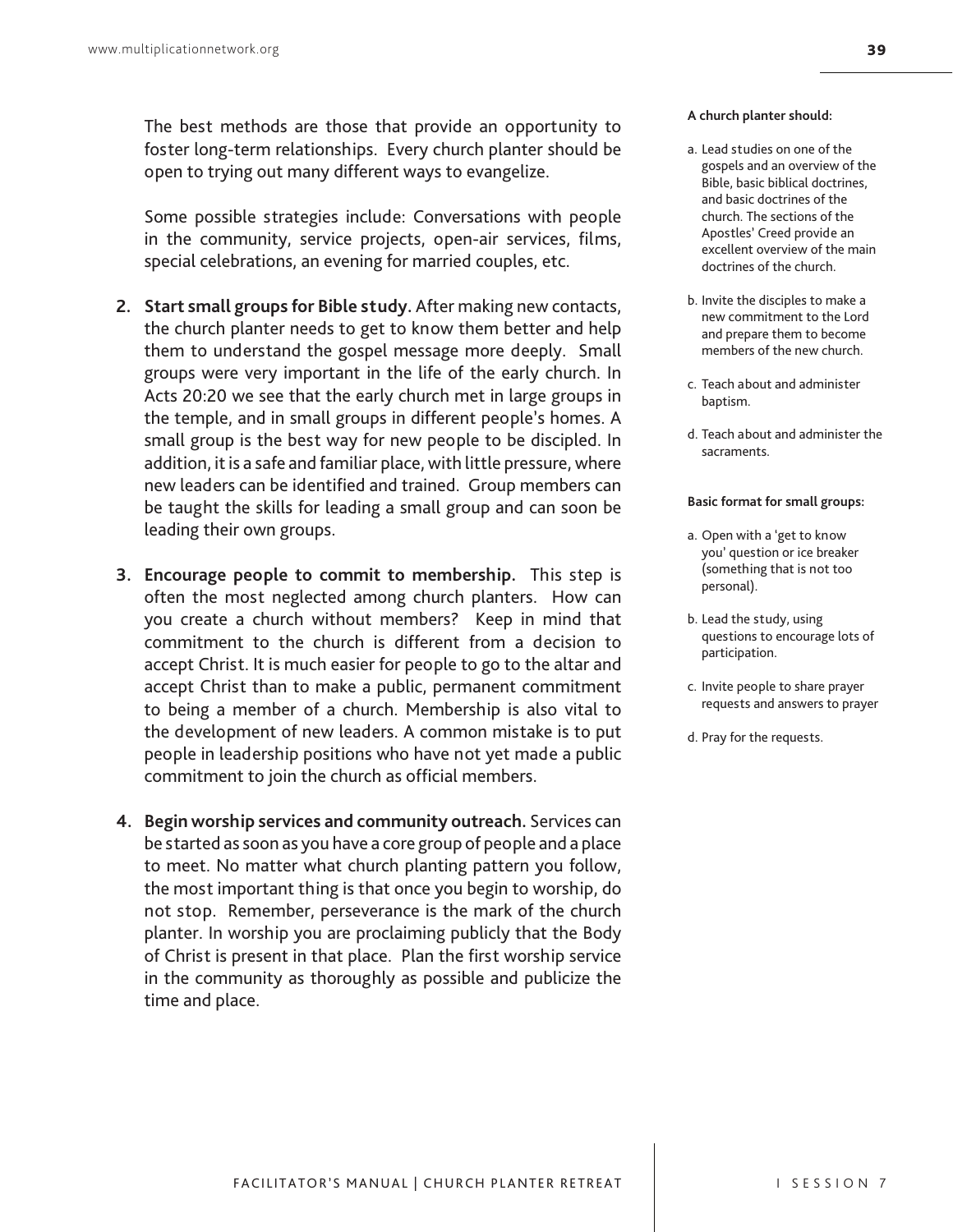**The process of training leaders is like this:**

- a. I do it; you observe.
- b. You do part; I help you.
- c. You do it all; I help you reflect on how it went.
- d. Both you and I find someone else to train.
- **5. Develop leadership.** The next step is to develop leadership. All members of the new church possess spiritual gifts that can be used; the key is to discover what these gifts are. Leadership must be the product of God-endowed gifts rather than man-determined appointments. The best way to train a leader is to accompany them personally and to dedicate the time needed to contribute to their growth in all areas of life.
- **6. Serve the community.** Ministering to the community is one of the best ways to help people know who you are and see that you are Jesus' hands and feet in that area. God is concerned about the whole person and calls his church to meet people's physical needs as well as their spiritual needs (James 2:14-26). As the community sees Christians in action, people become more open to hearing about Jesus.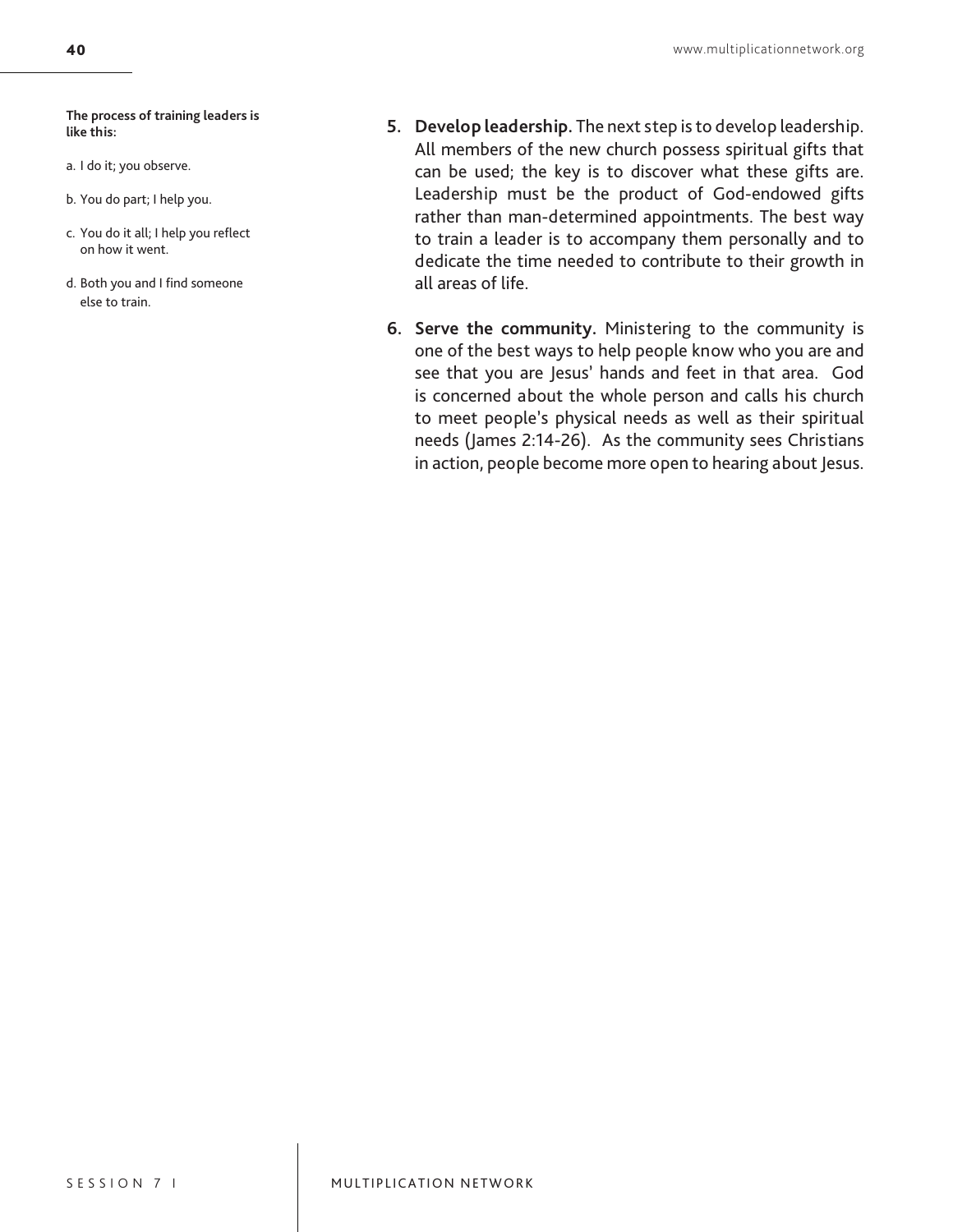#### **ACTION POINTS**

Decide what should be done during the next three months:

1. How will you make new contacts? 2. Who can you invite to participate in a small group, cell group, or Bible study group? What type of study will you do? 3. Who is ready to be invited to learn about being an official member of the new church? How will you explain to them what membership means? 4. Who should you be training for leadership, and how will you train them? 5. What are your plans for worship services and community service?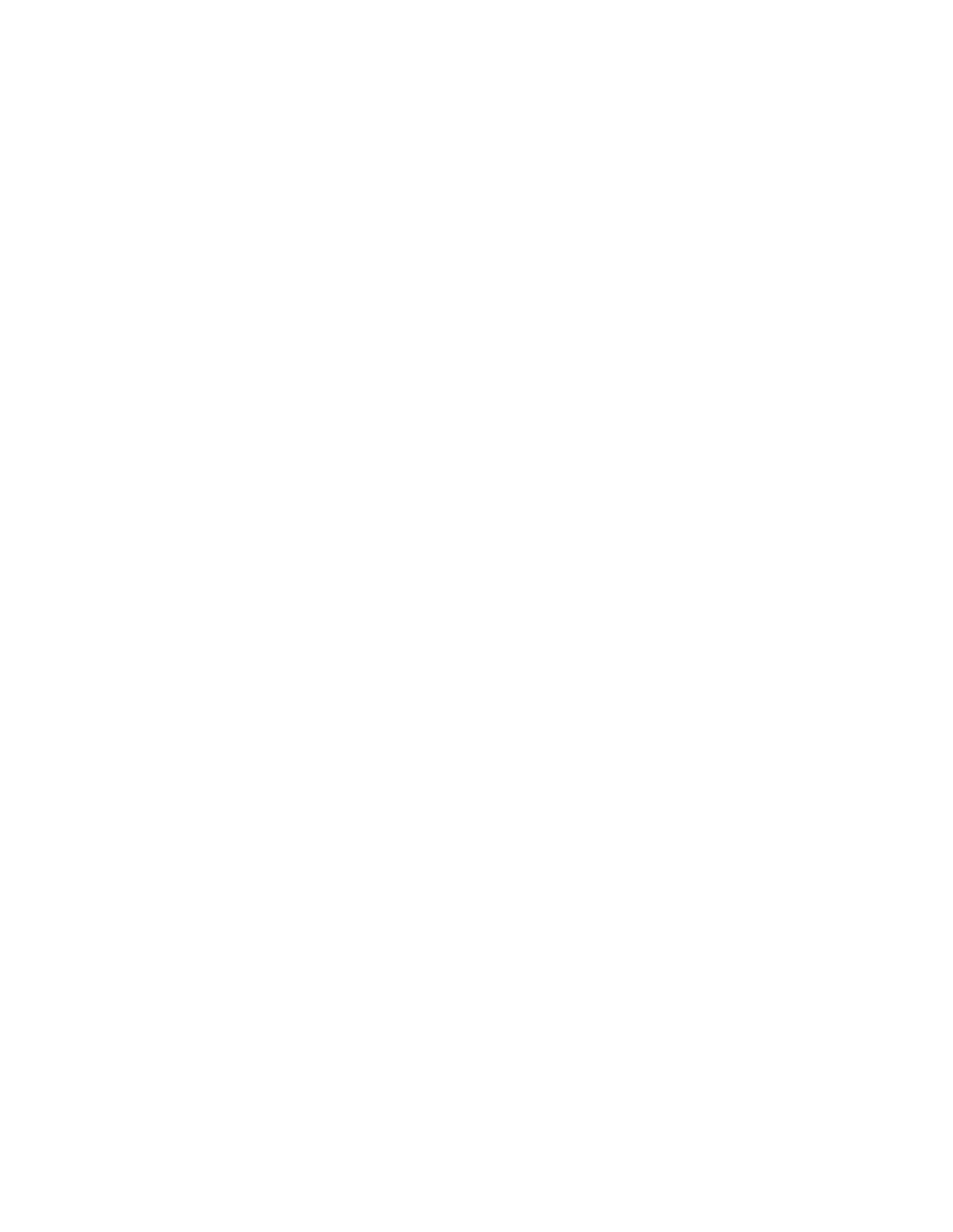# SESSION 8 **DESIGNING AN EFFECTIVE MINISTRY**

*"Each one should use whatever gift he has received to serve others, faithfully administering God's grace in its various forms." 1 Peter 4:10*

A healthy church, led by the Holy Spirit in mission, knows how to incorporate new believers into the church, receiving new people in love as well as providing ways for them to use their gifts in ministry. In this way, new believers grow and have a sense of belonging and purpose. This session will first help you understand the church as a system and then enable you to design a process to move people from initial contacts with the church to maturing in the church and then becoming involved in ministry.

#### **A. THE CHURCH AS A SYSTEM**

In science and medicine, people have observed that the human body is a single unit that is made up of several subsystems: the circulatory system, the nervous system, the skeletal system, the digestive system, the respiratory system, etc. These subsystems are interdependent and interrelated—when there is a change in one of them, there is often a change in another. In addition, the person is also affected by the environment in which he or she lives. In order to prevent, diagnose, and treat illnesses and to promote the wellbeing of the patient, a good doctor understands the importance of knowing what is happening in the different systems within the person as well as what is happening outside in the environment.

We can think about the church in a similar way. The church is a unit made up of many subsystems, existing in a particular environment. By knowing about the parts of a church's life and how they interact with each other, and by understanding the context in which the church exists, leaders can make wise decisions and help the church to grow.

This section is only an initial introduction to the church as a system. Multiplication Network Ministries presents more detailed information on this topic in the *Introduction to Stronger Churches workshop.*

#### **Objectives:**

The participants will…

- Understand the concept of systems and how it relates to starting a new church.
- Learn the five vital elements and five key tasks of a healthy church.
- Design a process for moving people from initial encounters into maturity and ministry.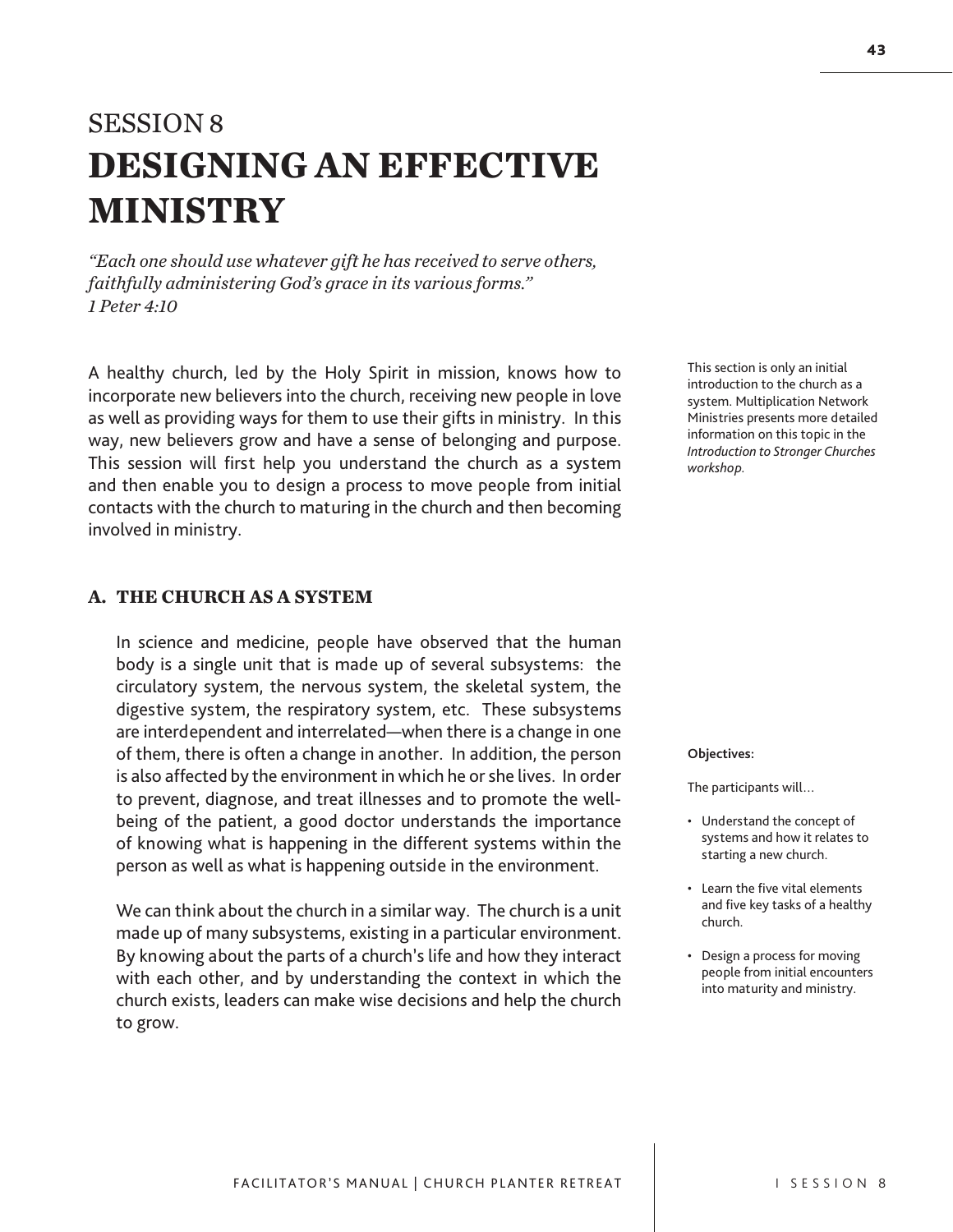# **Key principles of systems as they relate to starting a church:**

- Healthy leaders understand that the Church is both living organism and structured organization. Leaders must keep in mind the whole church while working on each individual part. The wise leader sees the trees without losing sight of the forest.
- The role of leaders is to mobilize the ministering body (all the members) to carry out its God-given tasks in its context for God's glory and the extension of God's Kingdom. The leaders oversee the use of resources and the functioning of the different subsystems of the church (educational ministry, music ministry, women's and men's ministries, etc.)



# **FIVE ESSENTIAL COMMITMENTS**

**VISION:** The church sees clearly what God wants it to be and do as the Body of Christ. The congregation aligns itself with God's redemptive purposes—to bring wholeness to every area of life through Jesus Christ—in a particular community.

**THE LEADERSHIP TEAM:** The leaders in the church are called by God to their positions. It is their job to understand the vision of the church, to communicate the vision clearly to the congregation, and to organize the Body of Christ to make the vision a reality.

**THE CHURCH MEMBERSHIP:** The church members work together, using their gifts responsibly both in the congregation and in the Community, led by the Holy Spirit.

**RESOURCES:** The church leadership personally and in the church

These are ten essential characteristics of a church's life, which are crucial for the health of the church. There are other factors that have an impact on the growth of the church, such as its structure, programs, and communication, and the community and spiritual context in which it finds itself.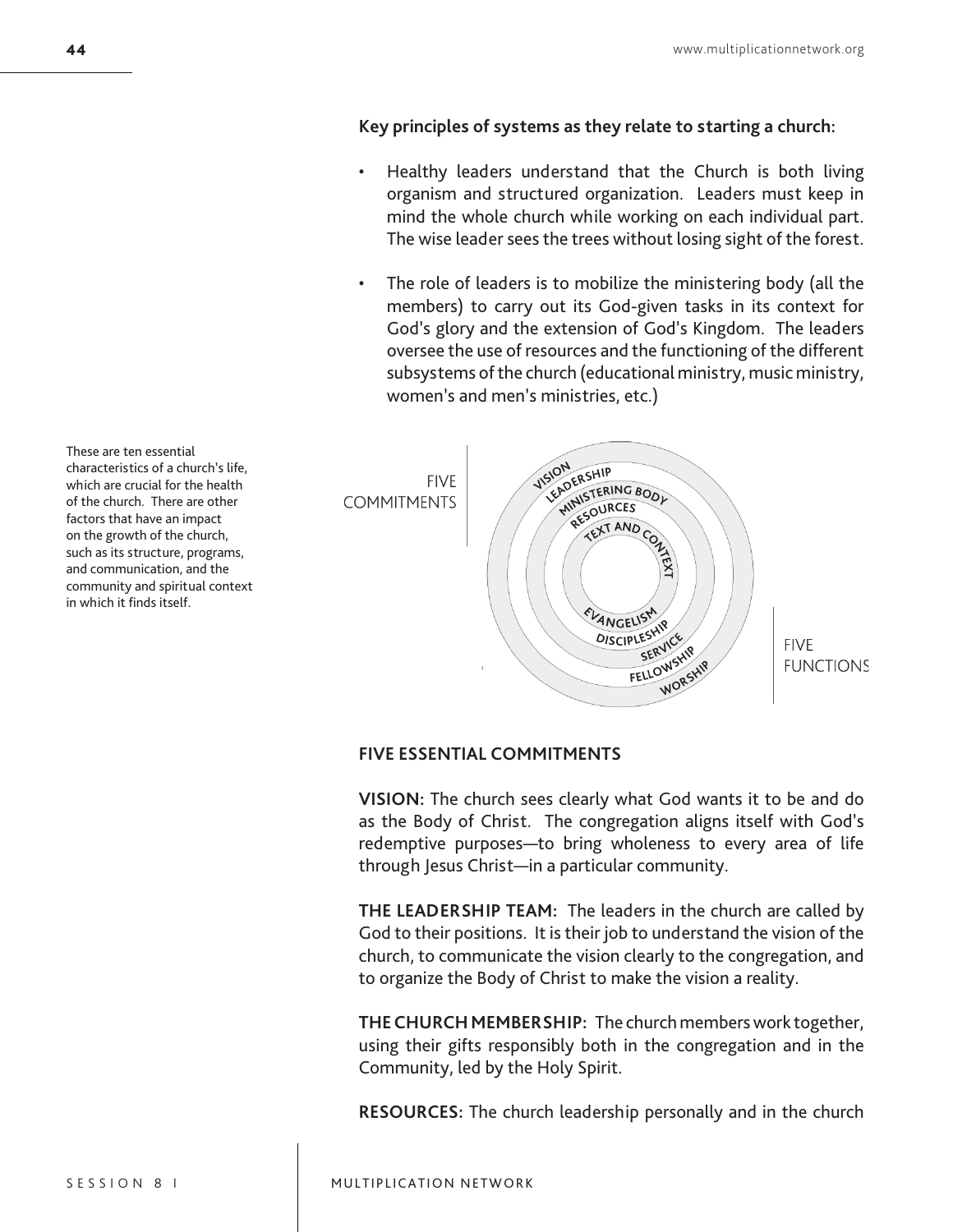models good stewardship. They challenge members to be good stewards of their possessions and property. The church uses its resources of time, talent, and treasure to carry out the work of the Kingdom of God in the church itself and in the community.

**TEXT AND CONTEXT:** The church understands its context (for example, the cultural, religious, economic, geographical and social aspects) and knows how to communicate God's word in ways that make sense to the hearers.

#### **FIVE ESSENTIAL FUNCTIONS**

**EVANGELISM:** The church announces the good news of the Kingdom in word and action. The church invites people to be disciples of Jesus and it points to the new creation.

**DISCIPLING:** The church helps people to see Christ clearly as he is revealed in Scripture, to know his will for them, and to follow him in all aspects of life, guided by the Holy Spirit.

**SERVICE:** The church meets the needs of people and the community in the name of Christ in a holistic manner, inviting people to be Christ's disciples.

**FELLOWSHIP:** Members show each other the love and compassion of God, sharing each other's joys and burdens. A life of prayer binds the community together.

**WORSHIP:** The church meets as the family of God, responding to God's goodness and greatness with praise, confession, and thanksgiving; hearing his Word; and committing themselves to a life of service for God's glory.

The church planter works with the leaders as together they oversee these ten aspects of the church's life.

I SESSION 8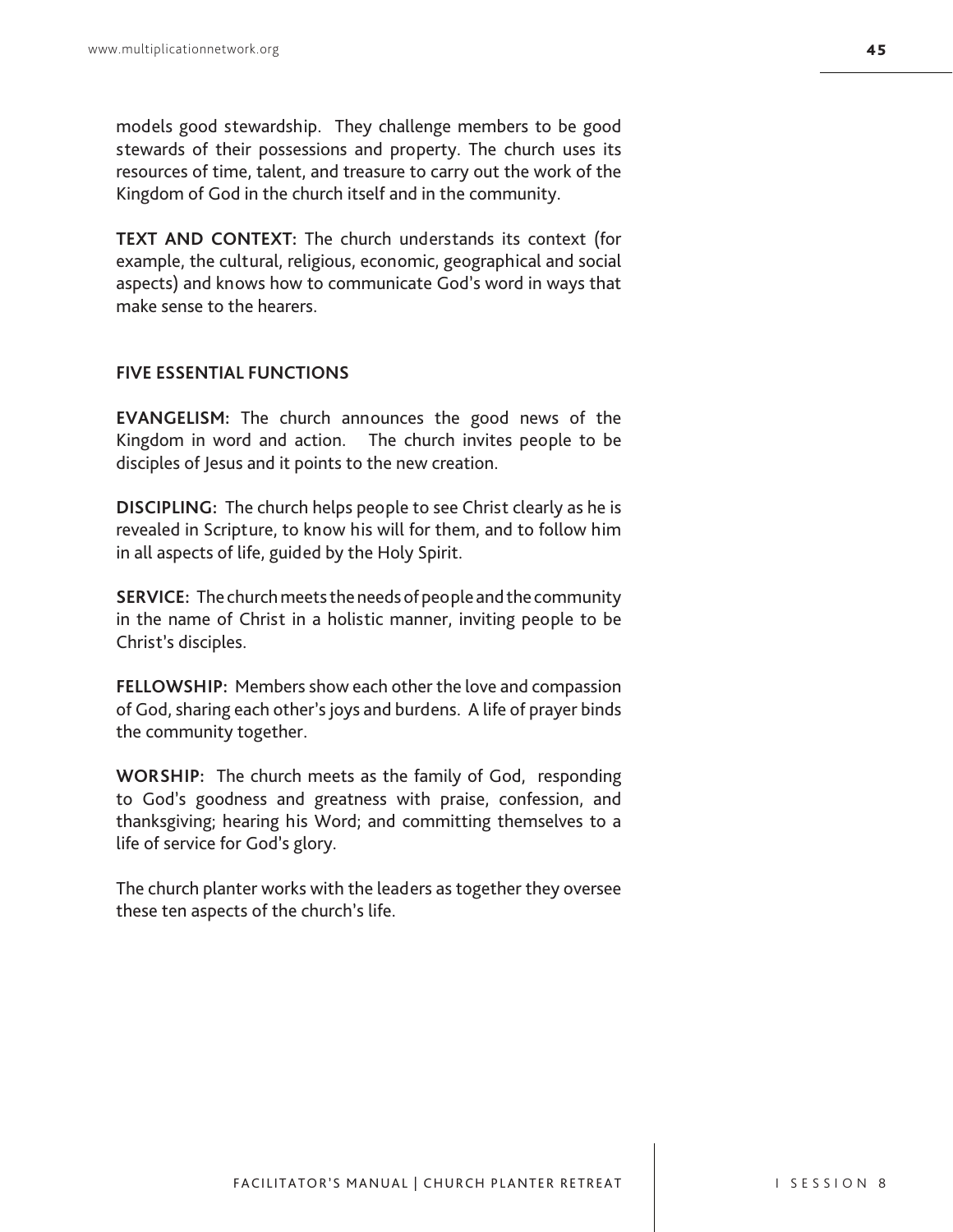# **B. THE CHURCH AS A SYSTEM1**

In his book *High Impact Churches*, Linus Morris shares nine essential characteristics that he has observed in outstanding and growing churches. We can look at these characteristics as subsystems of a church:

- **3. AN INTERCESSION SYSTEM.** The most critical system is that of intercessory prayer. The congregation has times of public prayer; members and leaders have a rich personal prayer life; there are intercessors commissioned to pray for the ministry.
- **4. AN EVANGELISM SYSTEM.** This includes pre-evangelism activities, personal evangelism, evangelistic events, and a worldwide vision.
- **5. AN ASSIMILATION SYSTEM.** The goal of assimilation is to help new members to achieve their potential by involving members in appropriate ministries based on their spiritual gifts.
- **6. A SPIRITUAL NUTRITION SYSTEM.** People receive spiritual nutrition through preaching and biblical teaching, small groups, and personal Bible study. People's faith is nurtured through the sacraments: Baptism and the Lord's Supper.
- **7. A CELEBRATION SYSTEM.** This refers to the main worship service or meeting of the church. The main participants are the members. The pastor/teacher, worship leader, program director, musicians, teachers, and technical people play a supporting role, assisting the congregation as it hears and responds to God.
- **8. A LEADERSHIP TRAINING SYSTEM.** The team of leaders can include pastors, elders, deacons, and other leaders. The responsibility of the leadership system is to share the vision with the rest of the body and to mobilize members for ministry.

This section gives another framework of subsystems that churches can use to organize their work on the key tasks.

<sup>1</sup> Morris, Linus. *The High Impact Church: A Fresh Approach to Reaching the Unchurched.* Gospel Light Publications, 1998.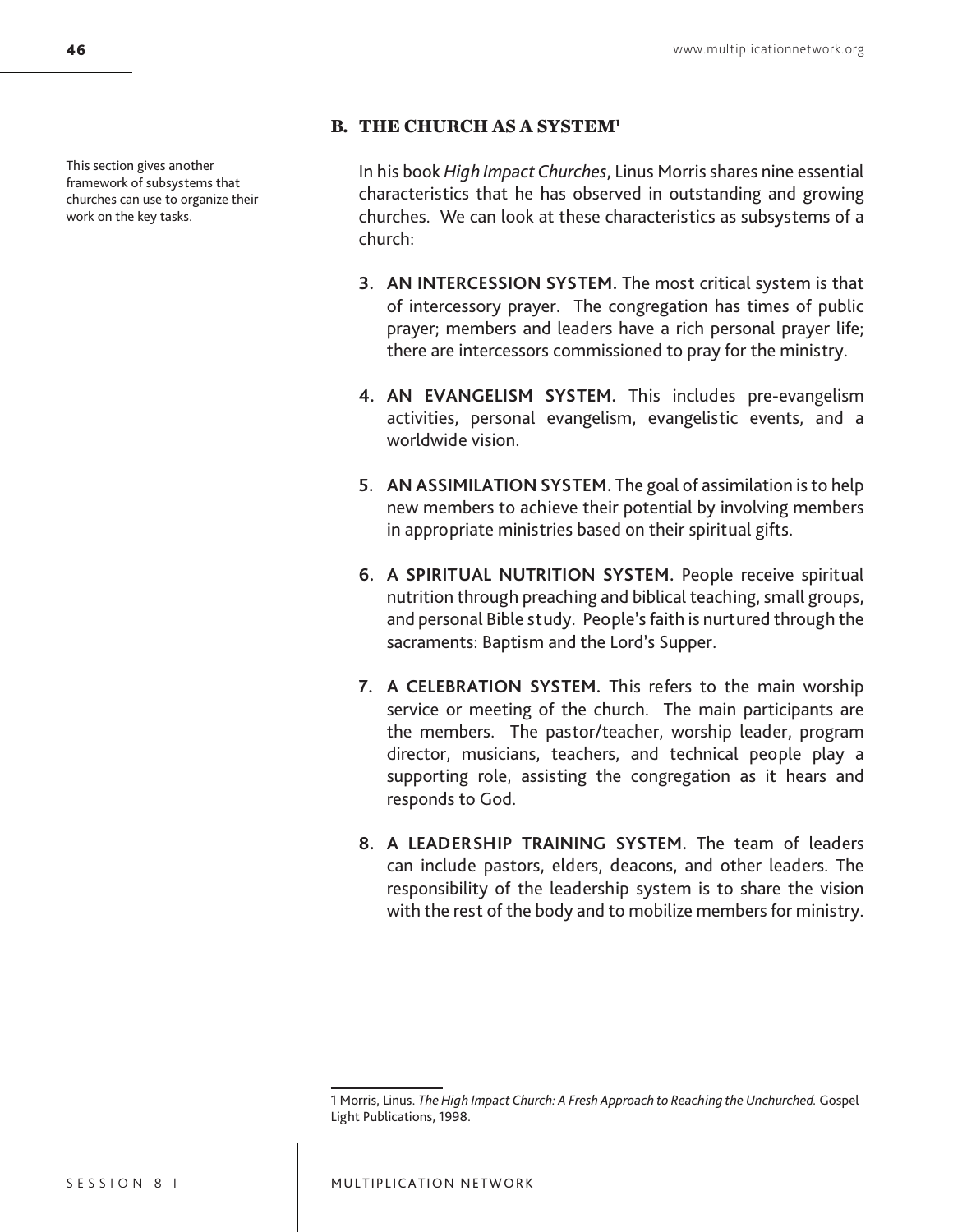- **9. AN ADMINISTRATIVE SYSTEM.** A competent administrative system identifies the vision, sets goals, and makes plans to achieve those goals. Leaders gather necessary information and consider the starting point, where the church needs to go, and how to get there. They make the best use of time and resources and evaluate progress toward each goal.
- **10. A COMMUNICATION SYSTEM.** As the congregation grows, leaders needs to communicate more formally to prevent confusion and inefficiency. A communication team oversees how information gets to the members (for example, through announcements, bulletins, text messages, a webpage, advertisements, pamphlets, email, etc.).
- **11. A FINANCIAL SYSTEM.** Leaders responsible for administering the finances of the church use agreed-upon accounting procedures. Transparency of finances—openly sharing information about how the church's money is used—is crucial for the health of the church. Funds are used according to the church's budget, which is drawn up by the leaders and approved by the congregation.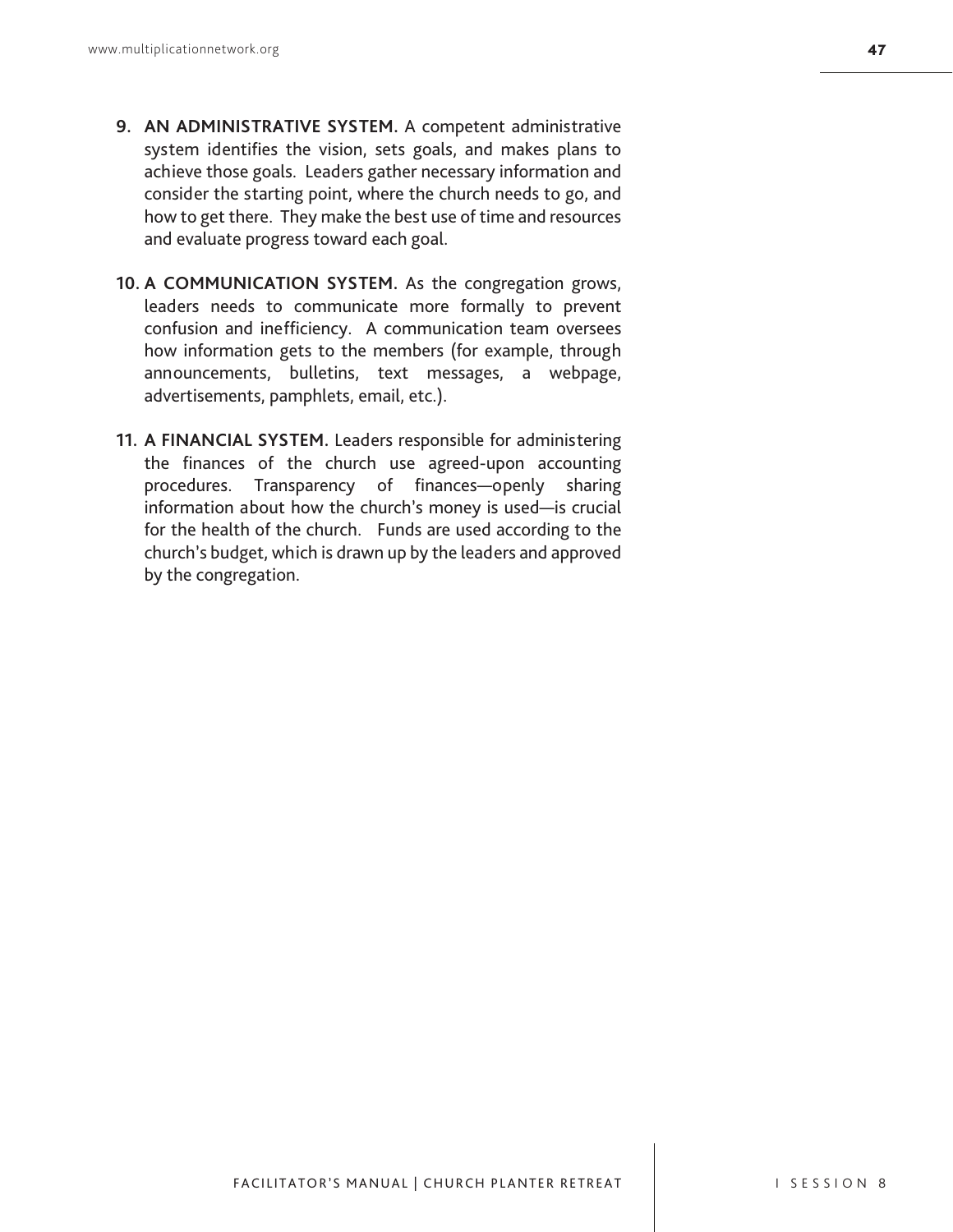# **ACTION POINTS**

1. List of your ministry's main programs.

2. List the programs under the appropriate category according to the main purpose of each program. Some programs may fit in more than one category. See below for a description of each category.

| <b>ENFOLD PEOPLE</b> | <b>BUILD PEOPLE</b> | <b>EQUIP PEOPLE</b> | MOBILIZE PEOPLE |
|----------------------|---------------------|---------------------|-----------------|
|                      |                     |                     |                 |
|                      |                     |                     |                 |
|                      |                     |                     |                 |
|                      |                     |                     |                 |
|                      |                     |                     |                 |
|                      |                     |                     |                 |
|                      |                     |                     |                 |
|                      |                     |                     |                 |
|                      |                     |                     |                 |
|                      |                     |                     |                 |
|                      |                     |                     |                 |
|                      |                     |                     |                 |

- **1. ENFOLD PEOPLE:** Ways you get people connected to your congregation, make them feel welcome, and invite them into relationship with Jesus Christ. Examples: special worship services, concerts, community service projects, friendships with non-Christians, door-to-door evangelism, etc.
- **2. BUILD PEOPLE:** Ways you disciple people and help them grow in their faith. Examples: Bible-study groups, Sunday School, prayer partners, new members' class, women's ministry, men's ministry, mentoring relationships, etc.
- **3. EQUIP PEOPLE:** Ways you help people identify and develop their gifts and ways you train people for specific ministries. Examples: evangelism workshops, classes on spiritual gifts, seminars on finances for families, training to lead worship or preach, training for small group leaders, guitar lessons, elder/deacon training, etc.
- **4. MOBILIZE PEOPLE:** Ways people use their particular gifts inside and outside your congregation. Examples: meal preparation, visits to families, teaching, leading songs in worship, leading a class on a particular activity they are good at, having a soccer camp for neighborhood kids, cleaning the sanctuary, community service activity, etc. Almost anything that people are able to do can be incorporated into the ministry of the church!

We recommend that you repeat this process with the leaders in your church and determine the level of commitment required for each of your programs.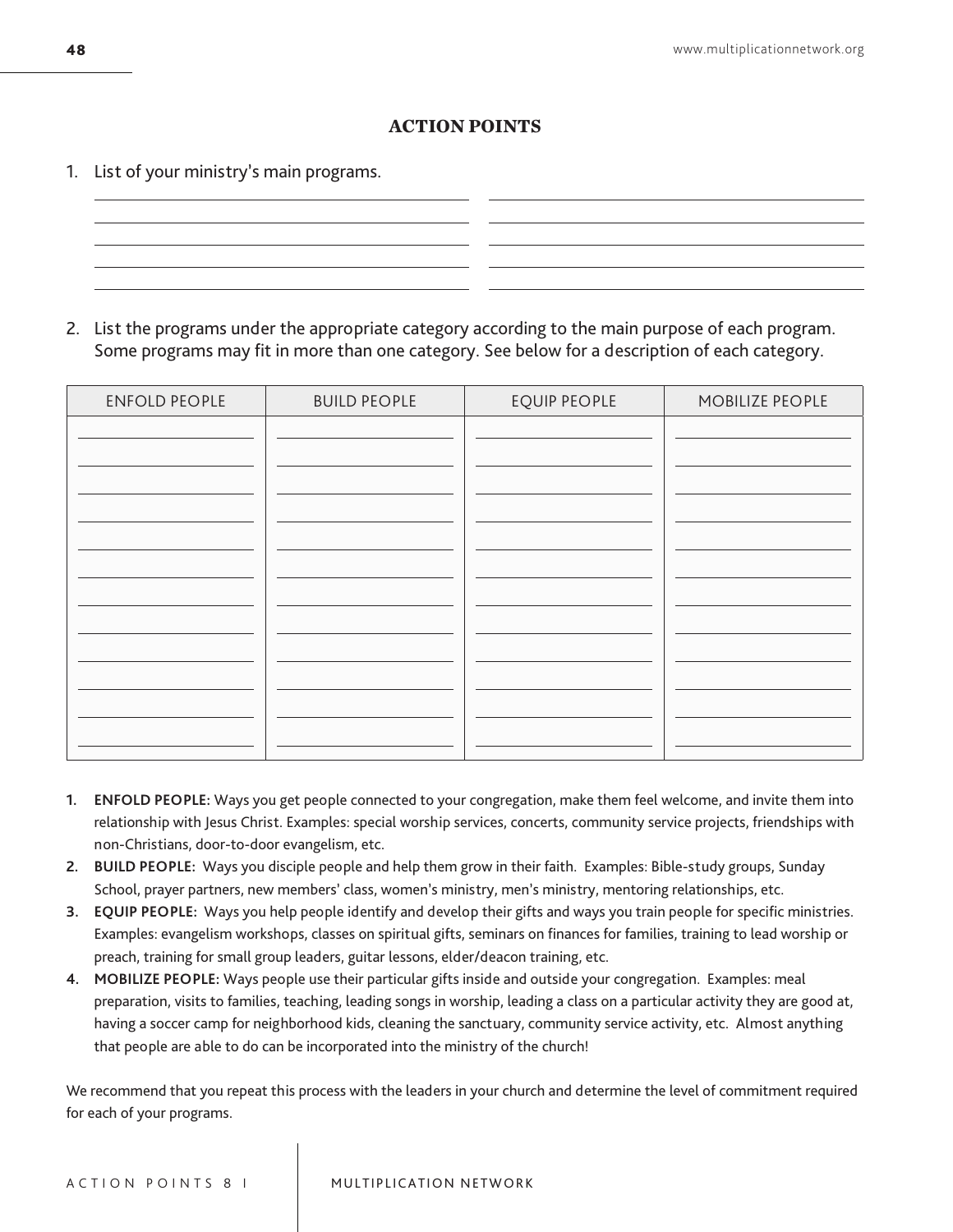# SESSION 9 **OVERCOMING OBSTACLES**

*"In this world you will have trouble. But take heart! I have overcome the world." John 16:33*

The percentage of new churches that close their doors within the first two years is high. There are many reasons for premature closure: moral failures, poor strategies, and others. Here we will identify various causes of new church struggles and how to avoid them.

Sometimes the agenda of the church planter is different than that of some of the members of the core group. In other situations, the members of the core group do not know the leader's agenda and they may assume that they have the same ideas. Different agendas create conflicts, problems, frustration, and division. People who don't share the vision can, through their attitudes and thoughts, transmit their negativity to the group and can become a stumbling block to the church's mission.



Difficulties and conflicts can be overcome as we seek God's will together.

*I appeal to you, brothers, in the name of our Lord Jesus Christ, that all of you agree with one another so that there may be no divisions among you and that you may be perfectly united in mind and thought. (1 Cor. 1:10)*

Have the participants look at the picture of the young/old woman, and ask them what they see. Some will see only an old woman. Others will see only a young woman. Some will see both.

Explain that the same thing happens when we have discussions about the church. That is, each person perceives a situation from his or her own point of view and has a perception of what others should do. Therefore it is vital to keep going back to the vision, mission, and core values of the ministry when making decisions and dealing with disagreements.

#### **Objectives:**

Participants will...

- Identify factors that hinder the start and growth of a church.
- Reflect on their personal approach to conflict.
- Learn a process for dealing with conflicts.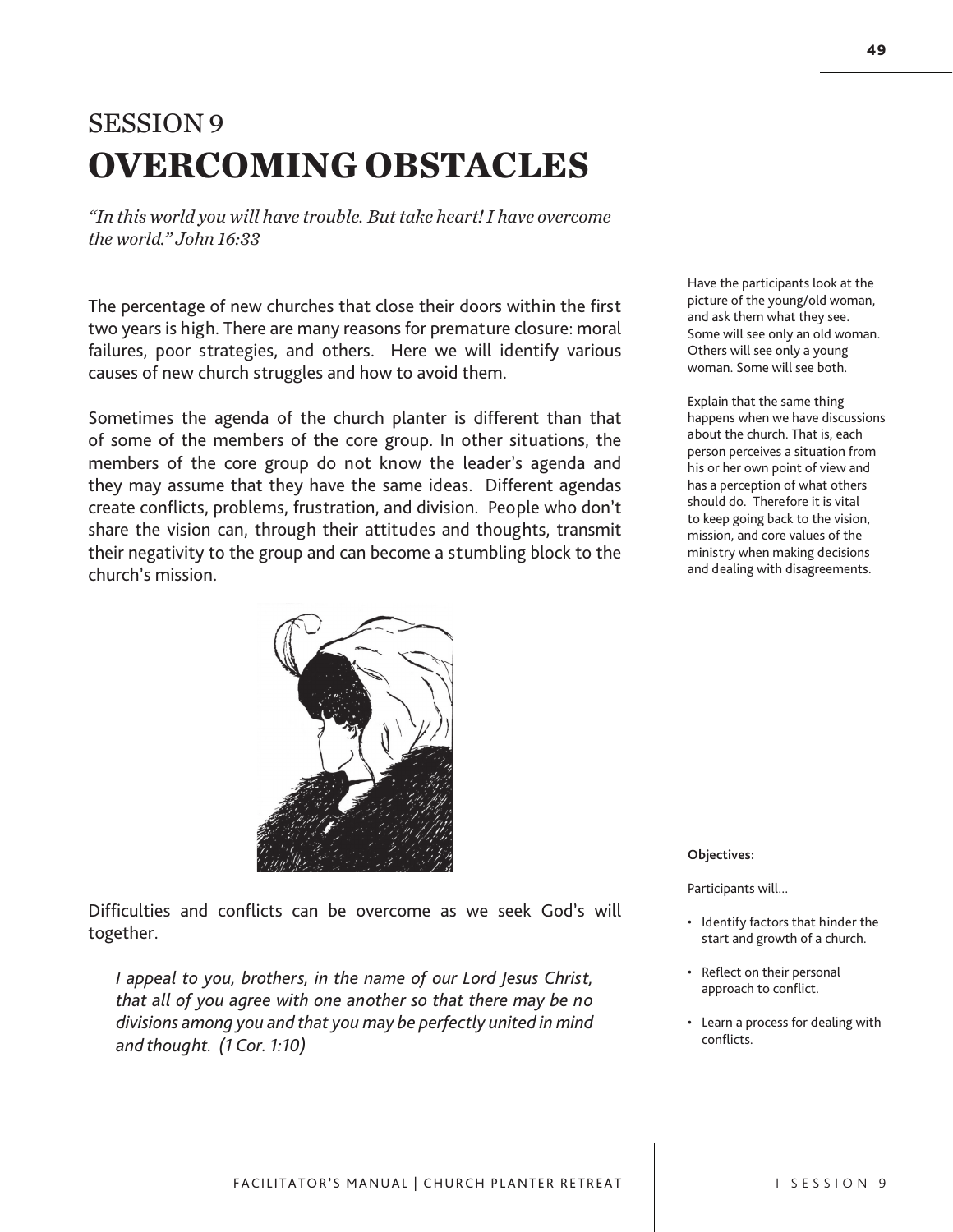When Paul refers to 'divisions' he means 'double vision.' It is not bad to have your own vision and goals. But it is bad if you focus only on your personal vision without respecting or considering the vision of the church body. A biblically based, common vision and a clearly defined mission can help prevent many disagreements if they are communicated repeatedly and if they serve as the basis for decisions.

# **A. FACTORS THAT HINDER THE DEVELOPMENT OF A NEW CHURCH**

- 1. The leader does not have the right set of gifts to plant a church.
- 2. The lack of maturity of the core group.
- 3. Poor planning.
- 4. Lack of supervision, support and accountability among leaders.
- 5. Sin within the leadership.
- 6. Lack of funding.
- 7. Not understanding the target group.
- 8. Unrealistic expectations.
- 9. Loss of emphasis on evangelism and discipleship.
- 10. Lack of an overall structure for developing the ministry.

# **B. CONFLICT IN THE CHURCH**

- Conflict is an inevitable and normal part of life.
- We can choose how we respond to conflict.
- The vision and mission can help us stay focused.
- We should allow people to leave if they are not in agreement with the vision and mission of the church.

**Remember |** It is not a sin for a leader to have a different perspective. The sin is to fail to deal with conflict in a biblical way.

# **C. CAUSES OF CONFLICT**

**1. Unclear OBJECTIVES.** People don't know what the vision is or how to work toward it. The vision, values and mission aren't clearly defined and so misunderstandings occur between leaders. Everyone has a personal agenda, but the core leadership group should have a common agenda.

Before reading this section, ask participants to list things that hinder the growth of a new church. Write these on a large piece of paper and then compare them with the factors identified here.

Divide the group into pairs and assign each pair one of the obstacles listed in section A. (Pick the particular obstacles that are most likely in your context.) Have the pairs come up with three ways the obstacle can be avoided or dealt with and then ask each pair to present their ideas.

Even when all agree on the vision, conflict is inevitable. The way conflict is handled will determine whether the core group will continue to move forward in achieving the vision.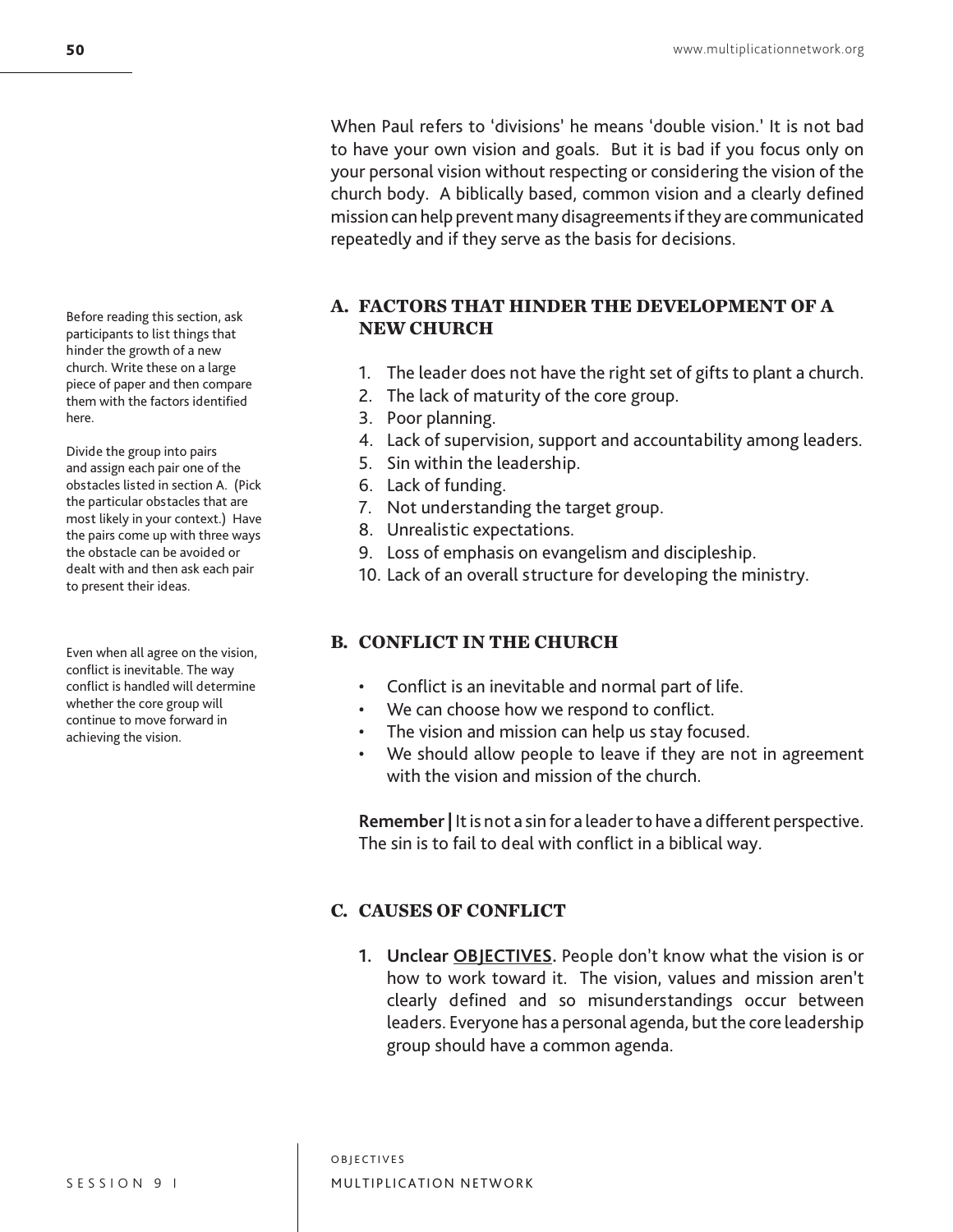- **2. COMMUNICATION problems.** The core group doesn't communicate the vision and mission or decisions well to the church. Members don't understand why certain decisions are made.
- **3. Differences in METHODOLOGY.** Different people approach tasks and problems in different, sometimes incompatible ways.
- **4. Differences in PERSONALITIES.** People have different ways of relating to each other and reacting in situations.
- **5. SIN**. People say and do things that hurt others, sometimes without even realizing it.

#### **D. WHAT DOES THE BIBLE SAY?**

What do these texts teach about unity and dealing with conflict?

- *• "How good and pleasant it is when brothers live together in unity!"*  Psalm 133:1
- *• "My prayer is not for them alone. I pray also for those who will believe in me through their message, that all of them may be one, Father, just as you are in me and I am in you. May they also be in us so that the world may believe that you have sent me. I have given them the glory that you gave me, that they may be one as we are one: I in them and you in me. May they be brought to complete unity to let the world know that you sent me and have loved them even as you have loved me."* John 17:20-23
- *• "I appeal to you, brothers, in the name of our Lord Jesus Christ, that all of you agree with one another so that there may be no divisions among you and that you may be perfectly united in mind and thought."* 1 Corinthians 1:10
- *• "Make every effort to keep the unity of the Spirit through the bond of peace."* Ephesians 4:3
- *• "…Each of you must put off falsehood and speak truthfully to his neighbor, for we are all members of one body. In your anger do not sin: Do not let the sun go down while you are still angry, and do not give the devil a foothold."* Ephesians 4:25-27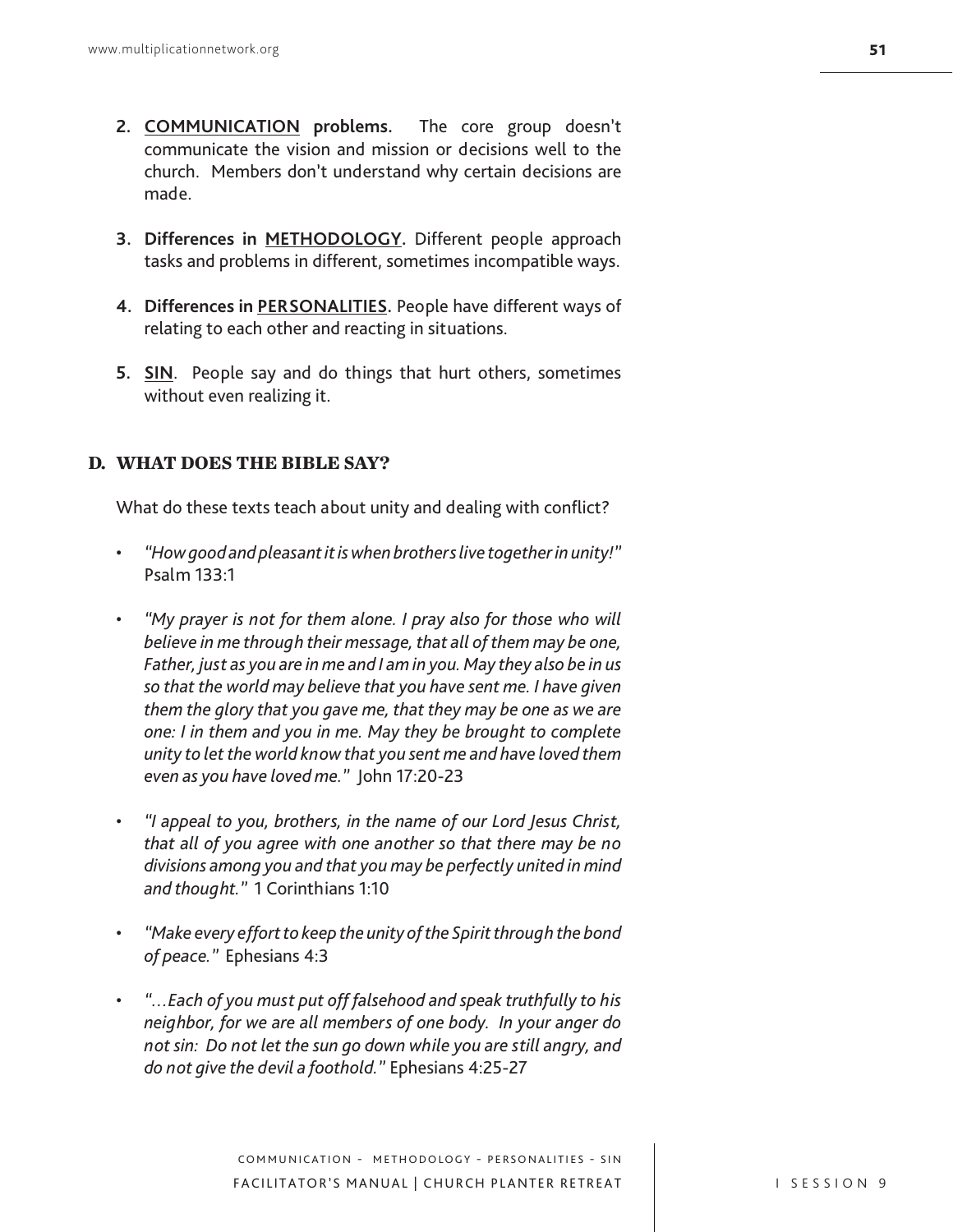*• "Be kind and compassionate to one another, forgiving each other, just as in Christ God forgave you."* Ephesians 4:32

#### **E. THREE RESPONSES TO CONFLICT1**

Conflict can make people very uncomfortable. It takes us by surprise and makes us say or do things which we later regret. When someone offends us, we can react without thinking. Suddenly, it's as if we are sliding downhill on a slippery slope, and things go from bad to worse. As the illustration on the next page shows, we can move in two wrong directions, either running from the conflict or creating more conflict. There is, however, a right and biblical way to handle conflict—peacemaking.

Three responses to conflict:

#### **1. Escaping from the problem:**

- Denial
- Avoidance/flight
- Suicide

#### **2. Attacking:**

- **Assault**
- **Litigation**
- **Murder**
- **3. Peacemaking:**
	- a. Personal peacemaking:
		- Letting it go
		- Dialogue
		- **Negotiating**
	- b. Assisted peacemaking:
		- Mediation
		- **Arbitration**
		- Church discipline

<sup>1</sup> Used by permission of Peacemaker Ministries. In: Wagenveld, John, ed. *Sembremos Iglesias Saludables*. FLET / UNILIT, pp. 299-302.)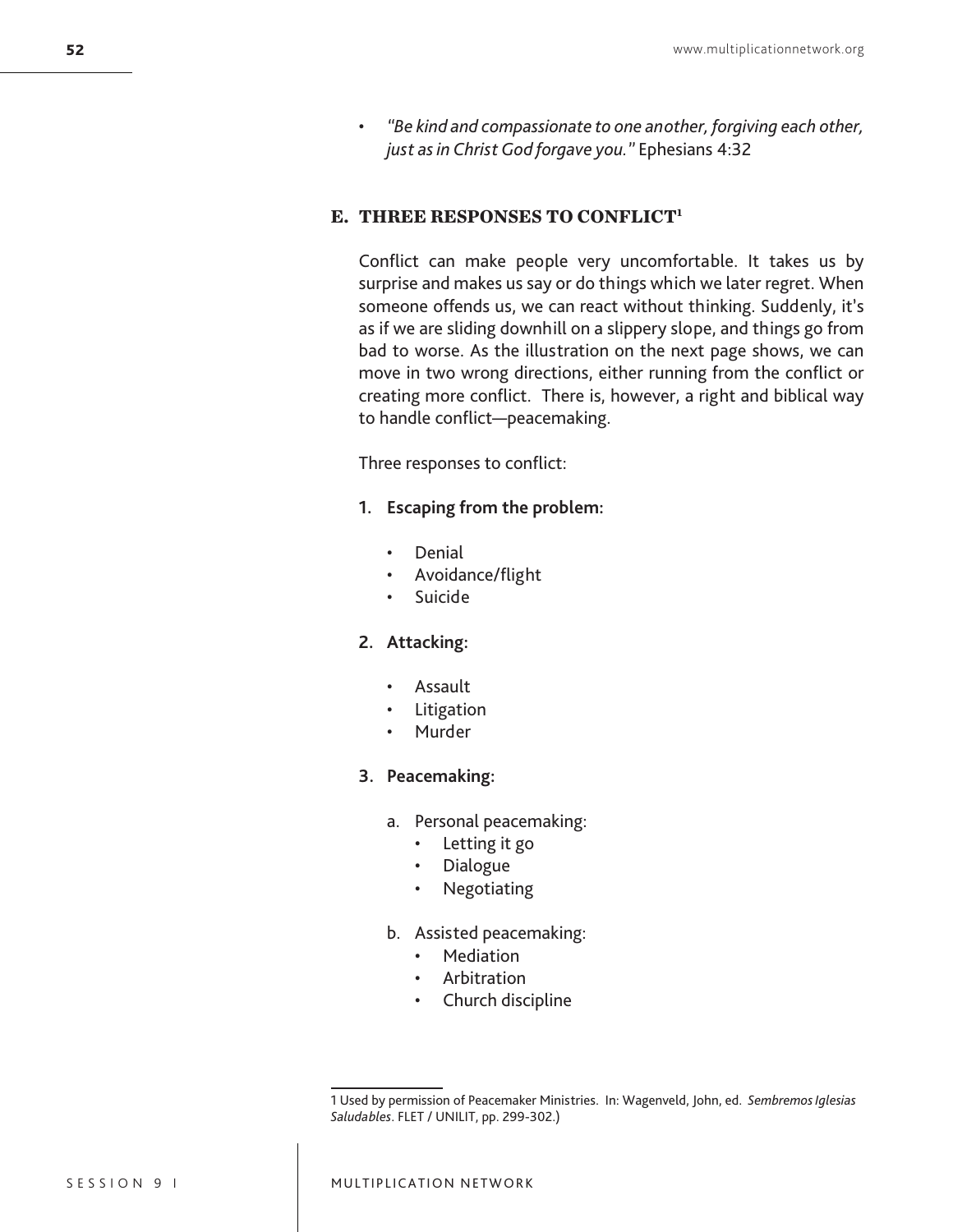

#### **F. RESULTS OF THE THREE RESPONSES TO CONFLICT**

| <b>BEHAVIOR:</b> | Escape | Peacemaking                                                | Attack |
|------------------|--------|------------------------------------------------------------|--------|
| <b>RESULT:</b>   |        | "I lose, you win."   "I win, you win."   "I win, you lose. |        |

#### **G. PROCESS FOR MANAGING CONFLICTS**

- **8. Identify and define the PROBLEM.** Give people time to express what they think the problem is and their feelings about the situation. Make sure people speak in a respectful way to and about others.
- **9. Create alternative SOLUTIONS.** Think together about alternatives. Discuss the advantages and disadvantages of each.
- **10. Make DECISIONS.** Choose the best alternative.
- **11. IMPLEMENT the change.** Hold people accountable for what they are supposed to do.
- **12. EVALUATE.** Determine if the actions have had the desired result.

In the action steps at the end of this session, participants will identify a typical conflict and work through it using this process.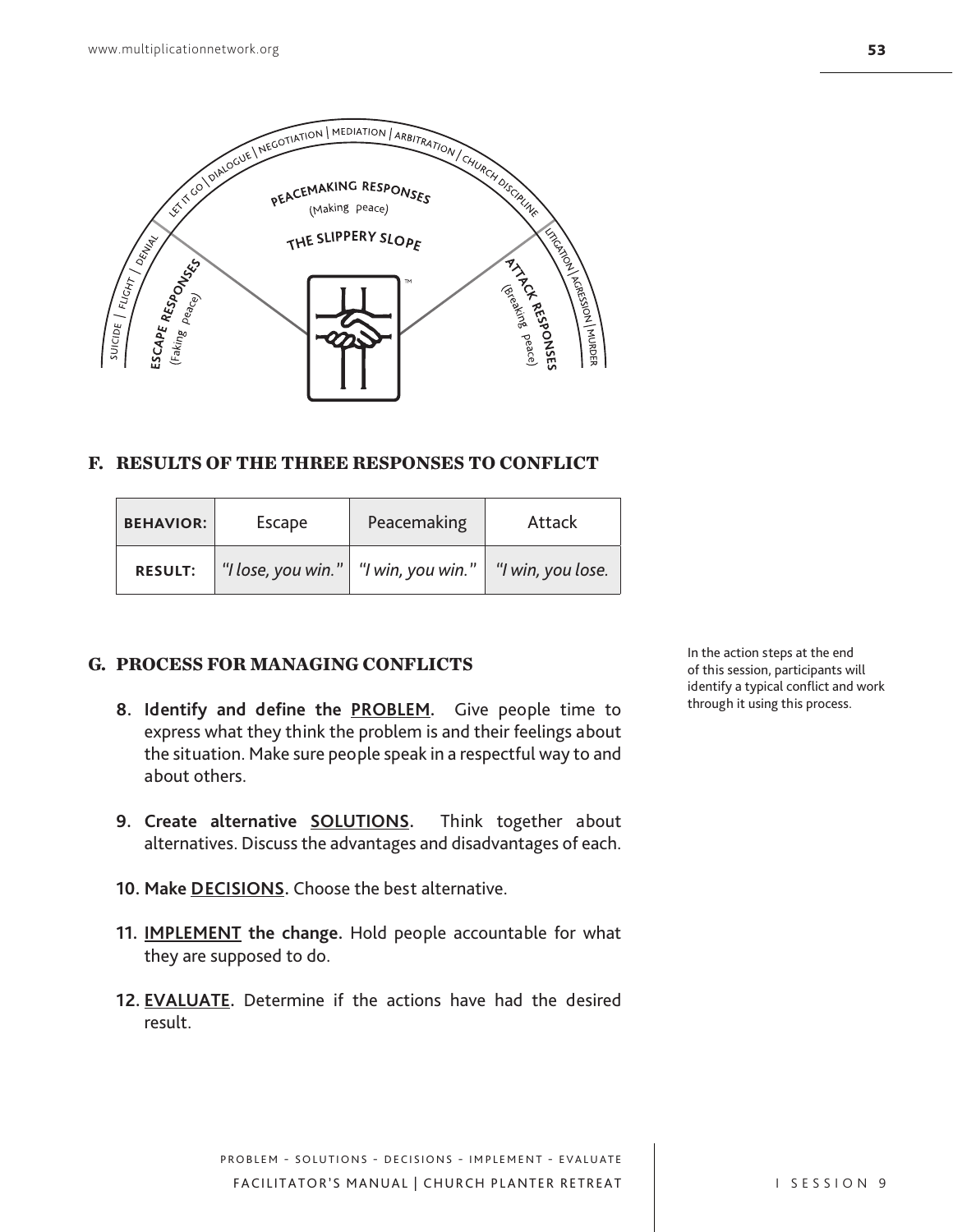#### **ACTION POINTS**

1. In general, when conflict arises, do you tend to try to avoid it, become aggressive, or respond in some other way?

2. Think of a recent conflict you had with someone (or a recent instance when someone made you mad). What was the conflict about? How did you react? (Escape? Attack? Attempt to make peace?) What would you do differently in the future?

3. Have members of the group share some examples of conflicts that typically arise in a church. Pick one and assign roles to the participants. Work through the conflict using the steps in section G, "Process for Managing Conflicts."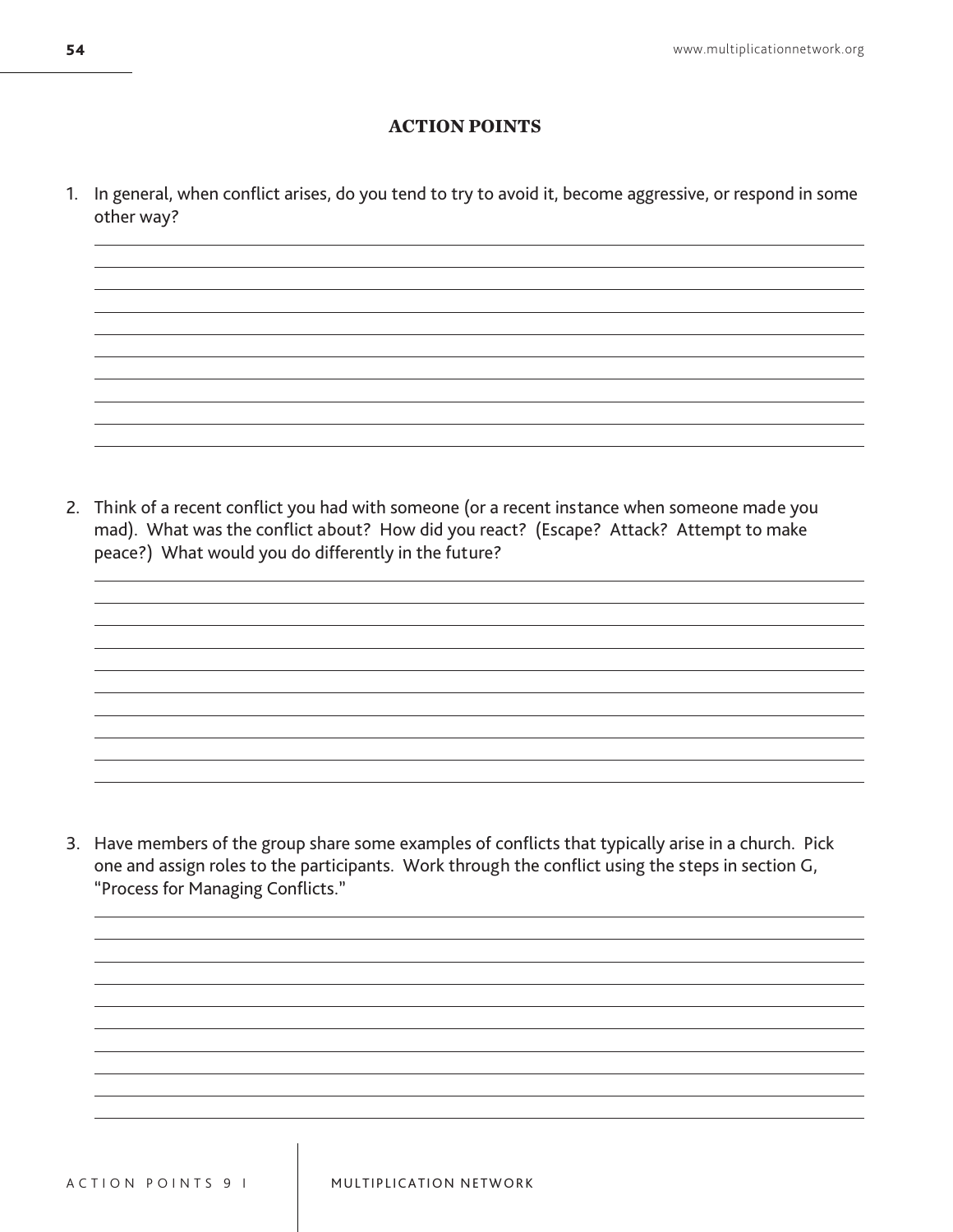# SESSION 10 **CARING FOR YOUR FAMILY AND YOURSELF**

*"Fathers, do not embitter your children or they will become discouraged." Colossians 3:21*

The church planter's family must be a PRIORITY. If you are married, you should place utmost importance on the care of your spouse and children. Unfortunately, many church planters make themselves available 24 hours a day to meet the needs of their ministry and of other people and become strangers to their families. Even if you are not married, you still need to set boundaries so that you take care of yourself, have healthy relationships, and do not burn out.

#### **A. BENEFITS FOR CHURCH PLANTERS AND THEIR FAMILIES**

Church planting provides the opportunity to:

- Meet the most basic psychological needs of others—to love and to be loved, and to feel useful to yourself and others.
- Grow and develop as a leader.
- Serve people in the most significant events of their lives marriages, births, funerals, etc.
- See God working in people's lives and see spiritually lost people turning their lives over to Christ.
- Develop your spiritual gifts and help your family develop theirs.
- Model what being a servant of Jesus Christ means to your children and relatives.
- Go beyond your comfort zone to reach others with the gospel.

Before presenting this section, ask participants to share ideas about how a church planter and his or her family might be blessed by starting a church.

After presenting this section, ask participants to think of a personal example of one of the benefits listed. Have them share these in groups of three or four people. Keep in mind that not all participants may be married—God calls some to serve him as single people (I Corinthians 7:1, 7-8, 17). Parents, siblings and friends play an important role in nurturing and caring for the single church planter.

#### **Objectives:**

Participants will…

- Discuss benefits and dangers for the family of a church planter.
- Plan how they will care for themselves and their families.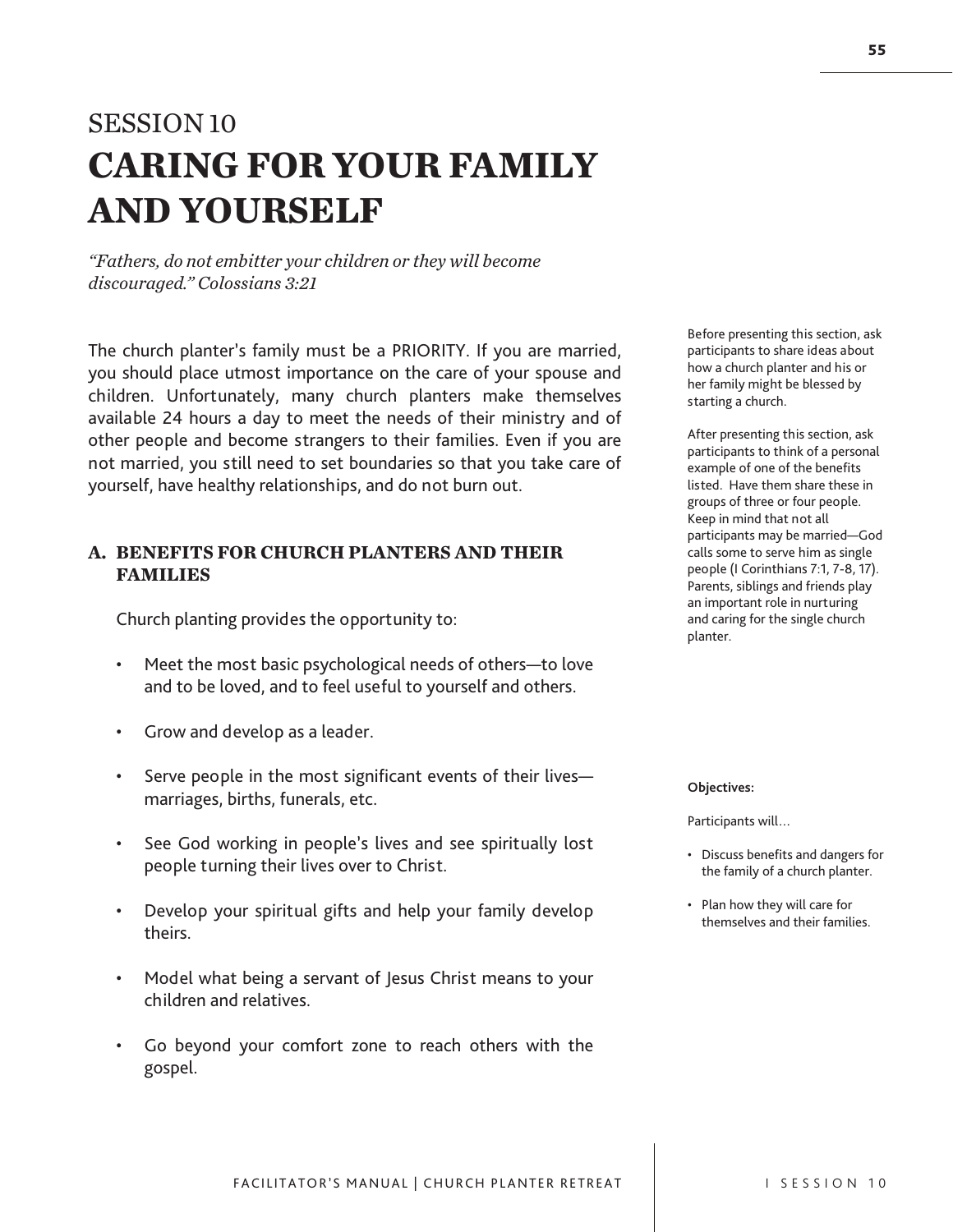Ask whether the participants have seen first-hand what can happen when a pastor neglects his or her family.

#### **B. DANGERS FOR THE CHURCH PLANTERS' FAMILIES**

- The lack of limits. If permitted, the ministry and its needs will consume all your time and energy.
- Trying to meet unrealistic expectations, either of yourself or of others.
- Replacing an intimate relationship with your spouse, family, or friends with the work of the ministry.
- Isolation in a new and unfamiliar environment, far from the support of family and friends.
- Not taking advantage of opportunities for the family to grow together.
- Cultivating codependency by engaging emotionally with people who have many needs.
- Home fails to be a safe haven where each family member (including yourself) can experience a safe place to be themselves and express their thoughts and feelings.

### **C. CARING FOR SELF**

When Jesus was asked what the greatest commandment was, he said the first was to love God and the second was to love one's neighbor as oneself (Mark 12:30-31). He didn't say to not love oneself; rather, he assumed that loving oneself was a normal part of being human. When people travel on an airplane, the safety instructions say that if the oxygen masks are needed, place yours on first and then place masks on the people traveling with you. That is because if you don't get enough oxygen, you won't be able to help anyone around you. The same principle applies in the ministry of church planting. Church planters must take care of themselves in order to be able to serve the needs of the ministry.

After reading section C, have participants answer the questions under Session 10 action point number 1. After they answer the questions, ask them to identify what they learned about themselves.

Sections C and D are intentionally brief so that more time can be devoted to the participants' personal reflection in the action points activities.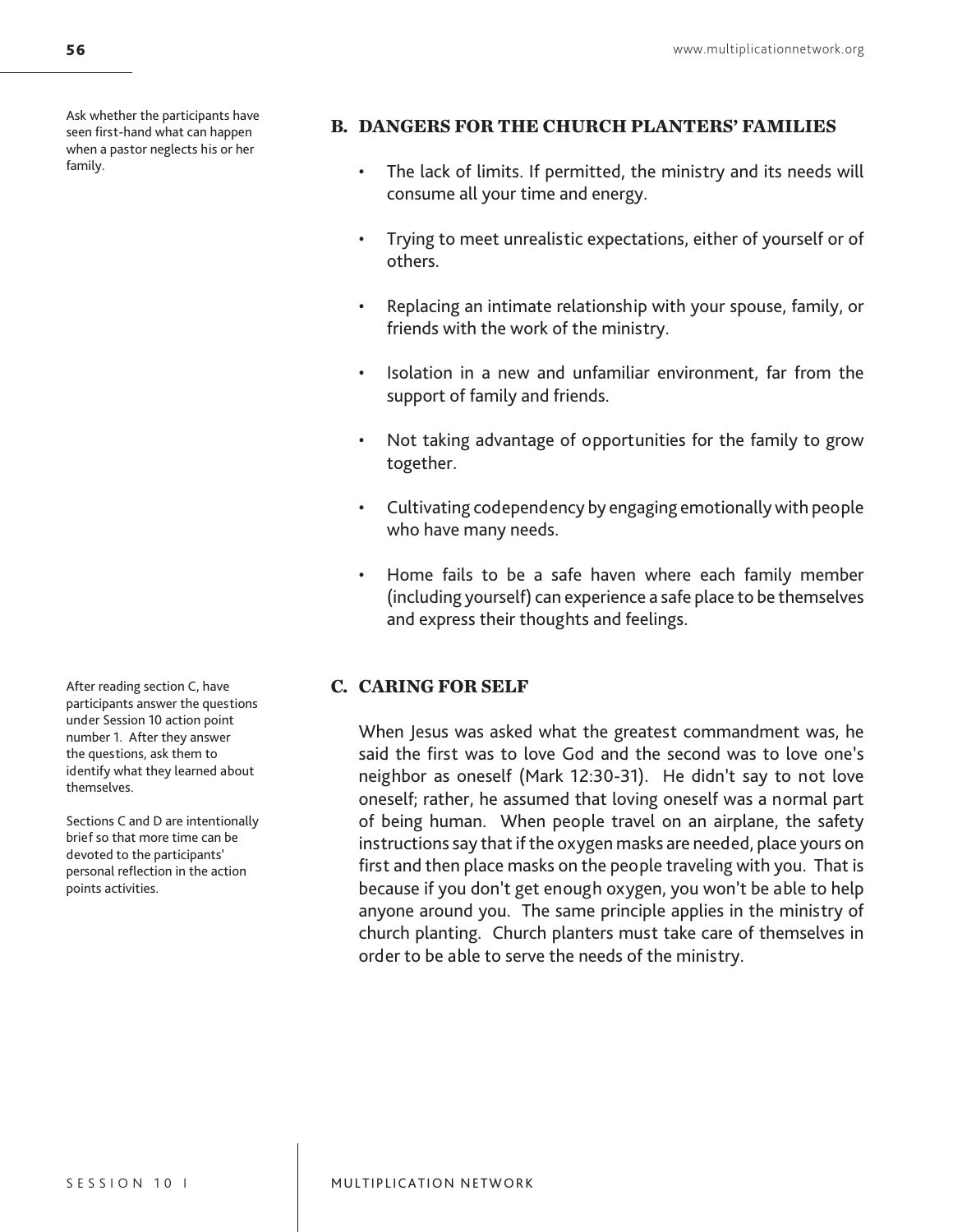#### **D. CARING FOR YOUR FAMILY**

If we tell our spouse and children that God loves them but don't show them God's love—by spending time with them, listening to them, laughing with them, crying with them, serving them, and sharing life with them—they are not likely to believe us. Paul calls husbands to love their wives as Christ loved the church (Ephesians 5:25). The book of Deuteronomy calls parents to teach their children about God "when you sit at home and when you walk along the road, when you lie down and when you get up" (Deuteronomy 6:7). All this requires being both physically and emotionally present. Being emotionally present means being in tune with what others are thinking and feeling, and taking the time to ask how they are and truly hear what they are saying.

**Note |** If time permits, and if directed by the workshop leader, read Appendix I, Section C: Family.

After reading section D, have the participants answer the reflection questions under Session 10 action point number 2 to identify ways they can strengthen their relationships with their spouse and family (or with their family and friends if single).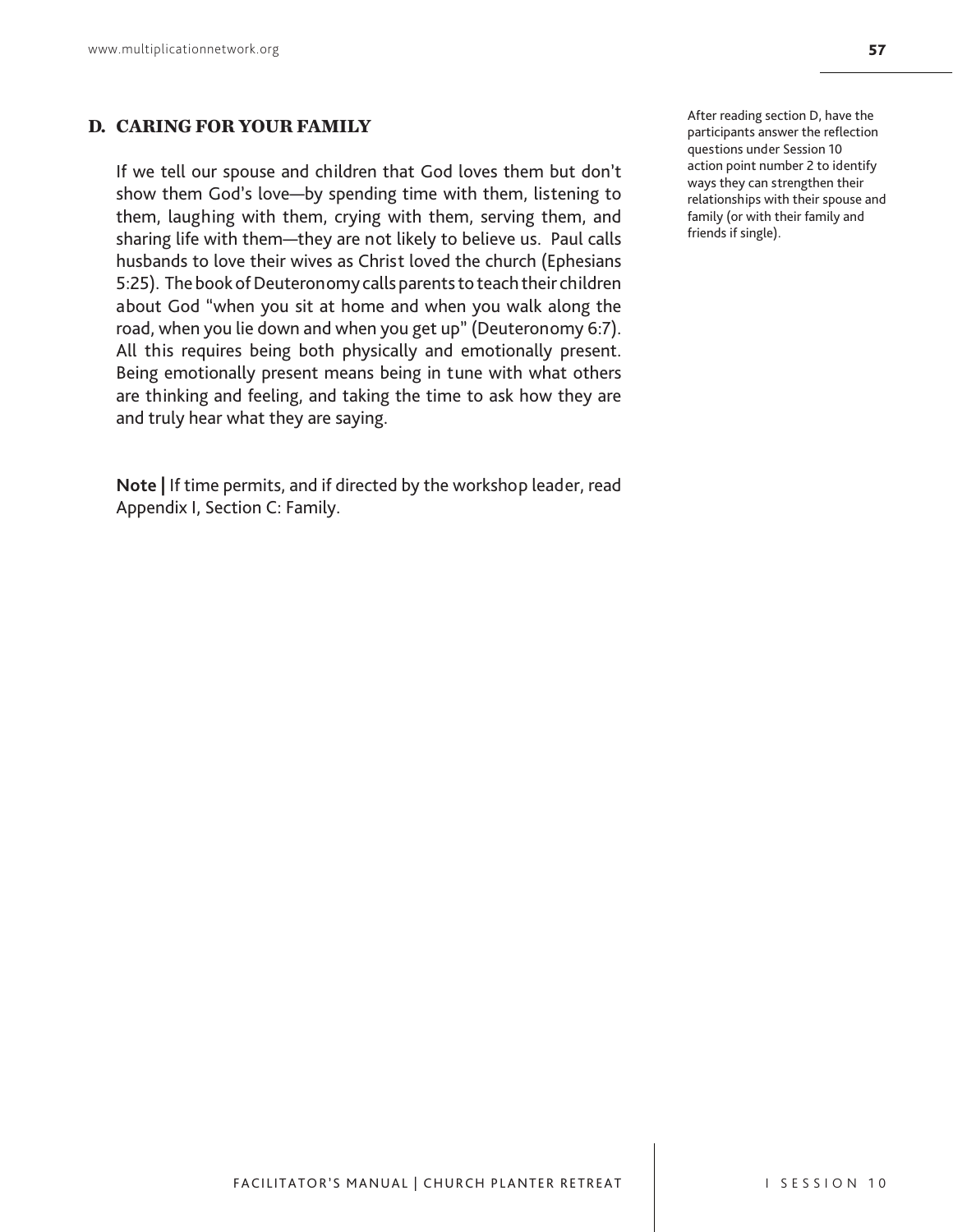# **ACTION POINTS**

# **I. Caring for Self: Evaluate yourself in the following areas (1 = not really and 5 = definitely yes)** 1. Life with God: b. I spend time each day reading God's Word and praying. 1 2 3 4 5 c. I have a person to whom I am accountable and who gives me spiritual counsel. 1 2 3 4 5 2. Physical well-being: c. I exercise, eat properly, and get enough rest. 1 2 3 4 5 d. When I am sick I rest or get medical attention. 1 2 3 4 5 3. Emotional well-being: d. When I get angry, I have positive ways of managing the anger and dealing with the situation. 1 2 3 4 5 e. When I am sad, God's Word, loved ones and friends, rest, and worship restore my sense of joy. 1 2 3 4 5 4. Relationships: e. I spend time with and have deep relationships with family and friends. 1 2 3 4 5 f. My spouse and I (or my friends and I) share our joys and problems and know that we can count on each other. 1 2 3 4 5 5. Finances: My family and I manage our finances well so that we have enough to live on. 1 2 3 4 5 6. Growth: This past year I took an opportunity to learn something new. 1 2 3 4 5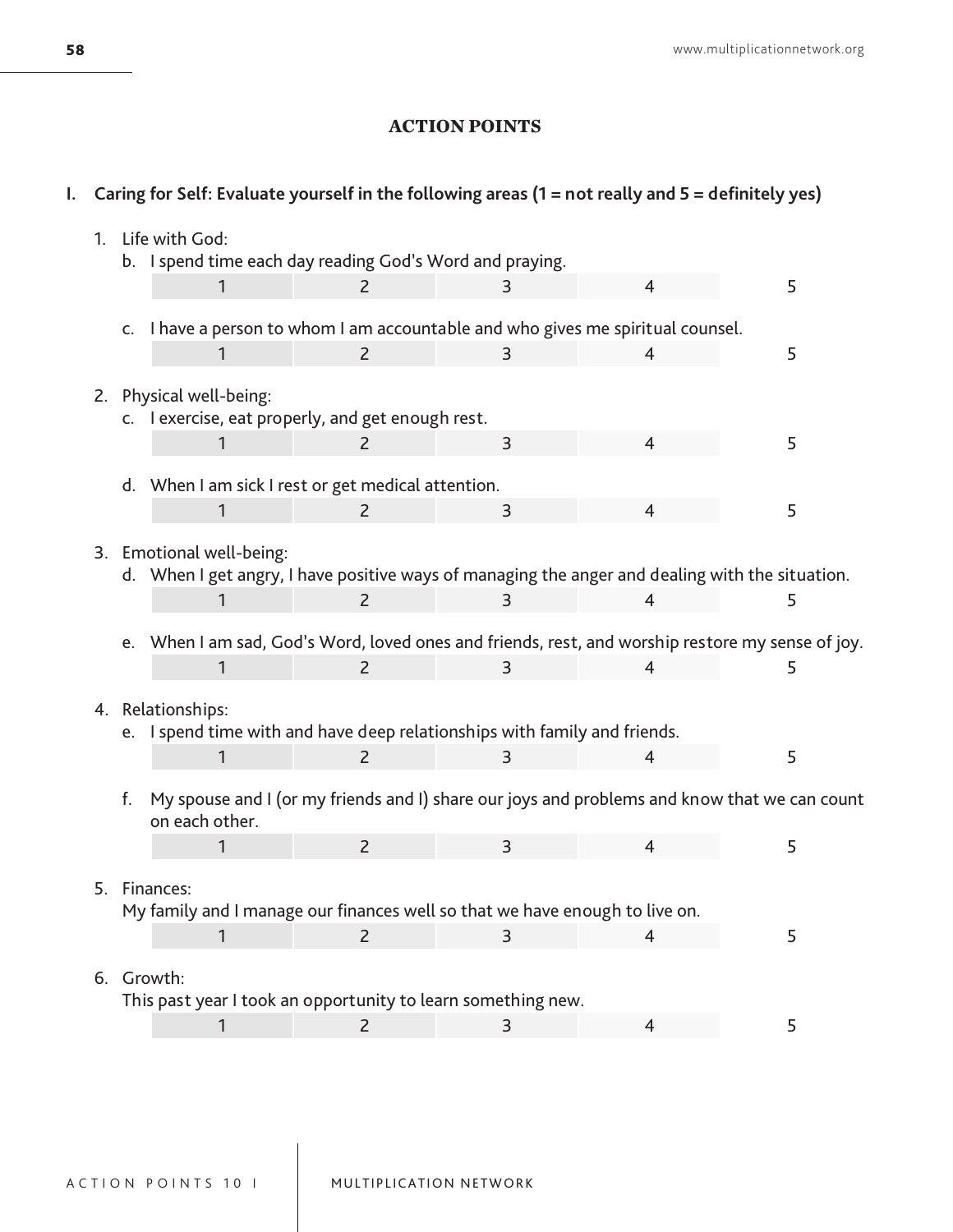- **II. Caring for Family: If you are single, answer these questions in terms of your family and close friends.**
	- 1. How long has it been since you've talked and prayed with your spouse and/or family about your vision, the plans for the new church, and your marriage, family, and life together?
	- 2. During a typical week, when do you spend time with your family as a whole and with each member individually?
	- 3. What are your spouse's/family's fears about planting a church?
	- 4. What are your own fears about planting a church?
	- 5. About what aspect of the ministry is your spouse/family most passionate?

and the control of the control of the control of the control of the control of the control of the control of the

- 6. What are your spouse's/family members' spiritual gifts?
- 7. How do the personalities, gifts, and interests of your spouse/family members determine their participation in the ministry?
- 8. What other commitments (family, professional or otherwise) does your spouse/family have?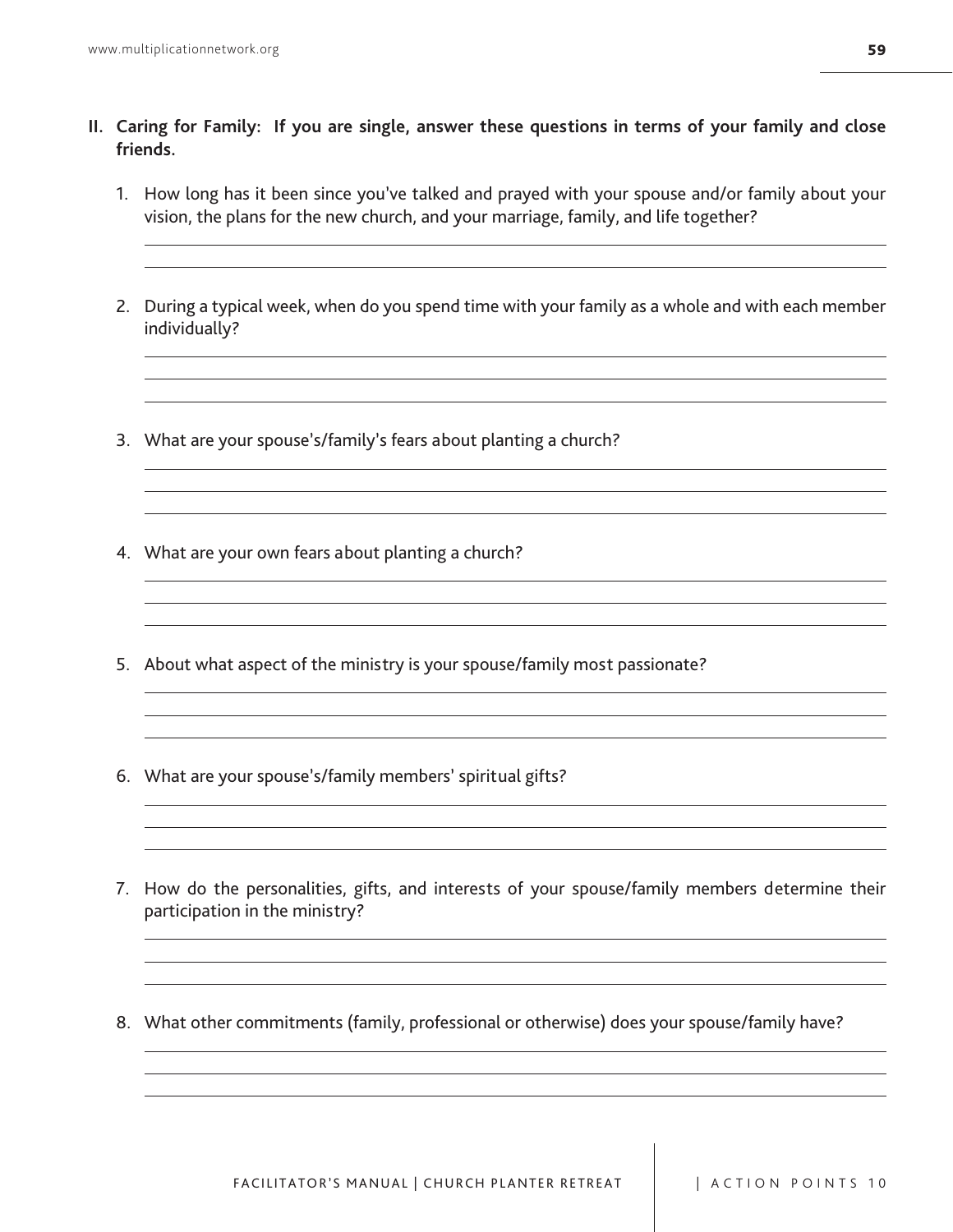- 9. How will you protect your spouse/family from unrealistic and unfair expectations?
- 10. Have you discussed and come to an agreement with your family about:
	- Telephone calls at home
	- Days off
	- Night hours
	- An in-home office
	- Church-related entertaining in your home

# **III. Based on your answers to the above questions, write down what two things do you need to do:**

1. To care better for yourself:

2. To strengthen your relationship with your family: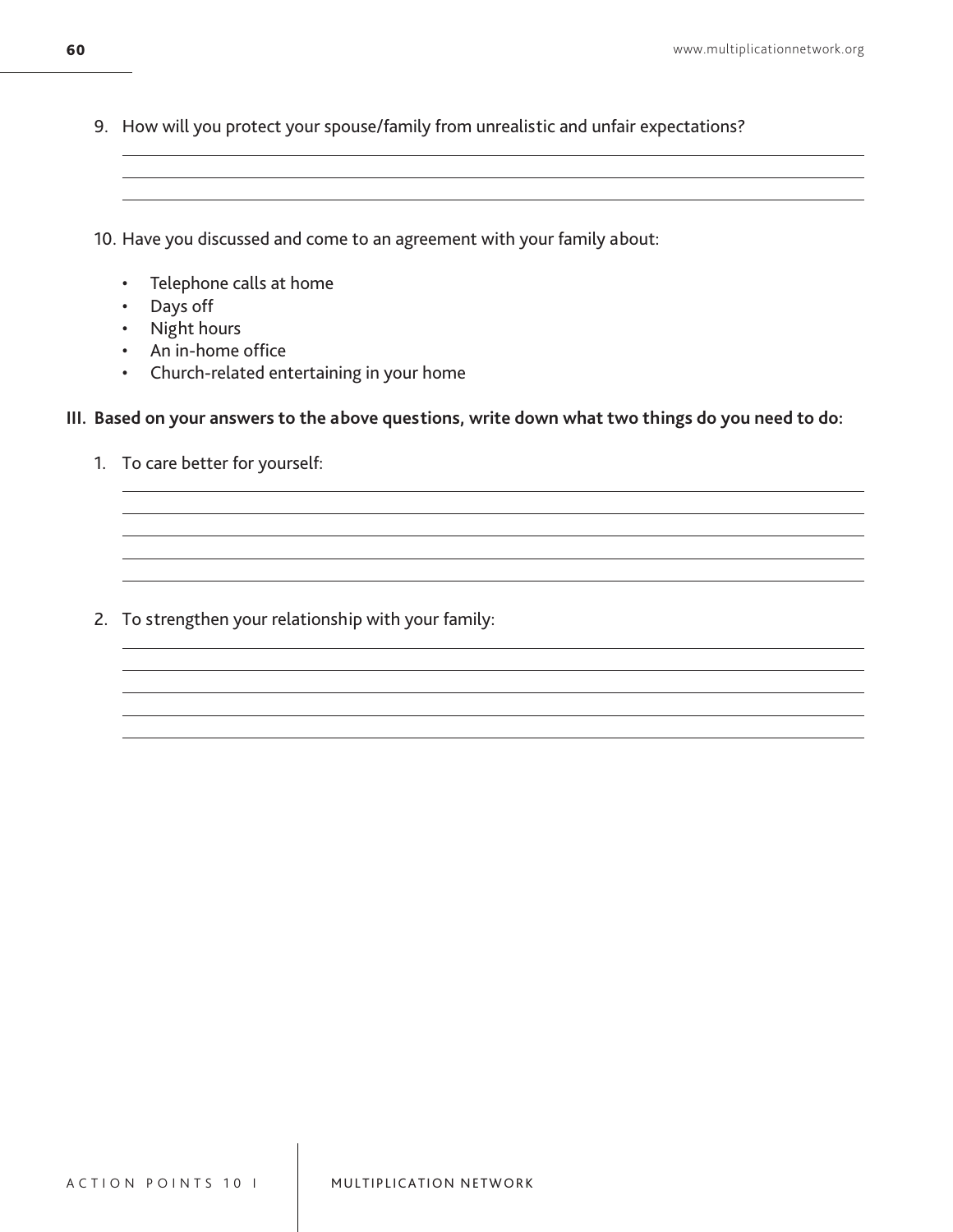# Appendix I | READINGS

# **A. PRAYER**

"We today yearn for prayer and hide from prayer. We are attracted to it and repelled by it. We believe prayer is something we should do, even something we want to do, but it seems like a chasm stands between us and actually praying. We experience the agony of prayerlessness.

We are not quite sure what holds us back. Of course we are busy with work and family obligations, but that is only a smoke screen. (…) No, there is something deeper, more profound keeping us in check. In reality, there are any number of "somethings" preventing us, all of which we will explore in due time. But for now there is one "something" that needs immediate attention. It is the notion…that we have to have everything "just right" in order to pray. That is, before we can really pray, our lives need some fine tuning, or we need to know more about how to pray, or we need to study the philosophical questions surrounding prayer, or we need to have a better grasp of the great traditions of prayer. And on it goes. It isn't that these are wrong concerns or that there is never a time to deal with them. But we are starting from the wrong end of things—putting the cart before the horse. Our problem is that we assume prayer is something to master the way we master algebra or auto mechanics. That puts us in the "on-top" position, where we are competent and in control. But when praying, we come "underneath," where we calmly and deliberately surrender control and become incompetent. (…)

The truth of the matter is, we all come to prayer with a tangled mass of motives—altruistic and selfish, merciful and hateful, loving and bitter. Frankly, this side of eternity we will never unravel the good from the bad, the pure from the impure. But what I have come to see is that God is big enough to receive us with all our mixture. We do not have to be bright, or pure, or filled with faith, or anything. That is what grace means, and not only are we saved by grace, we live by it as well. And we pray by it."<sup>1</sup>

# **B. THE WORD OF GOD**

"Much of our theology (…) is based on experience, but as Christians, that is not the only pillar; life should be understood by the light of Scripture. The self-criticism that the Church can make centers on Scripture and its correct interpretation, starting from one reality: we should read the Bible more. We listen to many sermons, every Sunday and during the week on radio and television, we also read magazines and books, but we read the Bible only a few minutes per day, perhaps related to the noble project of reading the Bible in one year. And, if we do read the Bible intensely, we read just one version of Scripture, missing out on the possibility of enriching our understanding of the Word of God with other nuances or differences in the translation of the original languages.

<sup>1</sup> Foster, Richard J. *Prayer: Finding the Heart's True Home.* Harper Collins, 1992, pp. 7-8.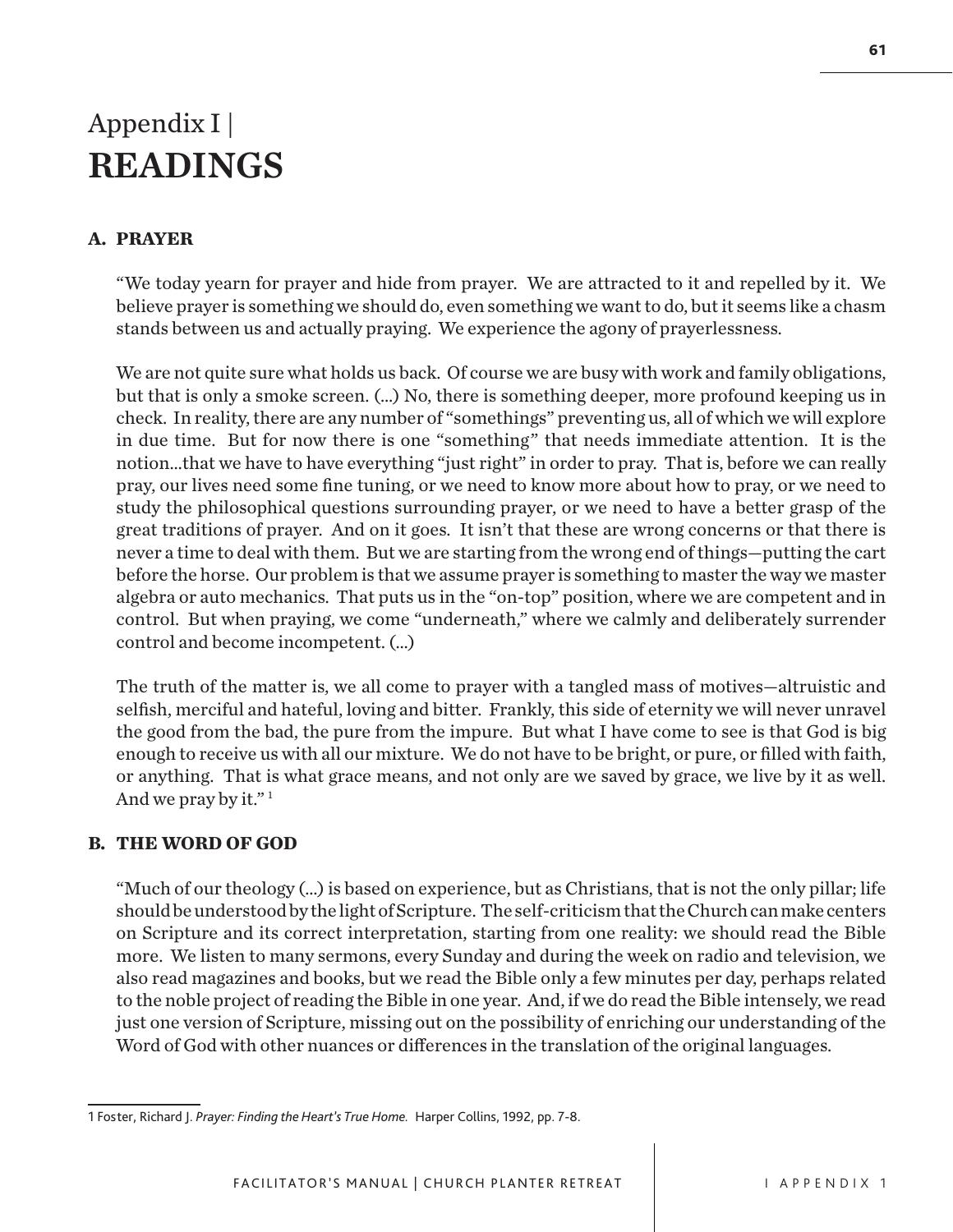Many of the doubts, myths and misunderstandings we have of Scripture can be clarified by Scripture itself; we just need to allot time daily to read, intensely, with attention, reading to understand the larger panorama of the text, reading with devotion and love. As a later step, we need to study the Bible and meditate on it to deepen our knowledge of the Word of God." 2

Bible study: Its purpose is to search for or to grasp the deepest meaning of the biblical text. It is characterized by analyzing a smaller portion of biblical text. Study implies careful observation of how the different parts of the passage relate to each other.

Biblical meditation: Its purpose is intimate dialogue with God. It is characterized by thinking slowly about a verse or portion of Scripture. It emphasizes an intimate relationship with God and a personal answer to his Word. 3

"It is good to recognize that these three approaches to the Bible (reading, study and meditation) are not mutually exclusive. Each one has its value and use, depending on the reader's purpose. It is also important to remember that every way we approach the Bible is an answer to God's initiative. In Hebrews 1:1 we read that God used "many ways" to communicate with us. The same letter tells us, in chapter 4:12, that his Word is "living and active" and reaches the depths of our being, to fulfill God's eternal purposes." 4

# **C. FAMILY5**

All children need to be loved by their parents and to love their parents. The five needs listed below are essential for children to have an appropriate relationship with their parents. When some of these elements are not present in the family relationship, the ability to receive and give love is affected or limited.

- Security—feeling safe at home.
- Belonging—feeling that you belong to a family and they accept you and value you.
- Limits—being subject to firm and loving discipline.
- Community—being an active part of the neighborhood or community.
- Flexibility—opportunities to play, and to express ideas and feelings.

# **Destructive patterns in communication in marriage6**

According to the book *Fighting For Your Marriage*, these are some of the destructive communication patterns that can aggravate marriage difficulties:

<sup>2</sup> Aguilar, Verónica, Terán, Adrián, and Daniel Polía. *Movimiento de Adiestramiento Teológico Evangelístico* (MATE). p. 38

<sup>3</sup> Yabraian, Carlos. *La Aventura de Estudiar la Biblia.* Ediciones Certeza, pp. 8-9.

<sup>4</sup> Yabraian, Carlos. *La Aventura de Estudiar la Biblia*. p. 9.

<sup>5</sup> Pinto, Carlos. Perfil Psicológico de la Familia Sembradora. En: Wagenveld, Juan, Ed. *Sembremos Iglesias Saludables.* FLET/UNILIT, 2004, pp. 563-585.

<sup>6</sup> Markman, Howard J., Scott A. Stanley, and Susan L. Blumberg. *Fighting For Your Marriage.* Jossey-Bass, 2001.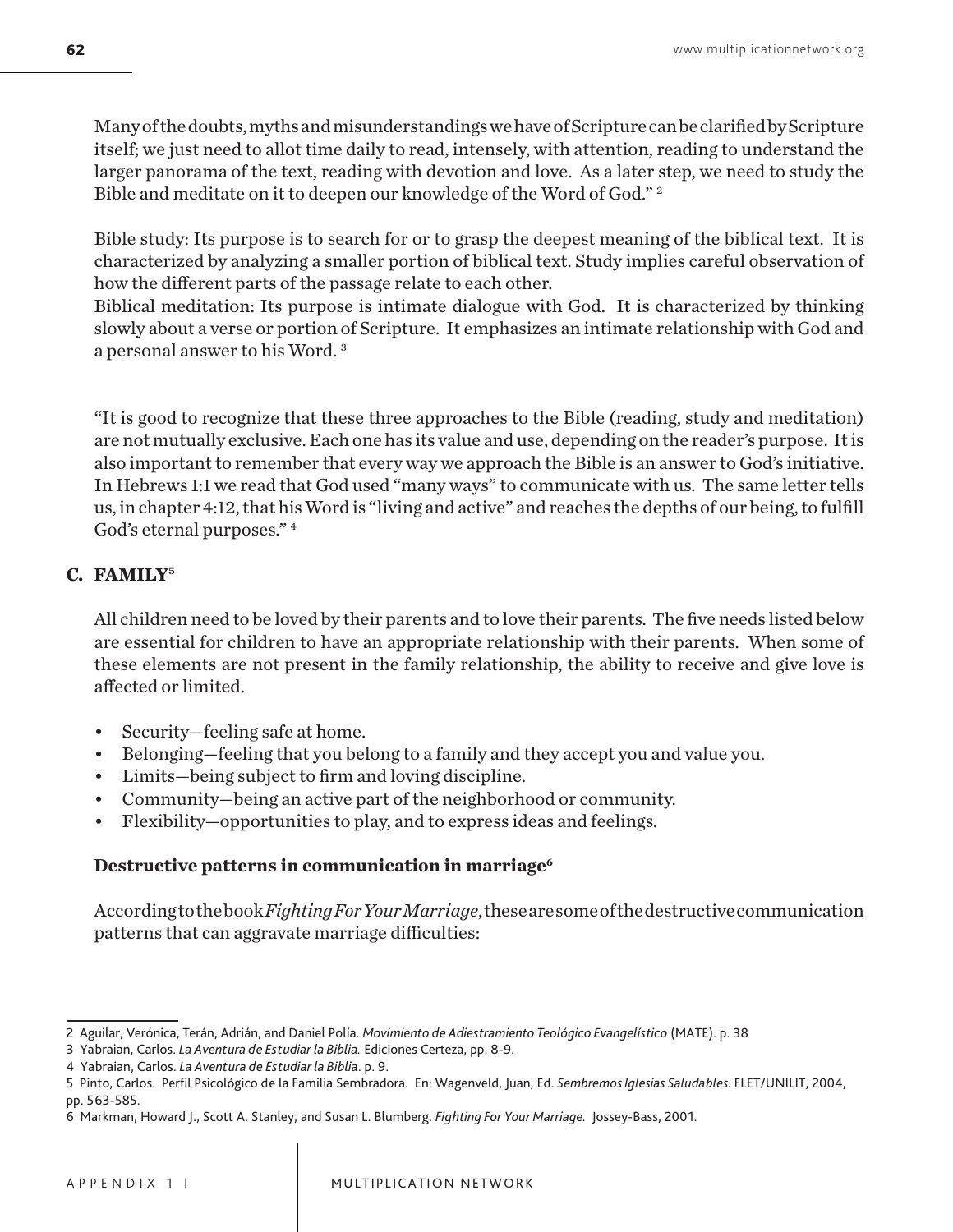- Intensification: When a conversation begins to move up the stairway of negative emotions, instead of responding with a soft answer and honestly trying to understand each other's feelings.
- Invalidation: A pattern where one person invalidates the thoughts, feelings or character of the spouse. Invalidation forms a growing barrier in the relationship that does not honor the perspective of the spouse.
- Negative interpretations: This occurs when one spouse interprets each conversation or event in the worst way and does not leave room for anything positive. These interpretations tend to question the motives of the spouse.
- Withdrawal and avoidance: Often one spouse pursues certain subjects or discussions and the other avoids them. It is difficult to manage conflict well when couples are not seriously engaged in efforts to resolve the conflict.

# **Static and dynamic factors that increase the tendency for married couples to separate7**

According to the book *Fighting For Your Marriage*, these are some of the factors that can aggravate marriage conflicts and create pressure to separate and sometimes divorce:

# **Static Factors:**

- A personality that reacts too strongly to problems
- Having parents who went through divorce
- Sexual relations before marriage
- Having gone through a divorce
- Having children from another marriage
- Markedly different backgrounds and religious customs
- Marriage at a very early age
- Not knowing each other well before marriage
- Serious economic difficulties

# **Dynamic Factors:**

- Negative styles of conversation and fighting
- Difficulty in communicating in a healthy manner
- Difficulty managing conflict
- Unrealistic expectations of marriage
- Low commitment level of the couple
- Not practicing a life of faith together

<sup>7</sup> Markman, Stanley and Blumberg. *Fighting For Your Marriage.*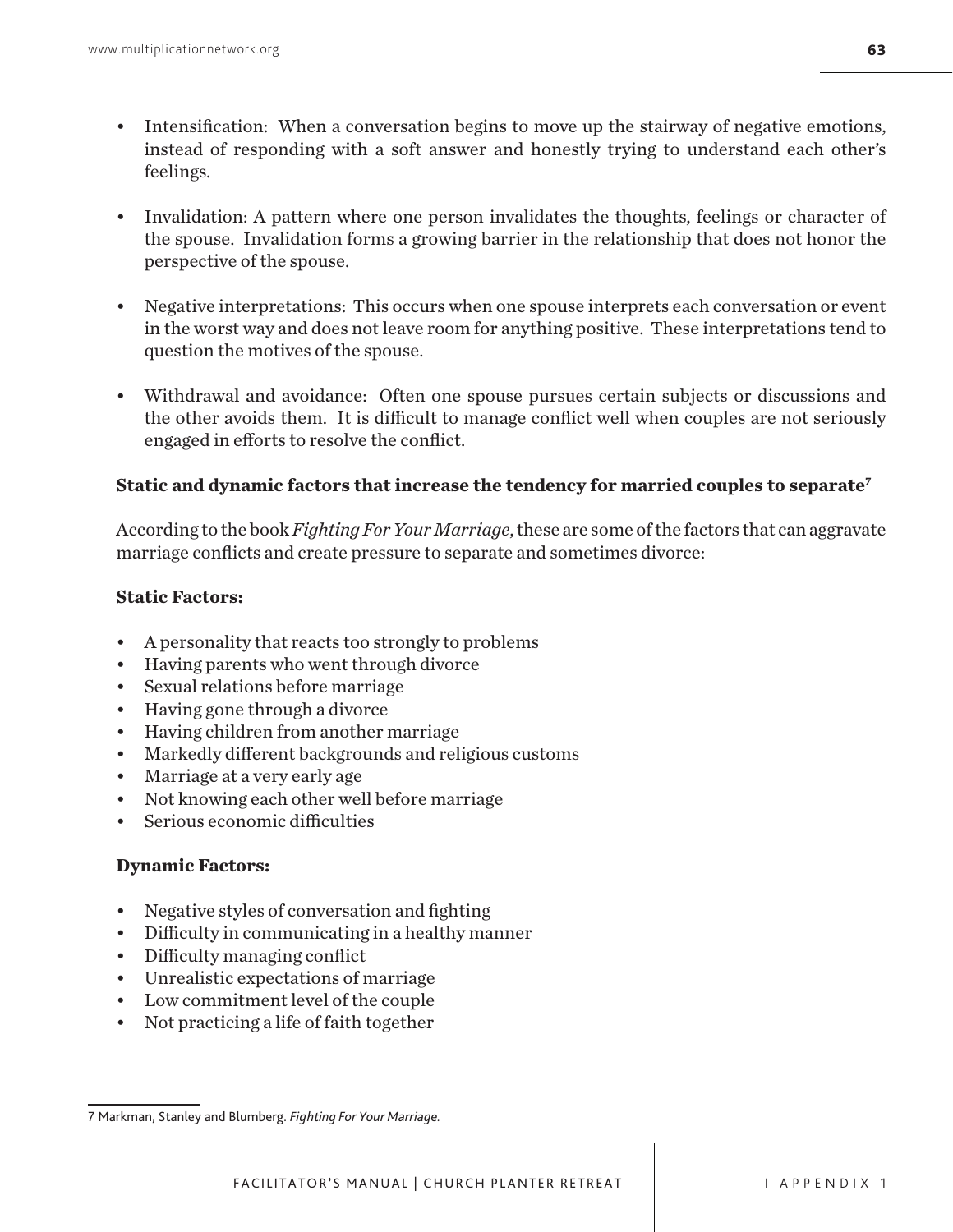# **C. EVANGELISM**

# **A strategy for evangelism and effective follow-up with new believers**

There are many models of evangelism that have proven their effectiveness. One of them is *Project Phillip*. It is a very simple strategy that has helped thousands of churches around the world. It consists of giving a copy of the Gospel of John to someone, with a study guide that lasts for five weeks. While meeting with the person, you develop a relationship with them as you study the Word together, present the gospel, and pray together. After the initial study, people are invited to participate in a group Bible study. Many people join the church this way. Project Phillip also provides material for follow-up and discipleship centered on Scripture and it provides the necessary training for your church.

Here we present an abbreviated example.

**What is Project Phillip?** It is an evangelism and discipleship strategy for local church growth.

The biblical basis for this strategy is Acts 8:26-40. The story of the encounter between Phillip and the Ethiopian eunuch teaches us three principles about reaching people for Christ:

- **1. Evangelism:** Put the Word of God into people's hands. The Ethiopian is reading the Word of God in the book of Isaiah and feels that he wants to know more.
- **2. Discipleship:** Follow-up with the new believer. Phillip, guided by the Spirit, explains the passage of Isaiah and presents the gospel to him.
- **3. Membership:** Move the person toward a commitment to the church. After hearing Phillip, the Ethiopian asks if he can be baptized and in this way he is incorporated into the Body of Christ.

#### **Study of John**

Trained 'Phillips' strategically place God's Word into the hands of people with whom they intend to meet again. The goal is for people to know God and become committed to the church. Here is an example of the first lesson of the inductive Bible study used with people who accept the invitation to study one of the Gospels.

- 5 minutes—Complete the following questions using only the Gospel of John, according to the biblical references after each question.
- 15 minutes—After answering the questions, meet with two or three people to share your answers. Each person should take a turn leading the group.

#### **First week—Lesson one (chapters 1-5)**

- 1. Who created life and is light for the people? (1:4)
- 2. What should we do to have the right to become children of God? (1:12)
- 3. Through whom do we know God, his love and his truth (1:17, 18)
- 4. What does Jesus, the Lamb of God, do for the world and also for you? (1:29)
- 5. What did Jesus show by way of his first miracle? (2:11)
- 6. What should I do to be in the kingdom of God? (3:3)
- 7. Why did God give his only Son to save us? (3:16-18)
- 8. What do those who believe in Jesus have? What happens if you reject him? (3:36)
- 9. What did the Samaritans know about Jesus after spending time with him? (4:40-42)
- 10. What happens if you hear the words of Jesus and you believe them? (5:24)

**Note |** Your church can create its own questions to use with one of the Gospels. Thousands come to Christ this way.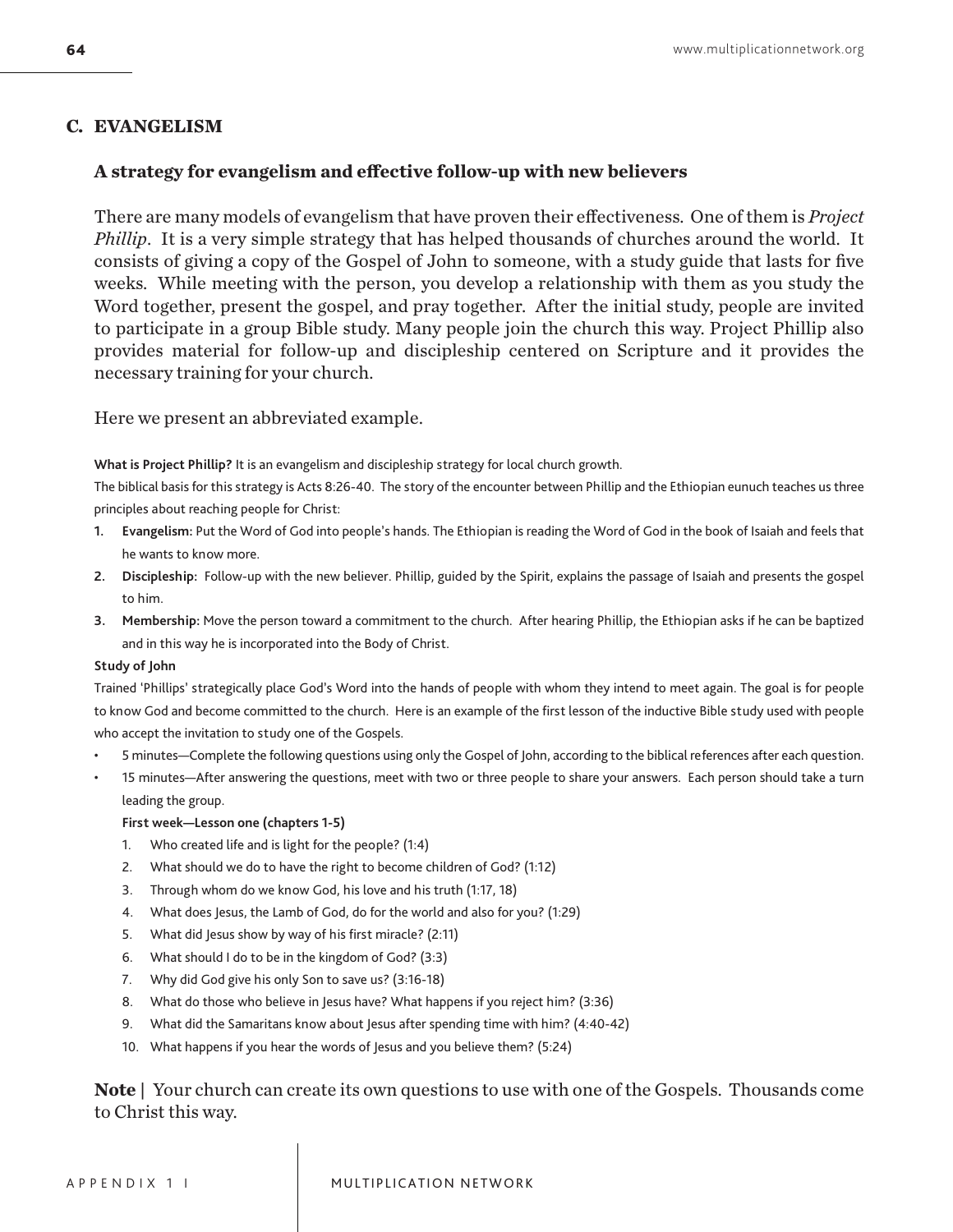# Appendix II | SIX EVANGELISM STYLES

### **1. CONFRONTATIONAL**

**Theme verse:** 2 Timothy 4:2 Biblical example: Peter, Acts 2:14-23.

**Contemporary examples:** Billy Graham, Luis Palau.

**Characteristics:** You are self-confident, daring, courageous, frank and sincere. You always get to the point in conversations. You have very strong convictions and opinions.

**Precautions:** Look for God's wisdom to be sensitive and discreet. Permit the Holy Spirit to smooth your tendency to emphasize your convictions when necessary. Avoid judging those with other evangelism styles.

#### **2. INTELLECTUAL**

**Theme verse:** 2 Corinthians 10:5. Biblical example: Paul, Acts 17:18,22.

#### **Contemporary examples:** Josh McDowell.

**Characteristics:** You like to analyze things, you are very logical, curious, and inquisitive. You like to debate.

**Precautions:** Avoid getting lost in academic debates. Remember that your attitude is just as important as information. I Peter 3:16 says that we should answer with gentleness and respect. Avoid becoming argumentative or being tied to controversies.

### **3. TESTIMONIAL**

**Theme verse:** 1 John 1:1-4. Biblical example: The man born blind, John 9:10,15.

**Contemporary examples:** Nicky Garza, Corrie Ten Boom, Joni Erickson.

**Characteristics:** You are a good communicator and a good speaker. You are open about your personal life, your worries and your successes. You are amazed at what God has done in your life. You see a relationship between your and other people's experiences.

**Precautions:** Make sure to relate your experiences to the life of the listener. This requires you to listen a lot at first to know enough about the life of the other person to make a connection. Do not underestimate the value of your experiences if you feel they are very common; common stories are the ones that "common people" can relate to.

### **4. PERSONAL**

**Theme verse:** 1 Corinthians 9:22. Biblical example: Matthew, Luke 5:27-29.

**Contemporary examples:** Joe Aldrich (author of the book *Lifestyle Evangelism*)

**Characteristics:** You like to talk, and you are compassionate and sensitive. You seek friendship, and you focus on people and their needs.

**Precautions:** Don't value friendship more than the truth. You need to warn your friends that they are sinners and they need a savior. Don't worry excessively about your friends' needs; help as much as you can and leave the rest to the Lord.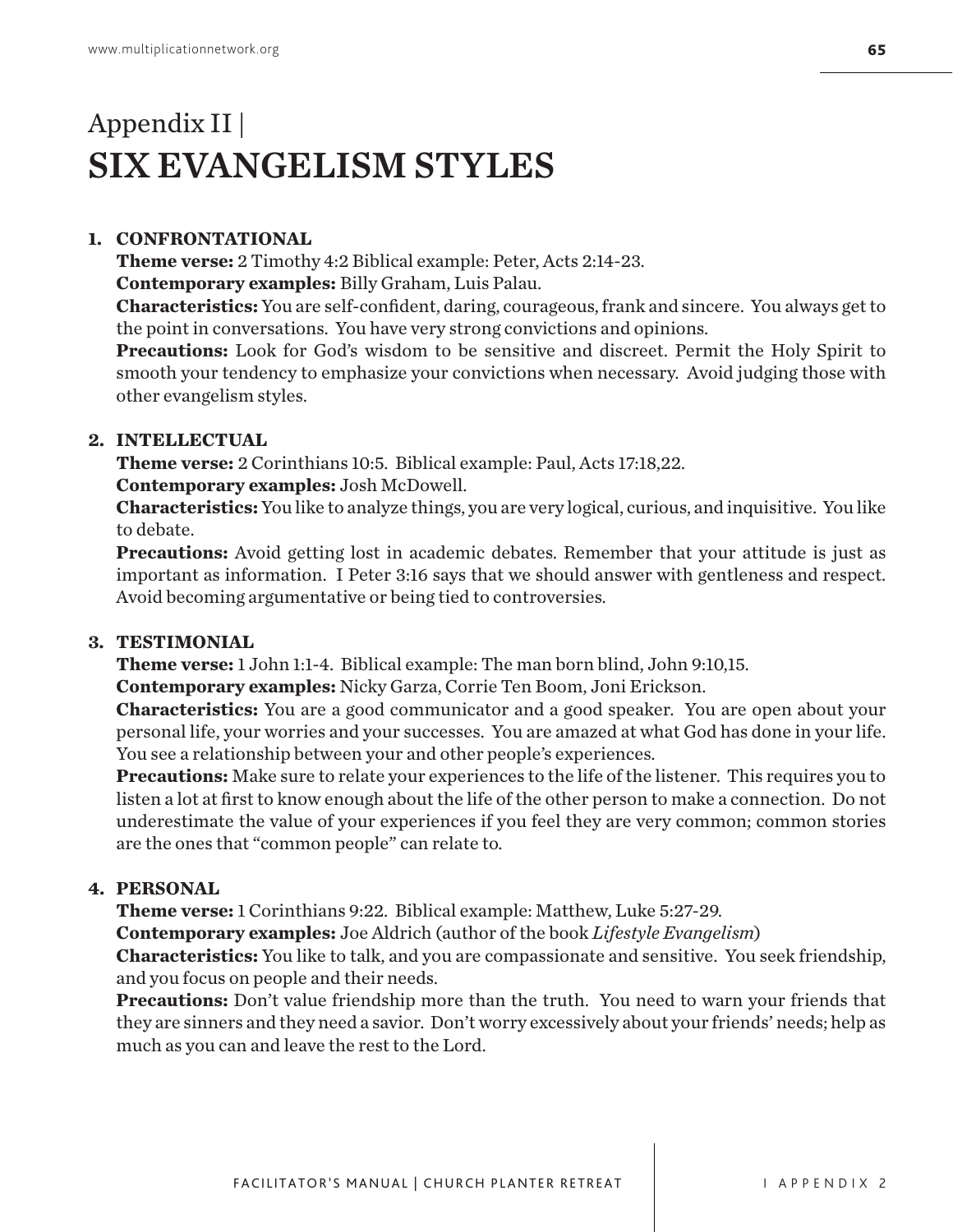# **5. INVITATIONAL**

**Theme verse:** Luke 14:23. Biblical example: The woman at the well, John 4:28-30. **Contemporary examples:** Ruth Graham.

**Characteristics:** You are hospitable and persuasive; you enjoy meeting new people. You see evangelism events as unique opportunities.

**Precautions:** Be careful not to always let others speak in your place. Your friends and acquaintances need to hear how Christ has changed you. Besides, your friends have questions that you could answer about the implications of the gospel in their lives. Consider carefully and prayerfully to which events or services you will invite people. Don't be disappointed if they turn you down; their rejection could be an opportunity for a spiritual conversation. Also, their "no" today could be a "yes" tomorrow.

### **6. SERVICE-BASED**

**Theme verse:** Matthew 5:16. Biblical example: Dorcas, Acts 9:33,36.

**Contemporary examples:** Mother Theresa.

**Characteristics:** You are patient. You are very focused on other people. You see needs and rejoice in meeting them. You show your love through your actions more than with words. You eagerly take on humble tasks.

**Precautions:** Remember that just as good words without good actions confuse us, so too do good actions without explanation. Romans 10:14 tells us that we should talk about Christ so that others hear. Do not underestimate the value of your service (your actions). Your style will reach those who are far from or angry with God. Acts of loving service are hard to resist or dispute.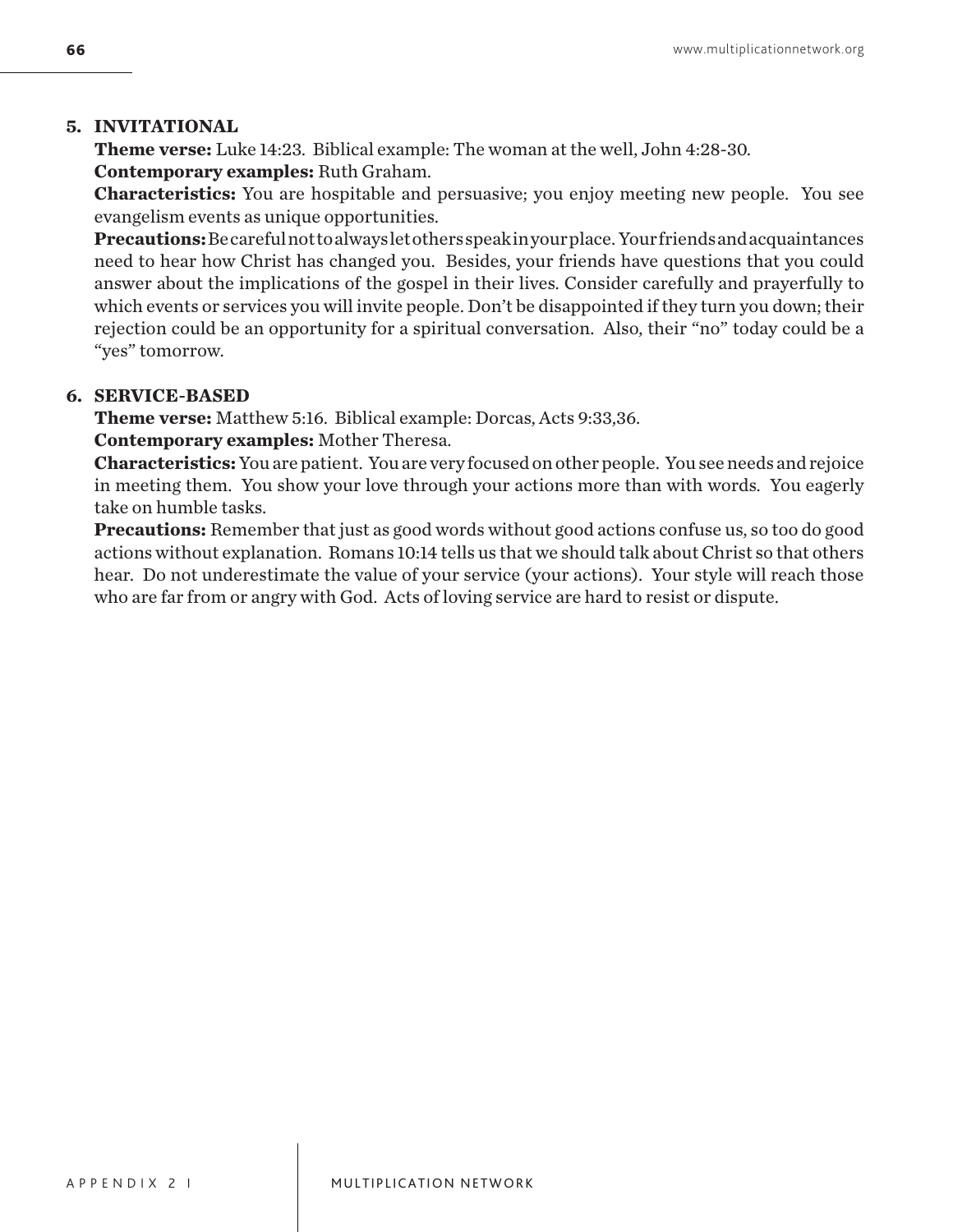# Appendix III | HOSPITALITY Making your church more welcoming

*"Many of the means of communication that the world uses are not sinful and should be used by the church. The cross of Christ is much less offensive for the non-believer than the methods used by some Christians to communicate the Gospel"* (Knute Larson).

*"We put no stumbling block in anyone's path, so that our ministry will not be discredited. Rather, as servants of God we commend ourselves in every way…"* (2 Corinthians 6:3, 4a).

*"Seventy percent of those who visit our churches make the decision whether or not to return BEFORE the pastor stands up to preach!"* (Barna Research Group)

Below you will find a list of elements to consider for Sunday worship services and for the church in general. You may include other elements. When you do this exercise, try to put yourself in the place of a new person and look at things as if you were seeing them for the first time.

# **1. Signs**

- Signs that show where the bathrooms, nursery, or parking are.
- Large and clear letters.
- A contemporary logo.
- •

### **2. Services**

- Clean and welcoming.
- Bathrooms clean and supplied with all necessary items before, during, and after the service.
- Parking is easy to find and there is plenty.
- Outside area is well-maintained.
- •
- •

# **3. Ushers and Welcoming**

- Friendly and well-informed.
- Balance between the sexes.
- Different ages represented.
- •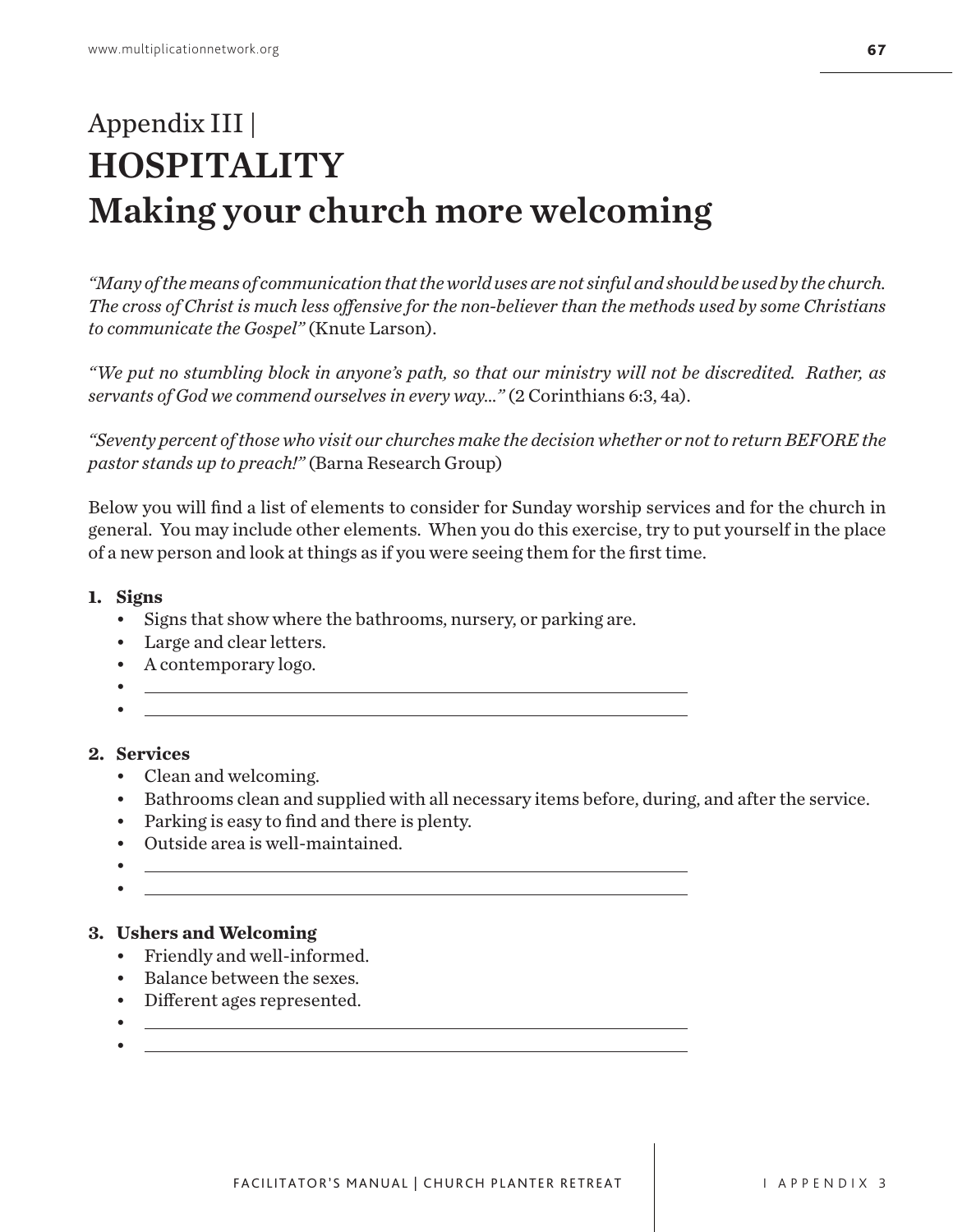#### **4. Nursery**

- A safe system.
- Trained workers.
- Pamphlet that explains the system.
- <u> 1980 - Andrea Barbara, poeta esperanto-poeta esperanto-poeta esperanto-poeta esperanto-poeta esperanto-poeta</u> •

#### **5. Atmosphere**

- Background music.
- Good lighting.
- Decorations.
- Comfortable seating, easy access.
- <u> 1989 Johann Barn, fransk politik fotograf (d. 1989)</u> • •

#### **6. Worship directors: Praise leaders, pastor, etc.**

- Warm and enthusiastic.
- Authentic.
- Appropriately dressed.
- <u> 1989 - Johann Barn, fransk politik (d. 1989)</u> <u> 1980 - Johann Barbara, martin amerikan basal dan berasal dalam basal dalam basal dalam basal dalam basal dala</u> •

#### **7. Language**

•

- Clear (be conscious of "church language").
- Inclusive.
- •

# **8. Music and singing**

- Musical excellence.
- The theology of the songs has been verified.

<u> 1989 - Johann Stoff, deutscher Stoff, der Stoff, der Stoff, der Stoff, der Stoff, der Stoff, der Stoff, der S</u>

- Clear and visible words to the songs.
- •

•

- **9. Order of the worship service** • Organized.
	-
	- Starts on time and flows well.
	- Varied (drama, videos, etc.)
	- •

# **10.Printed material**

- Well written (clear, easy to read).
- Without spelling errors.
- the control of the control of the control of the control of the control of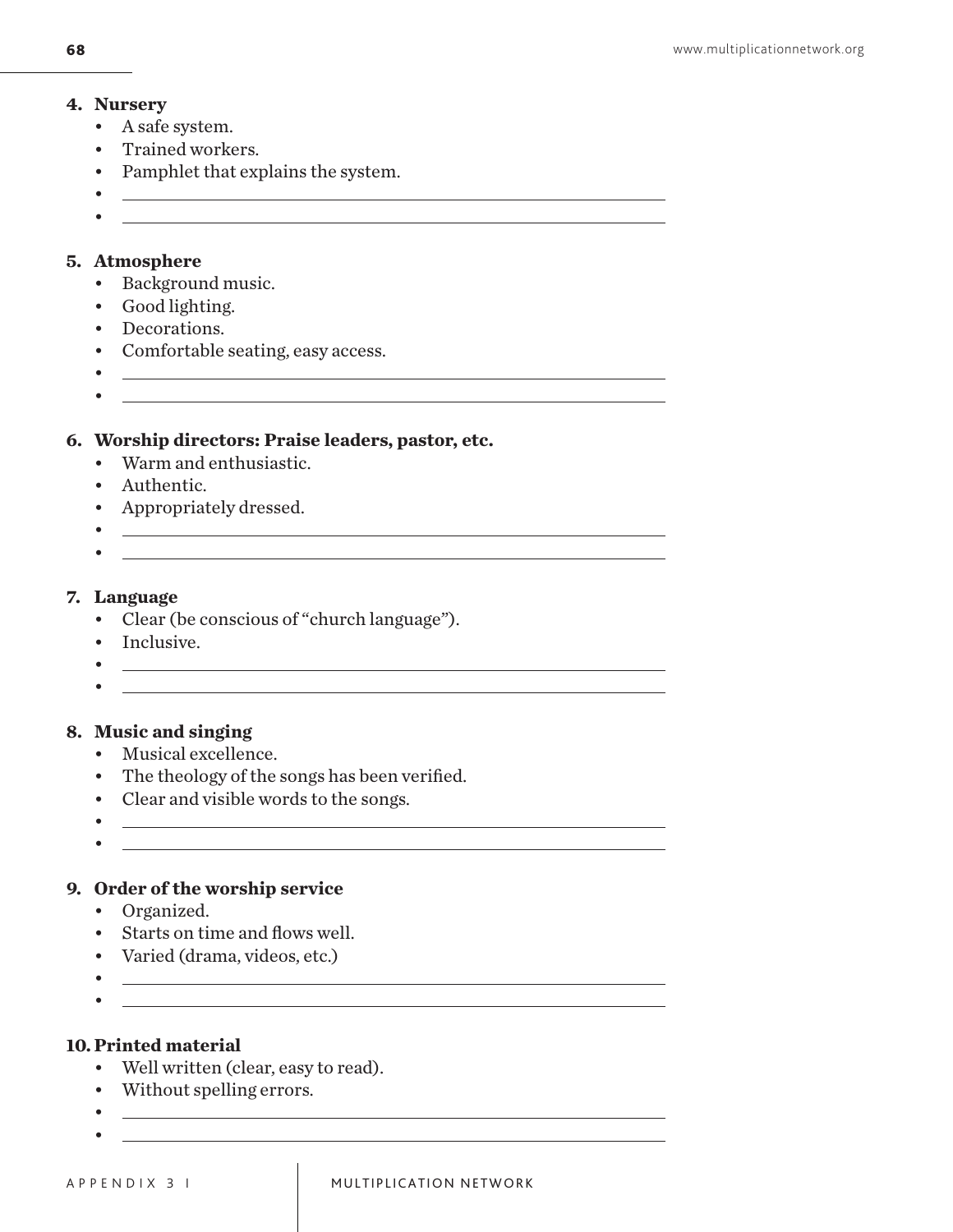# **THE CHURCH PLANTER PROFILE**

# **PERSONAL INFORMATION**

|                                                                                                                                                                                                  |                                   | SURNAME:               |          |                    |                           |          |                                                     |  |  |
|--------------------------------------------------------------------------------------------------------------------------------------------------------------------------------------------------|-----------------------------------|------------------------|----------|--------------------|---------------------------|----------|-----------------------------------------------------|--|--|
|                                                                                                                                                                                                  |                                   | <b>GIVEN NAME:</b>     |          |                    |                           |          |                                                     |  |  |
| <b>PHOTO</b>                                                                                                                                                                                     |                                   | <b>MARITAL STATUS:</b> |          |                    |                           |          | $F \Box$<br>$\blacksquare$<br><b>GENDER:</b><br>M I |  |  |
|                                                                                                                                                                                                  |                                   | DATE OF BIRTH:         |          | AGE:               |                           |          | # OF CHILDREN:                                      |  |  |
|                                                                                                                                                                                                  |                                   | ADDRESS:               |          |                    |                           |          | PHONE:                                              |  |  |
| CITY:                                                                                                                                                                                            | STATE:                            |                        | COUNTRY: |                    |                           | EMAIL:   |                                                     |  |  |
| <b>INFORMATION OF THE AREA WHERE THE NEW CHURCH WILL BE PLANTED</b>                                                                                                                              |                                   |                        |          |                    |                           |          |                                                     |  |  |
| NAME:                                                                                                                                                                                            |                                   |                        |          | ADDRESS:           |                           |          |                                                     |  |  |
| CITY:                                                                                                                                                                                            |                                   | STATE:                 |          |                    | COUNTRY:                  |          |                                                     |  |  |
| <b>INFORMATION OF THE MOTHER CHURCH</b>                                                                                                                                                          |                                   |                        |          |                    |                           |          |                                                     |  |  |
| NAME:                                                                                                                                                                                            |                                   |                        |          | PASTOR'S NAME:     |                           |          |                                                     |  |  |
| <b>MENTOR'S NAME:</b>                                                                                                                                                                            |                                   |                        | PHONE:   |                    | EMAIL:                    |          |                                                     |  |  |
| ADDRESS:                                                                                                                                                                                         |                                   |                        |          | NEIGHBORHOOD:      |                           |          |                                                     |  |  |
| CITY:                                                                                                                                                                                            |                                   | STATE:                 |          |                    |                           | COUNTRY: |                                                     |  |  |
| <b>TESTIMONY OF THE CHURCH PLANTER</b><br>Two lines are the minimum required. If you need more space, please use the reverse side of this sheet.<br>How was your life before accepting Christ? _ |                                   |                        |          |                    |                           |          |                                                     |  |  |
|                                                                                                                                                                                                  |                                   |                        |          |                    |                           |          |                                                     |  |  |
|                                                                                                                                                                                                  |                                   |                        |          |                    |                           |          |                                                     |  |  |
| <b>PRAYER REQUESTS</b><br>1.<br><u> 1989 - Andrea Aonaichte, ann an t-Èireann an t-Èireann an t-Èireann an t-Èireann an t-Èireann an t-Èireann an </u>                                           |                                   |                        |          |                    |                           |          |                                                     |  |  |
|                                                                                                                                                                                                  |                                   |                        |          |                    |                           |          |                                                     |  |  |
| 2.                                                                                                                                                                                               |                                   |                        |          |                    |                           |          |                                                     |  |  |
| 3.                                                                                                                                                                                               |                                   |                        |          |                    |                           |          |                                                     |  |  |
|                                                                                                                                                                                                  |                                   |                        |          |                    |                           |          |                                                     |  |  |
|                                                                                                                                                                                                  | <b>CHURCH PLANTER'S SIGNATURE</b> |                        |          |                    | <b>MENTOR'S SIGNATURE</b> |          |                                                     |  |  |
|                                                                                                                                                                                                  |                                   |                        |          | $\frac{1}{2}$      |                           |          |                                                     |  |  |
|                                                                                                                                                                                                  |                                   |                        |          | MONTH / DAY / YEAR |                           |          |                                                     |  |  |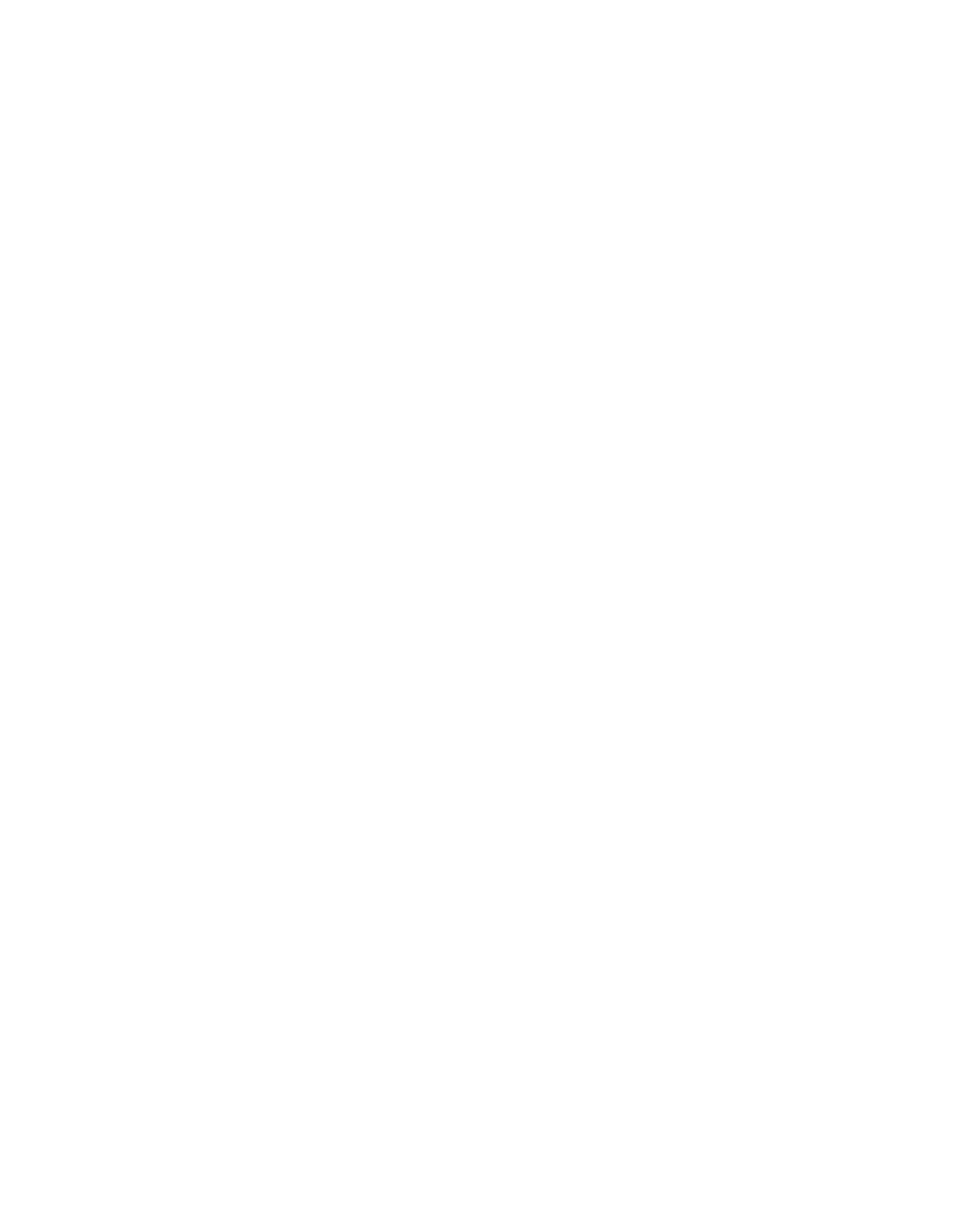# ABC CHURCH PLANTING REPORT

monthly report

# **GENERAL INFO**

| <b>MONTH OF REPORT</b>       | <b>MENTORING MEETING ATTENDED</b> | <b>YES</b> | <b>NO</b> |
|------------------------------|-----------------------------------|------------|-----------|
| <b>CHURCH PLANTER'S NAME</b> |                                   |            |           |
| <b>CHURCH PLANTER'S ZONE</b> |                                   |            |           |
| <b>ZONE COORDINATOR</b>      |                                   |            |           |

# **INDIVIDUALS**

| <b>INDIVIDUALS</b>                                                                           | <b>MONTHLY</b><br><b>GOAL</b> | <b>MONTHLY</b><br><b>RESULT</b> |
|----------------------------------------------------------------------------------------------|-------------------------------|---------------------------------|
| <b>NEW CONTACTS</b><br>PEOPLE CONTACTED IN THE CHURCH PLANTING CONTEXT TO PRESENT THE GOSPEL |                               |                                 |
| <b>NEW CONVERSIONS</b><br><b>FOLLOWERS OF JESUS</b>                                          |                               |                                 |
| <b>NEW PERSONS BAPTIZED</b><br>PEOPLE PARTICIPATING IN THE SACRAMENT OF BAPTISM              |                               |                                 |
| <b>NEW LEADERS IN TRAINING</b><br>PEOPLE THAT THE PLANTER IS TRAINING FOR LEADERSHIP         |                               |                                 |
| <b>SMALL GROUPS</b>   Minimum 2 new disciples and one leader                                 | <b>MONTHLY</b><br>COM         | <b>MONTHLY</b><br><b>DECLUT</b> |

|                                                                                           | .<br>GOAL | .<br><b>RESULT</b> |
|-------------------------------------------------------------------------------------------|-----------|--------------------|
| <b>NEW SMALL GROUPS</b><br><b>GROUPS INITIATED THIS MONTH</b>                             |           |                    |
| NEW PARTICIPANTS IN SMALL GROUPS<br>NEW PEOPLE PARTICIPATING IN SMALL GROUPS THIS MONTH   |           |                    |
| NEW LEADERS WITH A GROUP<br>NEW LEADERS WITH A GROUP UNDER THE SUPERVISION OF THE PLANTER |           |                    |

# **PRAYER REQUESTS**

- **1. 2.**
- **3.**

**TESTIMONY** three lines are the minimum required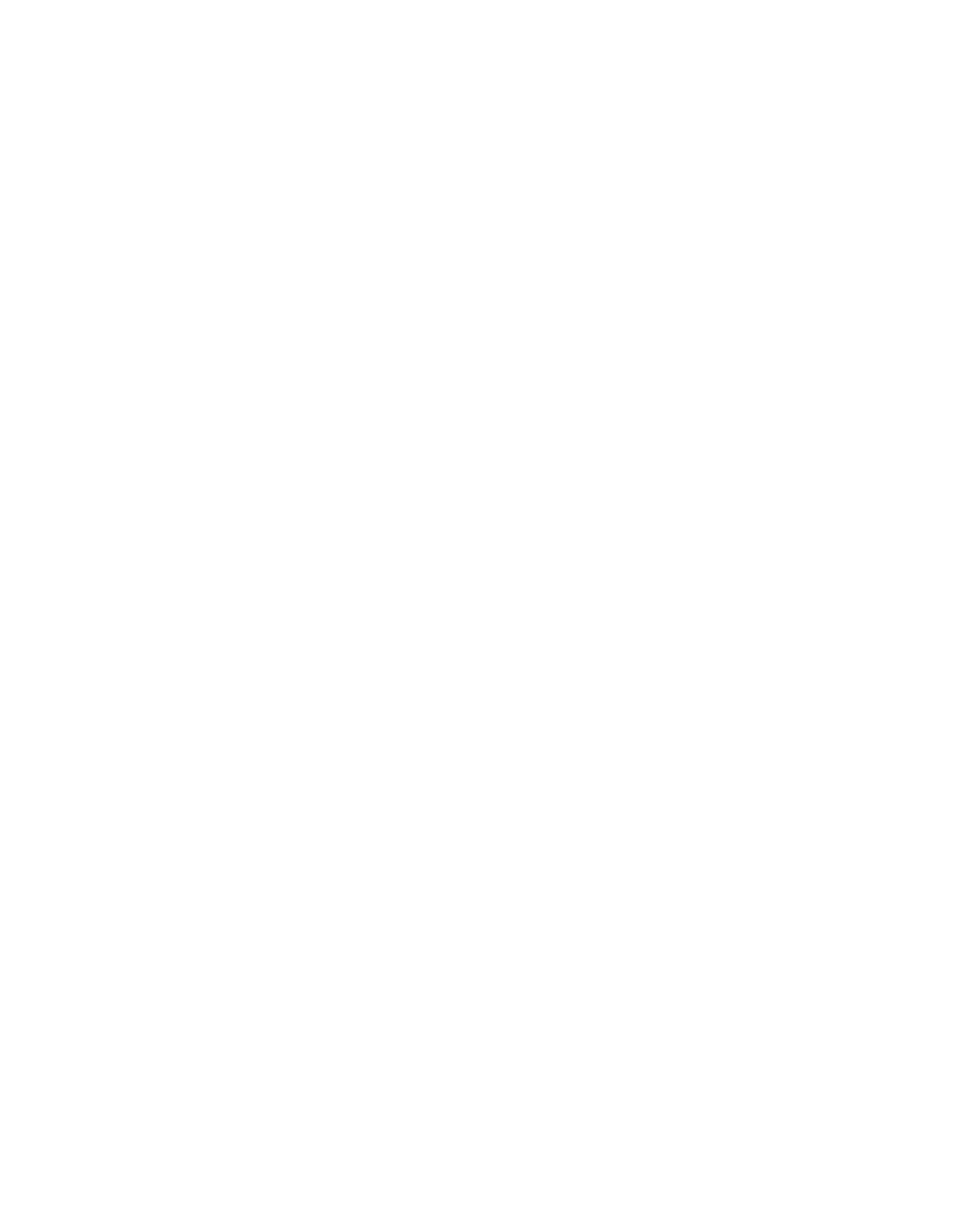# BIRTH CERTIFICATE OF THE NEW CHURCH

## **GENERAL INFO**

| <b>MONTH OF REPORT</b>       |  |
|------------------------------|--|
| <b>CHURCH PLANTER'S NAME</b> |  |
| <b>CHURCH PLANTER'S ZONE</b> |  |
| <b>ZONE COORDINATOR</b>      |  |

### **INDIVIDUALS**

| <b>NEW CONTACTS</b><br>PEOPLE CONTACTED IN THE CHURCH PLANTING CONTEXT TO PRESENT THE GOSPEL |  |
|----------------------------------------------------------------------------------------------|--|
| <b>NEW CONVERSIONS</b><br><b>FOLLOWERS OF JESUS</b>                                          |  |
| <b>NEW PERSONS BAPTIZED</b><br>PEOPLE PARTICIPATING IN THE SACRAMENT OF BAPTISM              |  |
| <b>NEW LEADERS IN TRAINING</b><br>PEOPLE WHO THE CHURCH PLANTER IS TRAINING FOR LEADERSHIP   |  |

## **SMALL GROUPS |** Minimum 2 new disciples and one leader

| <b>NEW SMALL GROUPS</b><br><b>GROUPS INITIATED THIS MONTH</b>                                           |  |
|---------------------------------------------------------------------------------------------------------|--|
| NEW PARTICIPANTS IN SMALL GROUPS<br>NEW PEOPLE PARTICIPATING IN SMALL GROUPS THIS MONTH                 |  |
| <b>NEW LEADERS WITH A GROUP</b><br>NEW LEADERS WITH A GROUP UNDER THE SUPERVISION OF THE CHURCH PLANTER |  |

## **NEW CHURCH PLANT**

| <b>NAME OF THE NEW CHURCH</b>                 |  |
|-----------------------------------------------|--|
| <b>DENOMINATION</b><br><b>IF ANY</b>          |  |
| <b>ADDRESS</b><br>NEIGHBORHOOD   CITY   STATE |  |
| <b>DATE OF BIRTH</b>                          |  |
| <b>NUMBER OF MEMBERS</b>                      |  |

CONTINUED ON THE OTHER SIDE